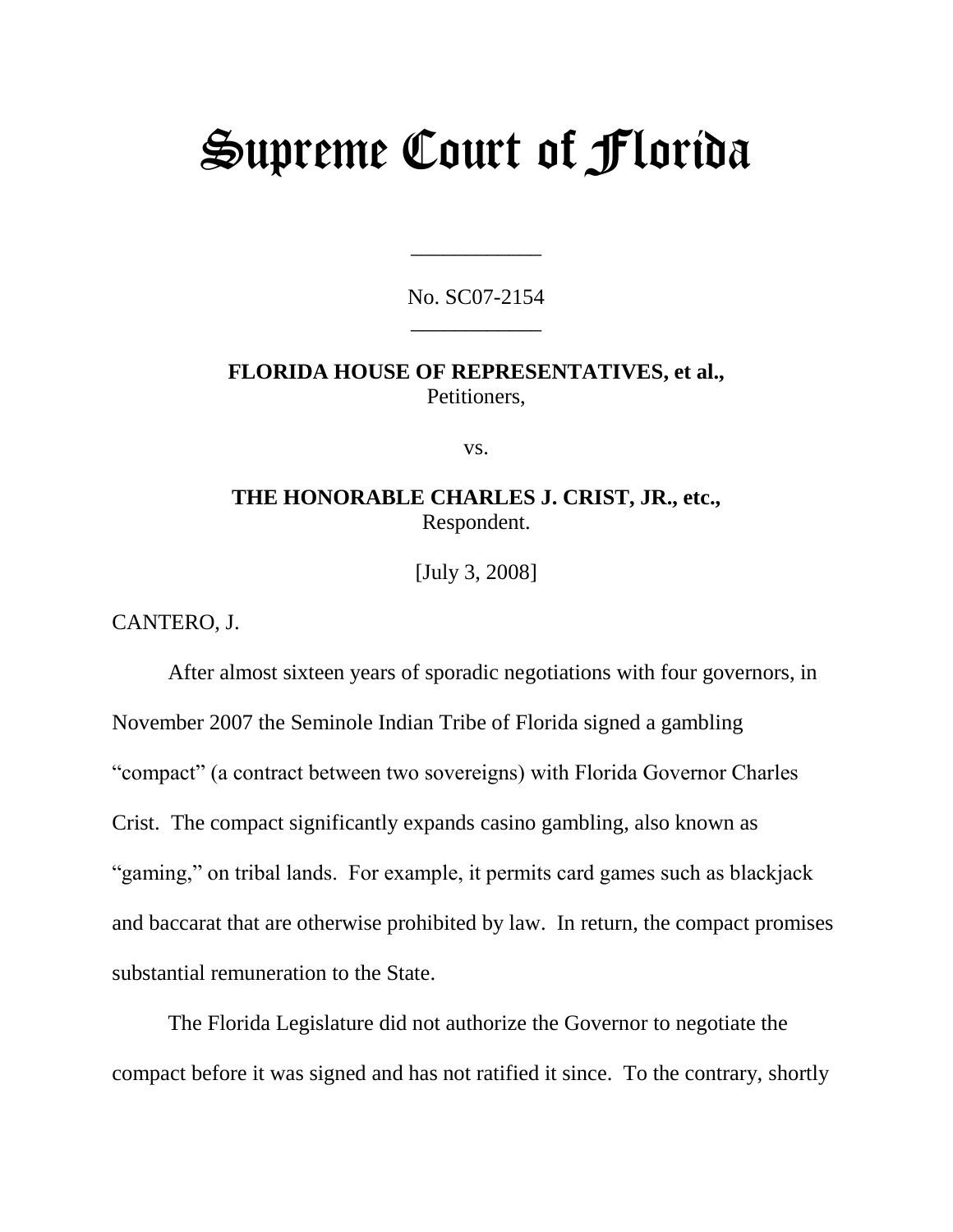after the compact was signed, the Florida House of Representatives and its Const., and now grant it on narrow grounds. We hold that the Governor does not have the constitutional authority to bind the State to a gaming compact that clearly everywhere else in the state. Speaker, Marco Rubio, filed in this Court a petition for a writ of quo warranto disputing the Governor's authority to bind the State to the compact. We have exercised our discretion to consider such petitions, see art. V, § 3(b)(8), Fla. departs from the State's public policy by legalizing types of gaming that are illegal

 In the remainder of this opinion, we describe the history of Indian gaming compacts in general and the negotiations leading up to the compact at issue. We then explain our jurisdiction to consider the petition. Finally, we discuss the applicable constitutional provisions, statutes, and cases governing our decision.

#### **I. THE FACTUAL AND LEGAL BACKGROUND**

 it as well as the background of the negotiations in this case. We first review the relevant terms. We analyze the compact in the context of the federal regulations authorizing statutory foundation for the compact: the Indian Gaming Regulatory Act, 25 U.S.C. §§ 2701-2721 (2000) (IGRA). Next, we detail the history of the Tribe's attempts to negotiate a compact with the State. Finally, we explain the compact's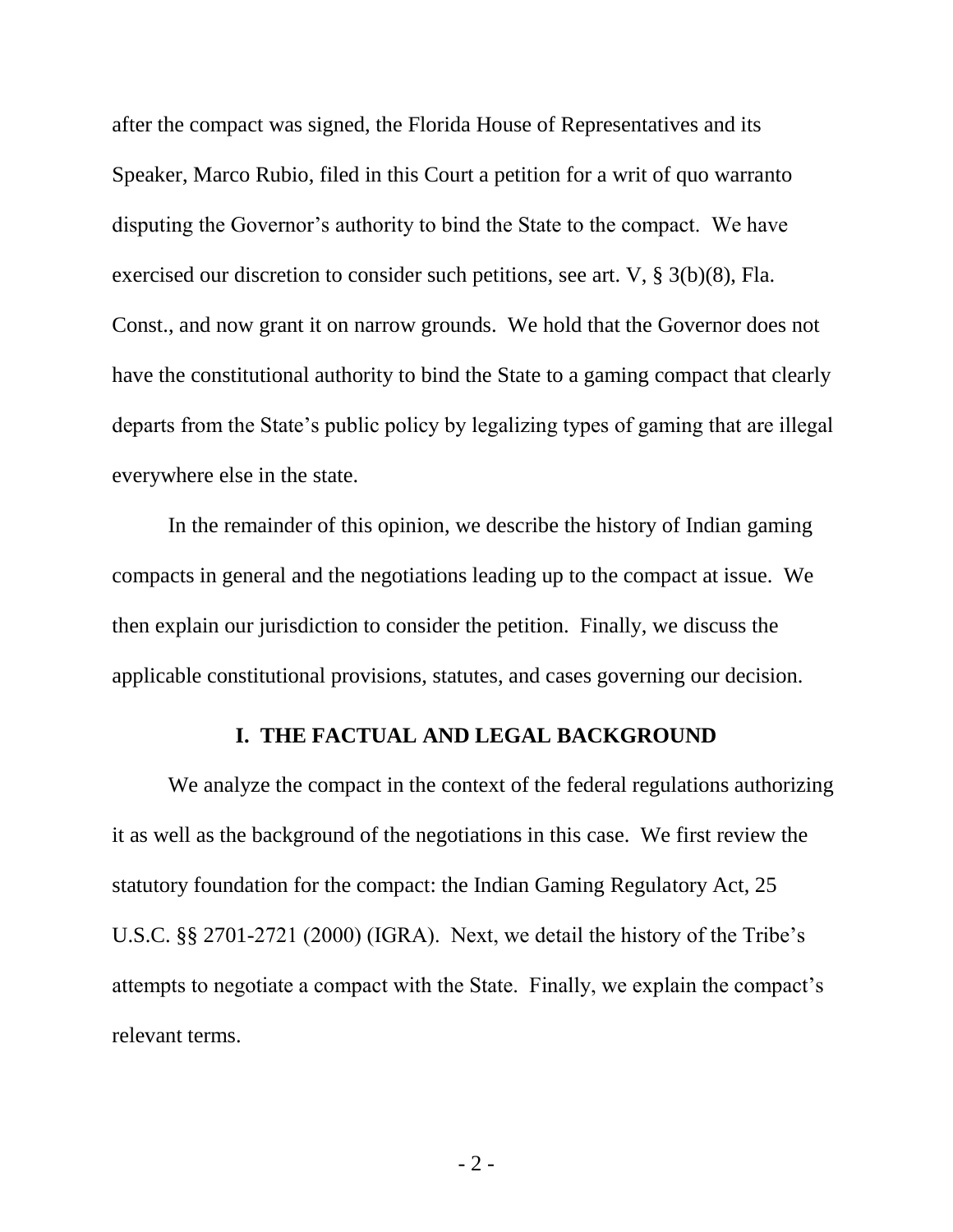#### **A. IGRA**

 the United States Constitution grants only Congress the power to override their have Power . . . [t]o regulate Commerce with . . . the Indian Tribes."); see also that tribal sovereignty is subordinate only to the federal government). Before Indian tribes are independent sovereigns. The Indian Commerce Clause of sovereignty on Indian lands. U.S. Const., art. I,  $\S$  8, cl. 3 ("The Congress shall California v. Cabazon Band of Mission Indians, 480 U.S. 202, 207 (1987) (noting IGRA, states had no role in regulating Indian gaming. See Cabazon, 480 U.S. at 202.

 ―a statutory basis for the operation of gaming by Indian tribes as a means of Class I includes "social games solely for prizes of minimal value." Id.  $\S 2703(6)$ . banked" card games—that is, games in which participants play against only each other; the host facility (the "house") has no stake in the outcome. Id.  $\S 2703(7)$ . racing), lotteries, and "banked" card games—such as baccarat, blackjack (twenty-Congress enacted IGRA in 1988. Among other things, the statute provides promoting tribal economic development, self-sufficiency, and strong tribal governments." 25 U.S.C.  $\S 2702(1)$ . IGRA divides gaming into three classes: Class II includes "the game of chance commonly known as bingo" and "non-Class III—the only type relevant here—comprises all other types of gaming, including slot machines, pari-mutuel wagering (such as horse and greyhound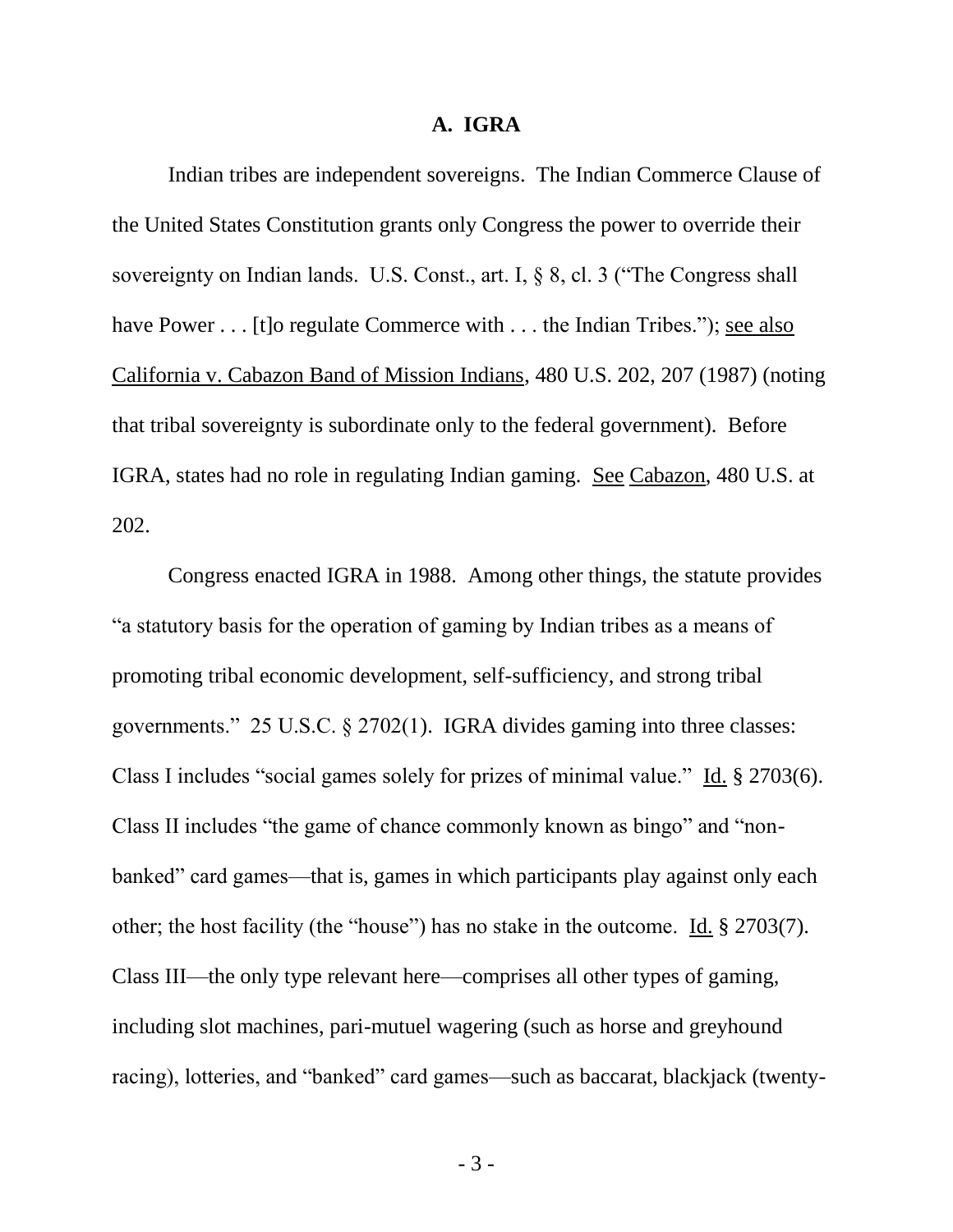one), and chemin de fer—in which participants play against the house. Id. §  $2703(6)-(8)$ .

 IGRA permits Class III gaming on tribal lands, but only in limited circumstances. It is lawful  $\underline{\text{only}}$  if it is (1) authorized by tribal ordinance, (2) compact entered into by the Indian tribe and the State  $\dots$  that is in effect." Id. § ―located in a State that permits such gaming for any purpose by any person, organization, or entity," and (3) "conducted in accordance with a Tribal-State  $2710(d)(1)$  (emphasis added).

into such a compact." Id. § 2710(d)(3)(A) (emphasis added). If the parties IGRA provides for tribes to negotiate compacts with their host states. Upon a tribe's request, a state "shall negotiate with the Indian tribe in good faith to enter successfully negotiate a compact and the Secretary of the Department of the Interior (Department) approves it, the compact takes effect "when notice of approval by the Secretary" is published in the Federal Register. Id.  $\S$  $2710(d)(3)(B)$ , (8).

the state continues to refuse consent, the Secretary may "prescribe . . . procedures" permitting Class III gaming. See id. § 2710(d)(7)(B)(vii). The United States If negotiations fail, IGRA allows a tribe to sue the state in federal court. If Supreme Court has held, however—in a case involving the Seminole Tribe's attempts to offer Class III gaming in Florida—that IGRA did not abrogate the

- 4 -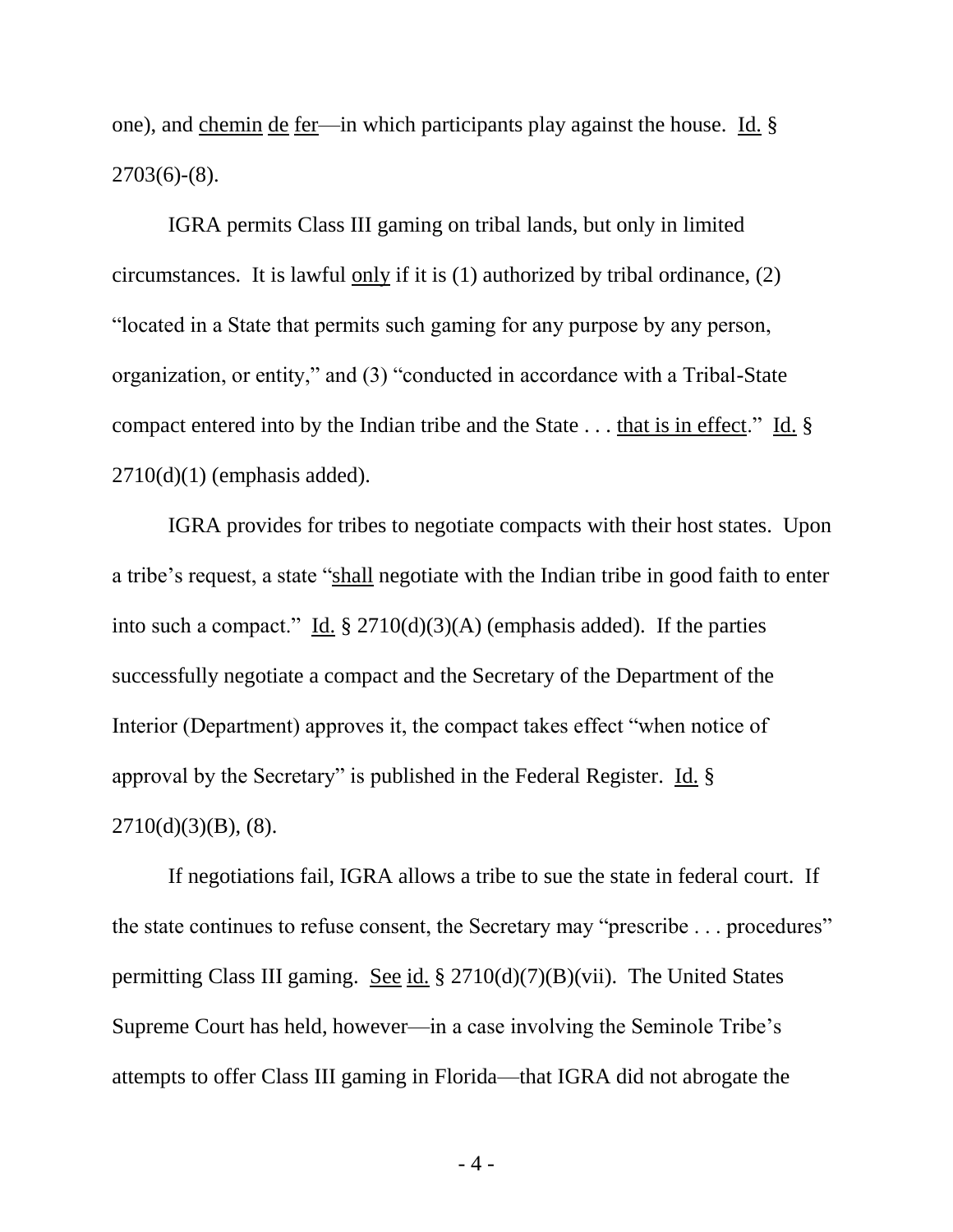negotiate a compact and a state asserts immunity, the Secretary may prescribe however, has held that the Secretary lacked authority to promulgate such petition for cert. filed sub nom. Kickapoo Traditional Tribe of Texas v. Texas, 76 states' Eleventh Amendment immunity. See Seminole Tribe of Fla. v. Florida, 517 U.S. 44, 47 (1996). Therefore, states need not consent to such lawsuits. The Department later created an alternative procedure under which, when a tribe cannot Class III gaming. See Class III Gaming Procedures, 64 Fed. Reg. 17535-02 (Apr. 12, 1999) (codified at 25 C.F.R pt. 291 (2007)). At least one federal court, regulations. See Texas v. United States, 497 F.3d 491, 493 (5th Cir. 2007), U.S.L.W. 3471 (U.S. Feb. 25, 2008) (No. 07-1109). Therefore, their validity remains questionable.

#### **B. The Negotiations Between the Tribe and the State**

 III gaming in Florida. These negotiations spanned sixteen years and four different With this statutory framework in mind, we briefly describe the protracted history of the Seminole Tribe's efforts to negotiate a compact for conducting Class governors.

 bingo games. The Tribe first sought a compact allowing it to offer Class III The Seminole Indian Tribe is a federally recognized Indian tribe whose reservations and trust lands are located in the State. The Tribe currently operates Class II gaming facilities, offering low stakes poker games and electronically aided

- 5 -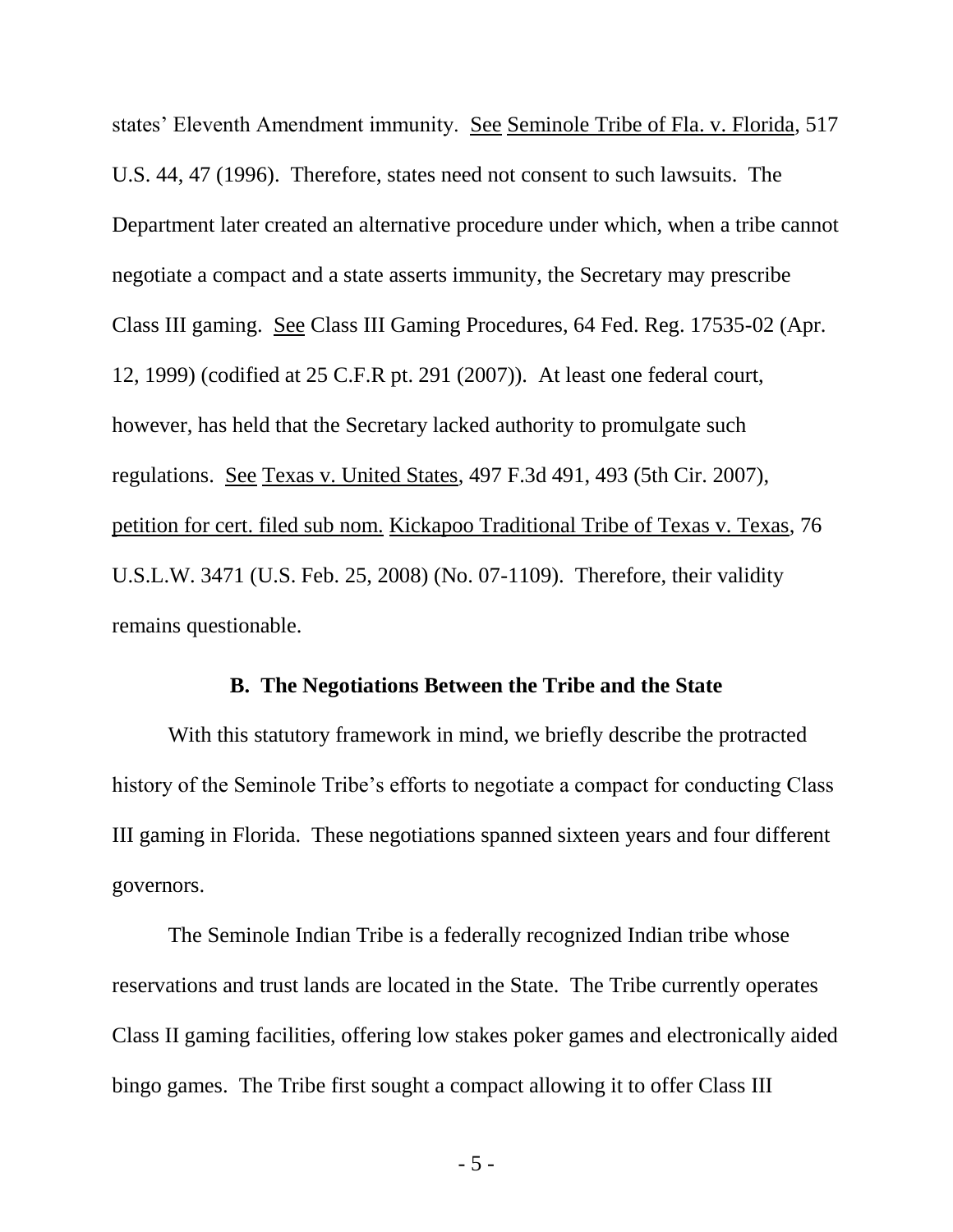immunity, and it did. See Seminole Tribe, 517 U.S. at 47, aff'g Seminole Tribe of gaming in 1991. That January, the Tribe and Governor Lawton Chiles began negotiations, but they ultimately proved fruitless. That same year, the Tribe filed suit in federal court alleging that the State had failed to negotiate in good faith. As noted earlier, the Supreme Court ultimately ruled that the State could assert Fla. v. Fla., 11 F.3d 1016 (11th Cir. 1994).

 the Tribe eligible for the procedures and called an informal conference, which was agreed to suspend the conference, though only temporarily. In January 2001, the 2006—the Department reconvened the conference in Hollywood, Florida, and in compact within 60 days, the Department would issue Class III gaming procedures. Despite the parties' failure to negotiate a compact, however, the Department never issued procedures. Over the next several years, the Tribe repeatedly petitioned the Department to establish Class III gaming procedures. In 1999, the Department did so. It found held in Tallahassee that December. At the State's suggestion, however, the Tribe Secretary issued a twenty-page decision allowing the Tribe to offer a wide range of Class III games. When the State requested clarification, however, the Secretary withdrew the decision. The delay continued. Finally, five years later—in May September of that year warned that if the Tribe and the State did not execute a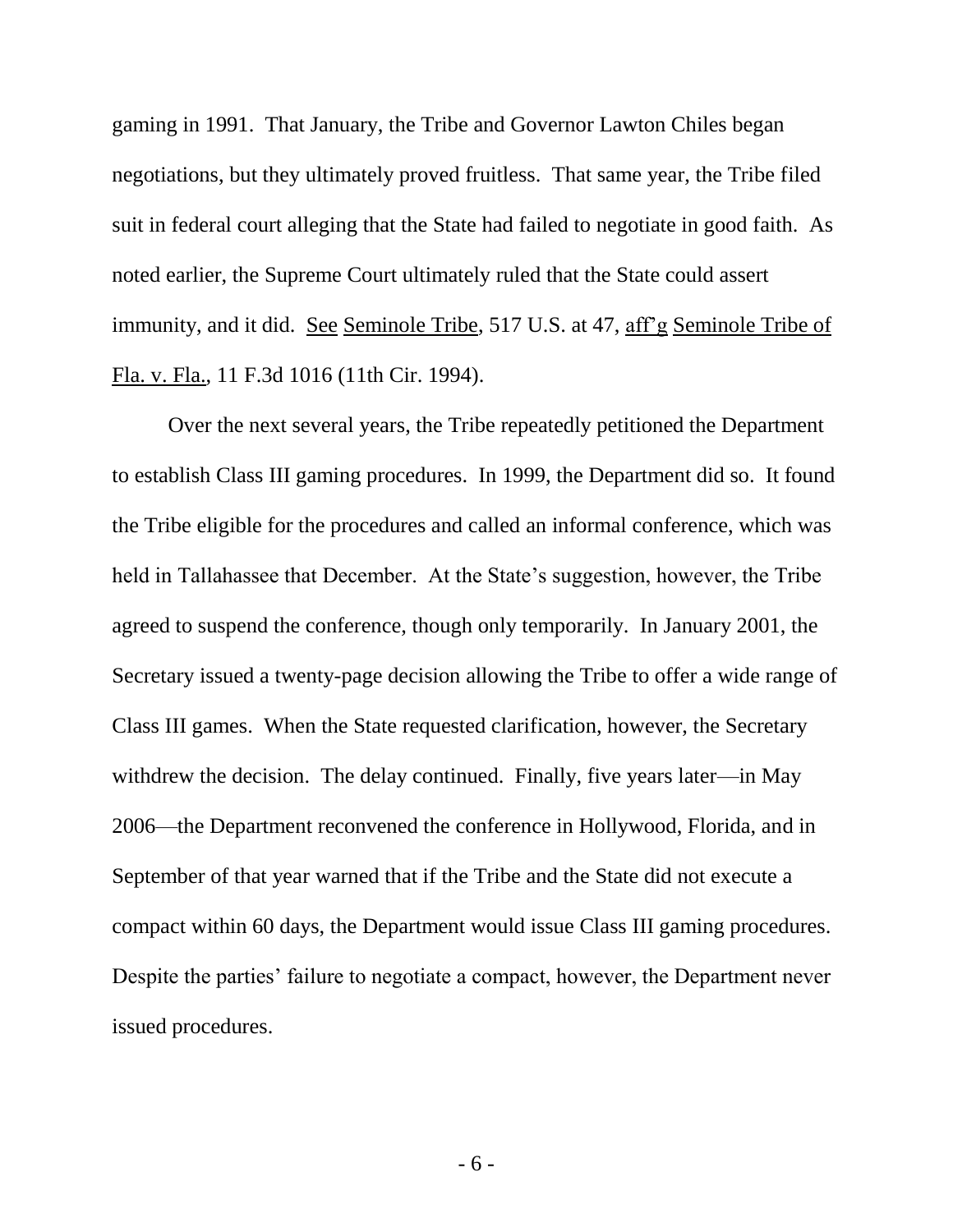then urged Governor Crist to negotiate a compact, warning that if a compact was Apparently exasperated with the slow progress of the procedures, in March 2007 the Tribe sued the Department in federal court. See Seminole Tribe of Fla. v. United States, No. 07-60317-CIV (S.D. Fla. filed Mar. 6, 2007). The Department not signed by November 15, 2007, the Department would finally issue procedures. Under the proposed procedures, the State would not receive any revenue and would have no control over the Tribe's gaming operations. The Tribe would be authorized to operate slot machines and "card games," defined as "a game or series of games of poker (other than Class II games) which are played in a nonbanking manner." (Emphasis added.) Notably, the alternative procedures would not have permitted the Tribe to operate banked card games such as blackjack.<sup>1</sup>

On November 14—the day before the deadline—the Governor agreed to a compact with the Tribe (Compact). Five days later, the House and its Speaker, Marco Rubio, filed this petition disputing the Governor's authority to bind the

 1. During this period, two separate but identical bills designating the legislature were not voted on by the House of Representatives. See Fla. SB 160 Governor to negotiate and execute a compact and submit it for ratification by the (2007); Fla. HB 209 (2007).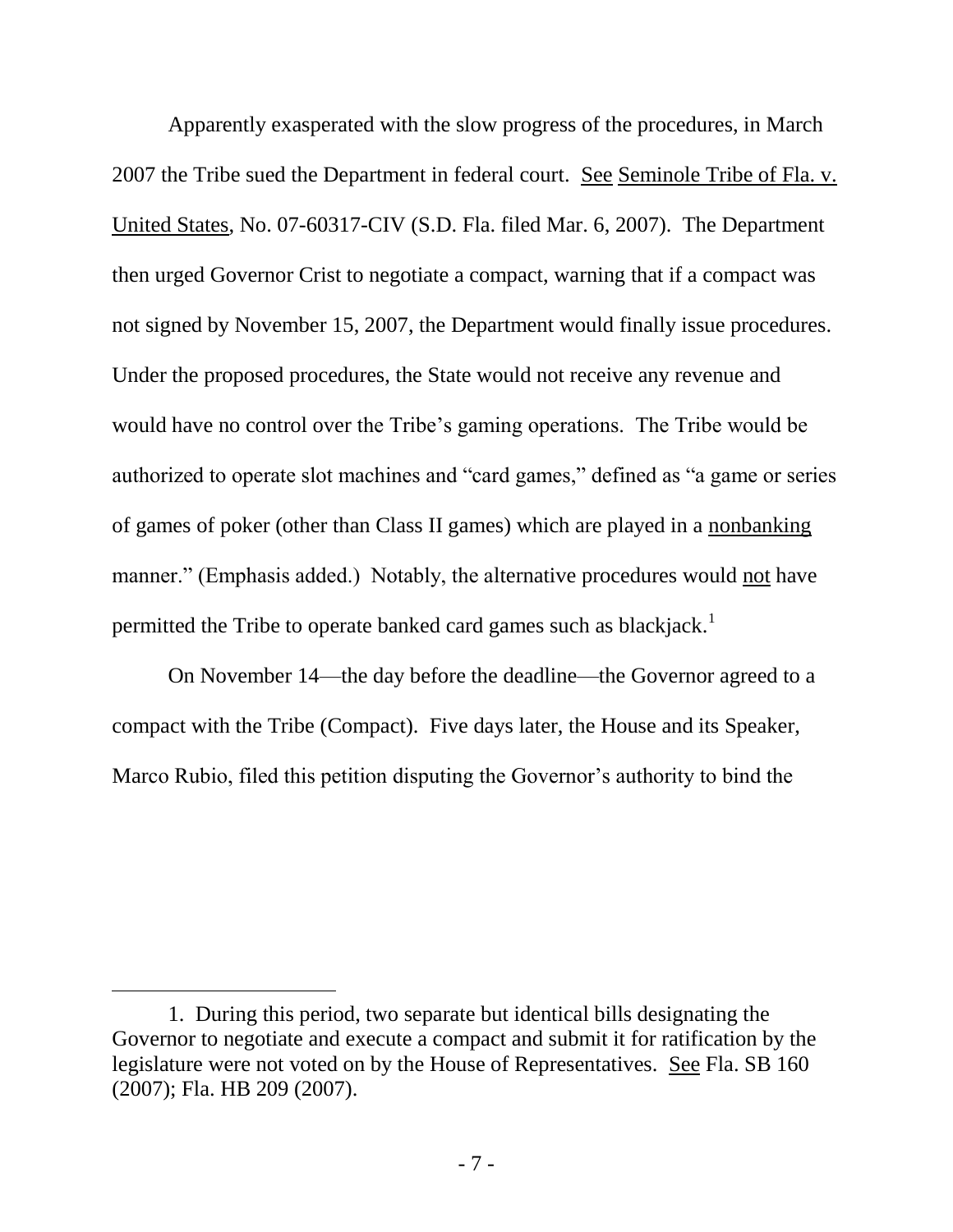the Tribe to join the action as a respondent. $^{2}$ State to the Compact without legislative authorization or ratification. We allowed

On January 7, 2008, upon publication of the Secretary's approval, the Compact went into effect. See Notice of Deemed Approved Tribal-State Class III Gaming Compact, 73 Fed. Reg. 1229 (Jan. 7, 2008). The parties agree, however, that the Secretary's approval does not render the petition moot.<sup>3</sup>

## **C. The Compact**

 the parties regarding such gaming. We discuss only its more relevant provisions. The Compact recites that the Governor "has the authority to act for the State with respect to the negotiation and execution of this Compact." It covers a period of twenty-five years and allows the Tribe to offer specified Class III gaming at seven casinos in the State. It establishes the terms, rights, and responsibilities of

 includes several types of Class III gaming: slot machines; any banking or banked card game, including baccarat, blackjack (twenty-one), and chemin de fer; high The Compact authorizes the Tribe to conduct "covered gaming," which

l

<sup>2.</sup> We also allowed other organizations to file briefs as amici curiae in support of the House: the Florida Senate, the Gulfstream Park Racing Association, and the City of Hallandale Beach.

 3. The federal district court, however, concluded that such approval did case and noted that the Tribe already had begun operating under the Compact's render the Tribe's suit moot. Seminole Tribe of Fla. v. United States, No. 07- 60317-CIV (S.D. Fla. order filed June 20, 2008). The court dismissed the Tribe's terms.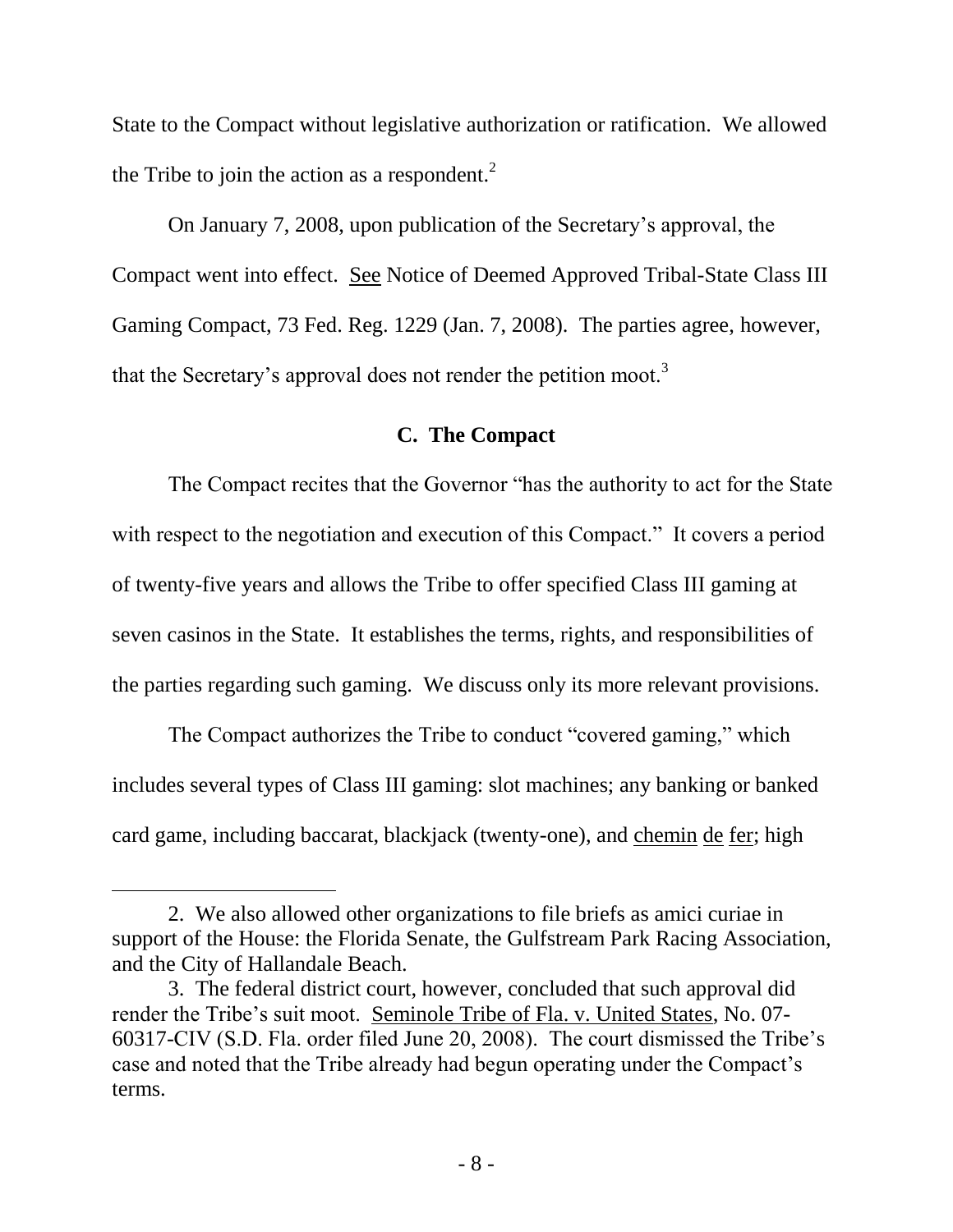roulette- or craps-style games. The gaming is limited to seven casinos on tribal Clewiston, Immokalee, and Tampa. Compact pt. IV.B., at 7-8. stakes poker games; games and devices authorized for the state lottery; and any new game authorized by Florida law. The Compact expressly does not authorize lands in six areas of the state: Okeechobee, Coconut Creek, Hollywood (two),

card games, that is prohibited under state law. Based on that "partial but revenue. That share is based in part on amounts that increase at specified payments. The Compact (attached as an appendix to this opinion) is thirty-seven pages long and contains several other provisions we need not detail here.<sup>4</sup> The Compact grants the Tribe the exclusive right to conduct certain types of gaming. That is, the Tribe may conduct some Class III gaming, such as banked substantial exclusivity," the Tribe must pay the State a share of the gaming thresholds: when the Compact becomes effective, the State receives \$50 million. Over the first twenty-four months of operation, it will receive another \$175 million. Thereafter, for the third twelve months of operation the State will receive \$150 million, and for each twelve-month cycle after that, a minimum of \$100 million. If the State breaches the exclusivity provision, however—by legalizing any Class III gaming currently prohibited under state law—the Tribe may cease its

 regulations, and minimum operational requirements of gaming facilities under the 4. For example, **Part V** provides that the Tribe will establish rules, Compact. The "State Compliance Agency"—which is earlier defined as "the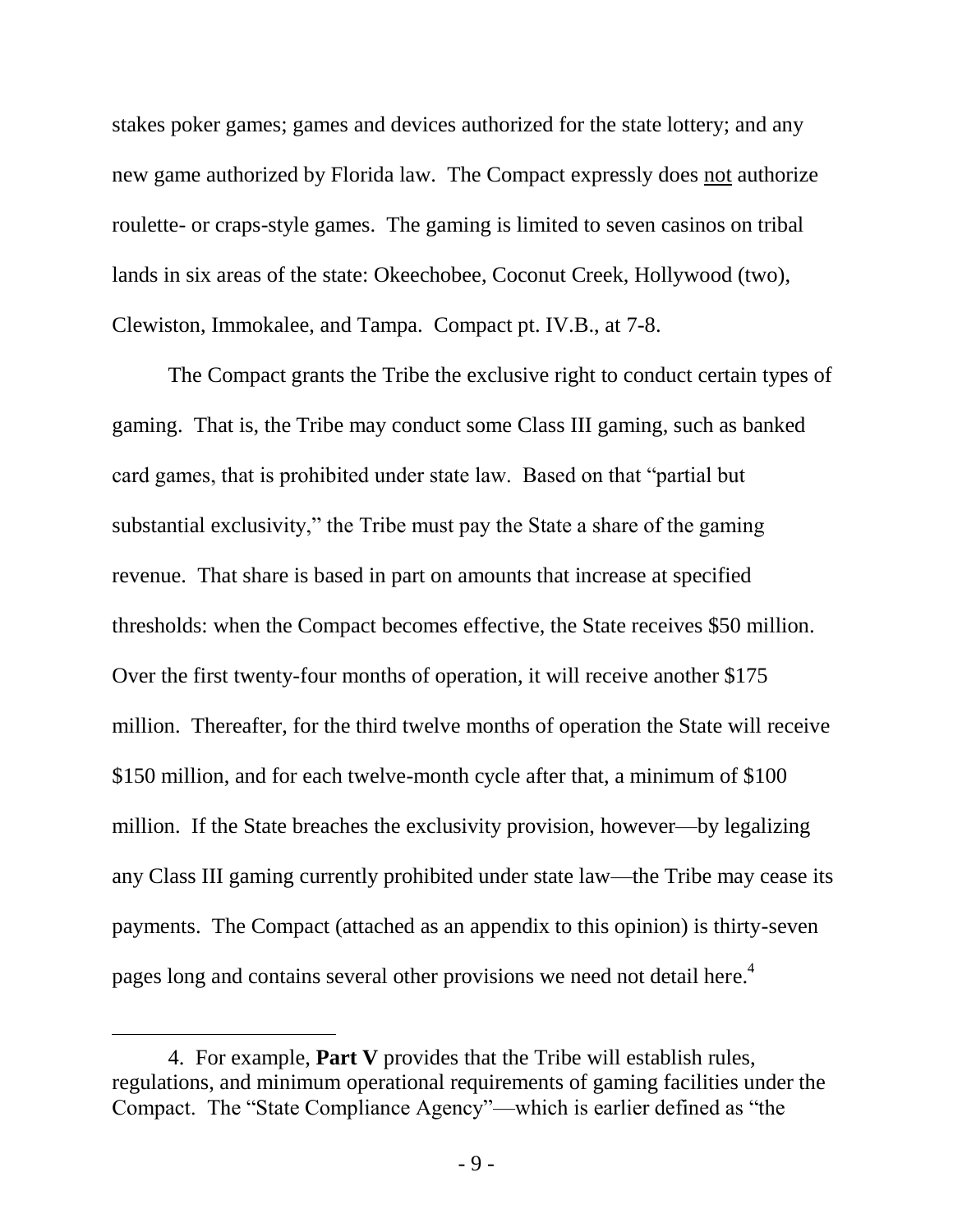## **II. JURISDICTION**

 House and Speaker Rubio have filed in this Court a petition for writ of quo Before discussing the issue presented, we first address our jurisdiction. The warranto. The Governor contends that this Court lacks jurisdiction because the House does not seek either to remove him from office or to enjoin the future exercise of his authority. We conclude, however, that these are not the only grounds for issuing such a writ.

 The Florida Constitution authorizes this Court to issue writs of quo warranto to "state officers and state agencies." Art. V,  $\S$  3(b)(8), Fla. Const. The term "quo warranto" means "by what authority." This writ historically has been used to right derived from the State. See Martinez v. Martinez, 545 So. 2d 1338, 1339 determine whether a state officer or agency has improperly exercised a power or (Fla. 1989); see also art. V, § 3(b)(8), Fla. Const. Here, the Governor is a state

consistent with and related to the implementation of this Compact  $\dots$ ." Compact Compact at 11-12. **Part VI** addresses tort claims and remedies for patrons and compensation regulation. Compact at 15. **Part VII** places regulation of the monitor the gaming, specifying the terms for the Agency's visits to gaming Governor or his designee unless and until an SCA has been designated by the Legislature," see Compact at 7— "may propose additional rules and regulations" at 9. In addition, "the State may secure an annual independent financial audit of the conduct of Covered Games subject to this Compact," may request meetings with the Tribe regarding the audit, and may select the independent auditor. provides that employee claims will be addressed under the Tribe's workers' activities governed by the Compact exclusively with the Tribe. Compact at 17. **Part VIII** addresses the State's power, through the State Compliance Agency, to facilities. Compact at 19.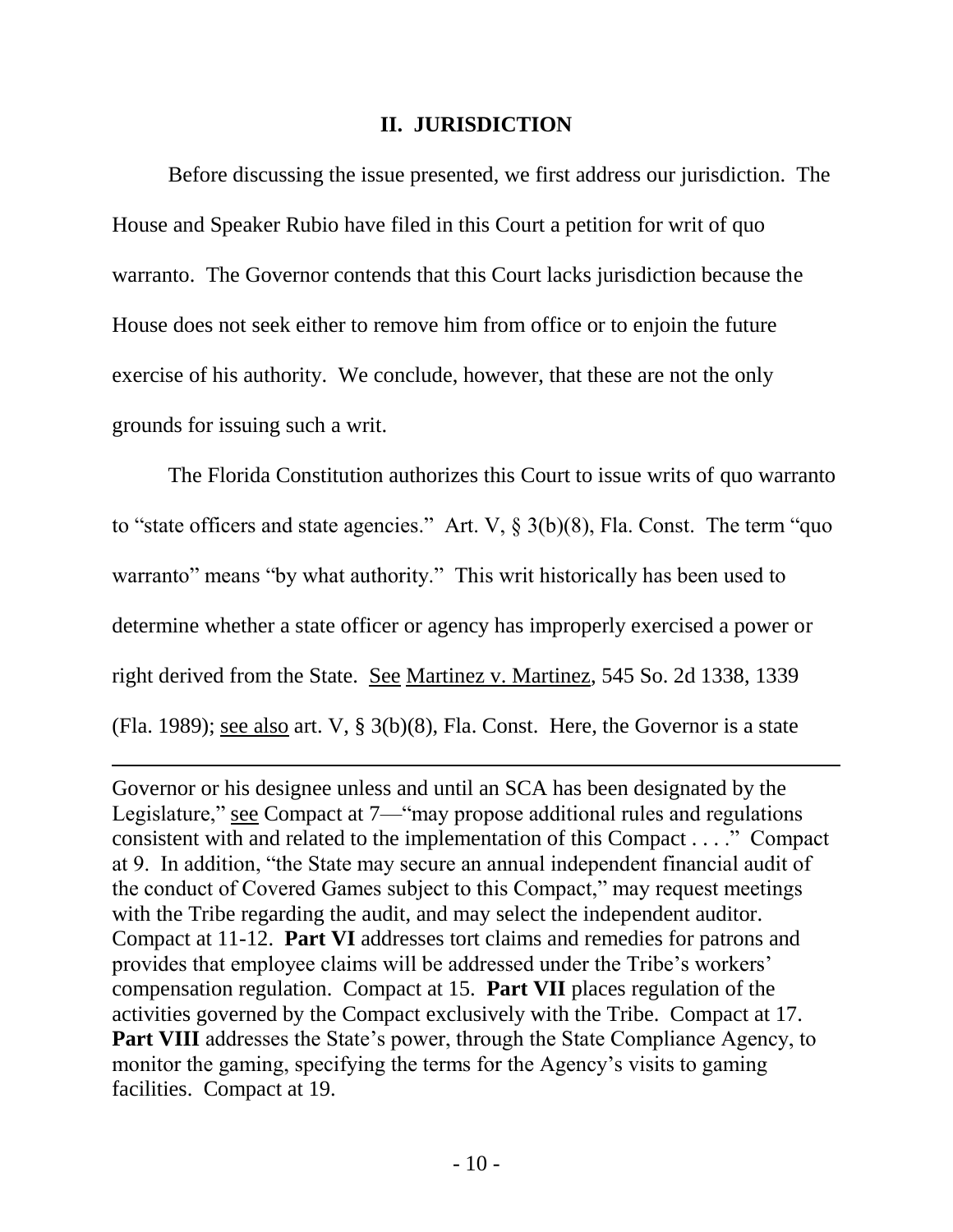officer. The House challenges the Governor's authority to unilaterally execute the Compact on the State's behalf.

 warranto relief is inappropriate. But the writ is not so limited. In fact, petitions for the writ historically have been filed after a public official has acted. See, e.g., Chiles v. Phelps, 714 So. 2d 453, 455 (Fla. 1998) (holding that the Legislature and the Capital Collateral Regional Counsel had filed a federal civil rights suit, concluding that it had no authority to file it). The Governor's execution of the Compact does not defeat our jurisdiction. The Governor argues that because he already has signed the Compact, quo its officers exceeded their authority in overriding the Governor's veto); State ex rel. Butterworth v. Kenny, 714 So. 2d 404, 406 (Fla. 1998) (issuing the writ after

 to include issues normally reserved for declaratory judgment actions. In prior quo The concurring-in-result-only opinion expresses concern that by considering a more narrow issue than the Governor's authority to execute IGRA compacts in general—that is, whether the Governor has the authority to bind the State to a compact that violates Florida law—we are expanding our quo warranto jurisdiction warranto cases, however, we have considered separation-of-powers arguments normally reviewed in the context of declaratory judgments, such as whether the Governor's action has usurped the Legislature's power, "where the functions of government would be adversely affected absent an immediate determination by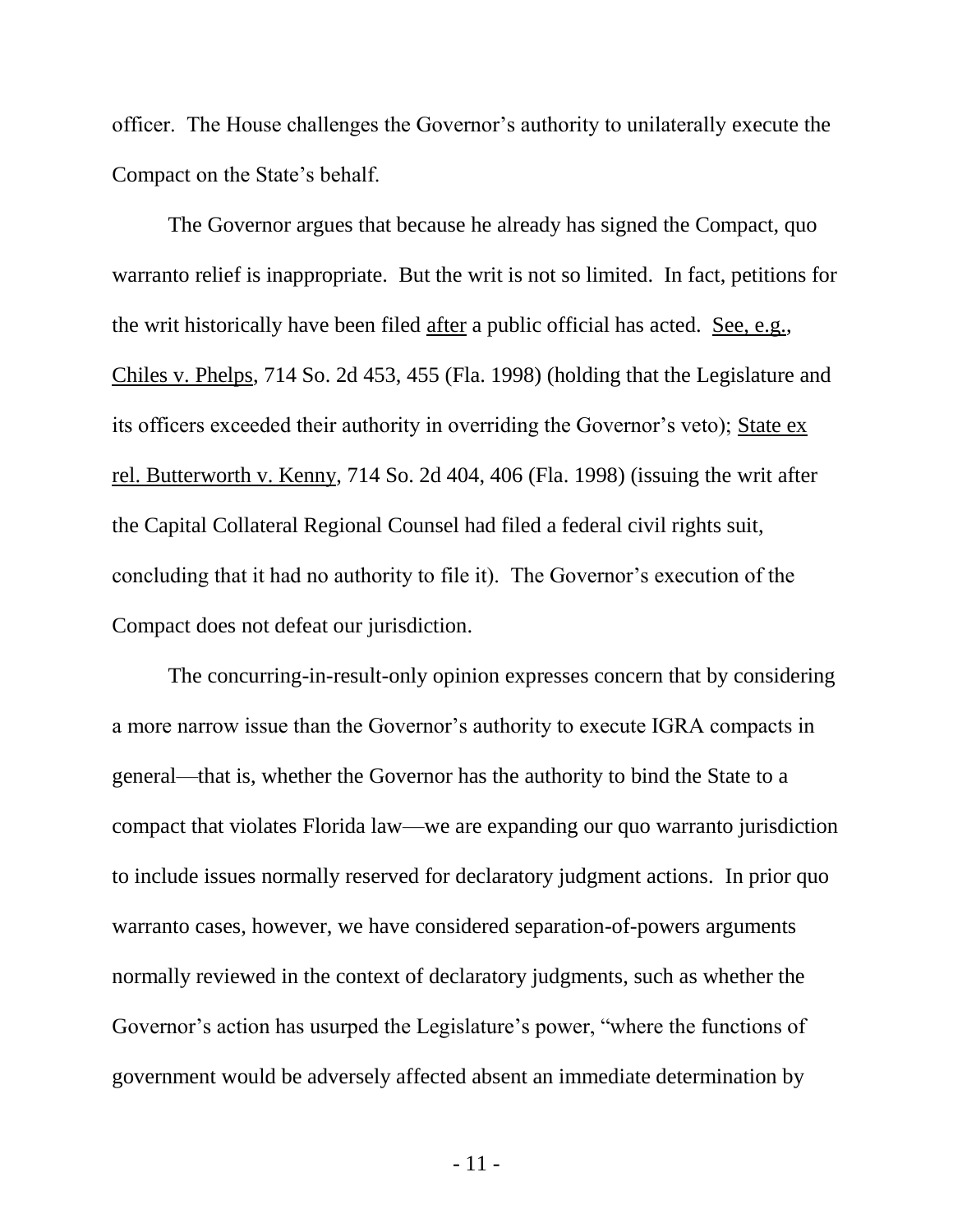(holding quo warranto appropriate to test the governor's power to call special sessions); Orange County v. City of Orlando, 327 So. 2d 7 (Fla. 1976) (holding that the legality of city's actions regarding annexation ordinances can be inquired into through quo warranto). this Court.‖ Phelps, 714 So. 2d at 457; see also Martinez, 545 So. 2d at 1339

 that violates Florida law will, nevertheless, become effective in seven casinos located on tribal lands located in the state. As in Phelps, therefore, the importance transferring it for resolution in a declaratory judgment action. In this case, the Secretary has approved the Compact and, absent an immediate judicial resolution, it will be given effect. In fact, according to news reports, the Tribe already has begun offering blackjack and other games at the Seminole Hard Rock Hotel and Casino. See Amy Driscoll, "Casino Gambling: Amid glitz, blackjack's in the cards," The Miami Herald, June 23, 2008, at B1. Thus, if indeed the Governor has exceeded his constitutional authority, a compact and immediacy of the issue justifies our deciding this matter now rather than

#### **III. DISCUSSION OF LAW**

 We now discuss the law that applies to this inter-branch dispute. In deciding whether the Governor or the Legislature has the authority to execute a compact, we first define a "compact" and its historical use in Florida. We then discuss how other jurisdictions have resolved this issue. Next, we review the relevant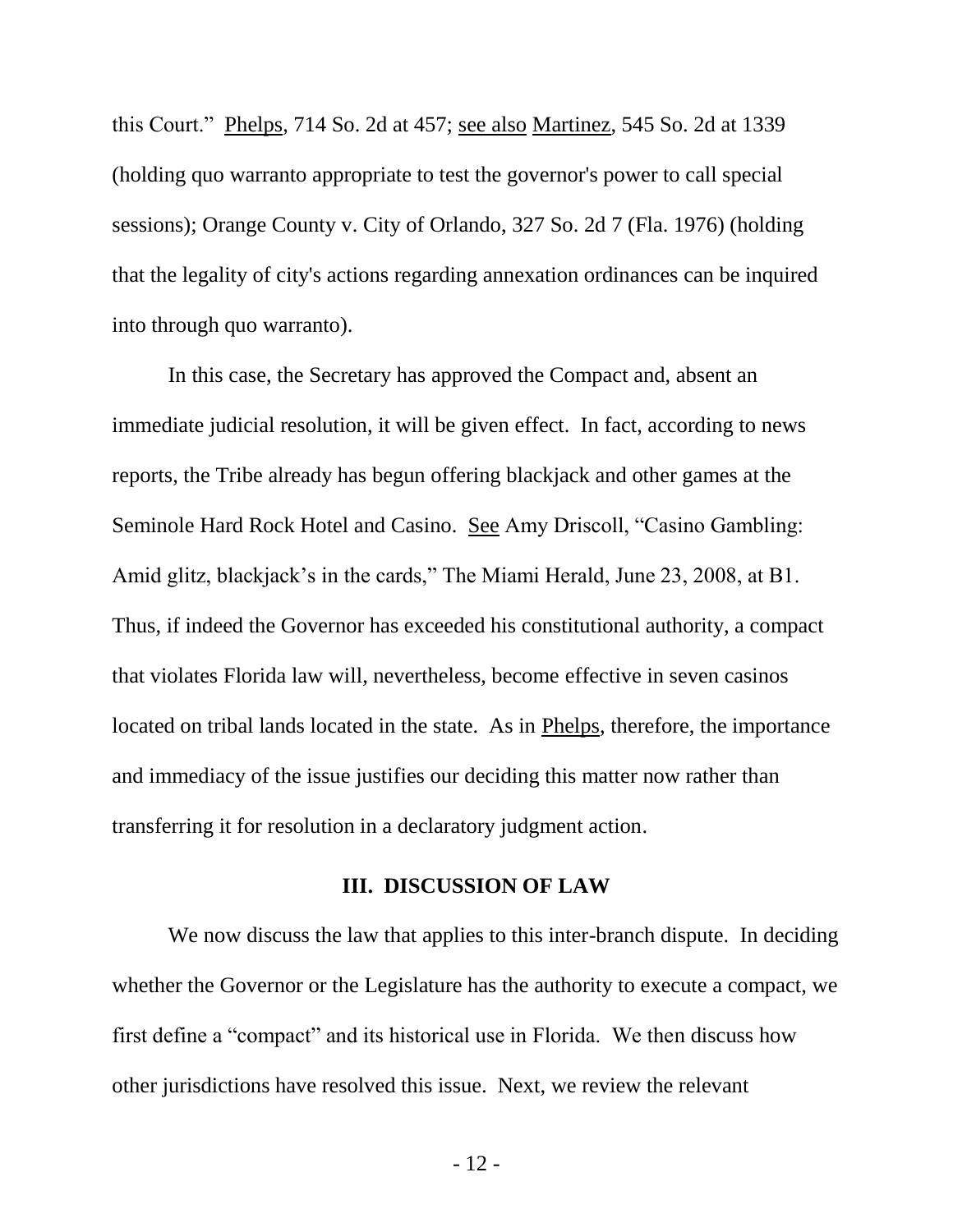provisions of our own constitution. Finally, we explain our conclusion that the Governor lacked authority under our state's constitution to execute the Compact because it changes the state's public policy as expressed in the criminal law and therefore infringes on the Legislature's powers.

#### **A. Compacts and their Use in Florida**

A compact is essentially a contract between two sovereigns. Texas v. New within a region." State ex rel. Dyer v. Sims, 341 U.S. 22, 27 (1951). The United States Constitution provides that "[n]o State shall, without the Consent of Congress Mexico, 482 U.S. 124, 128 (1987); see Black's Law Dictionary 298 (8th ed.1999) (defining a compact as "[a]n agreement or covenant between two or more parties, esp[ecially] between governments or states"). The United States Supreme Court has described compacts as "a supple device for dealing with interests confined . . . enter into any Agreement or Compact with another State, or with a foreign Power." U.S. Const. art. I, § 10. IGRA establishes the consent of Congress to execute gaming compacts, but requires federal approval before they become effective. See 25 U.S.C. § 2710(d)(8).

Like many states, Florida has executed compacts on a range of subjects, including environmental control, water rights, energy, and education—more than thirty in all. The vast majority were executed with other states. In most cases, the Legislature enacted a law. See, e.g., § 372.831, Fla. Stat. (2007) ("The Wildlife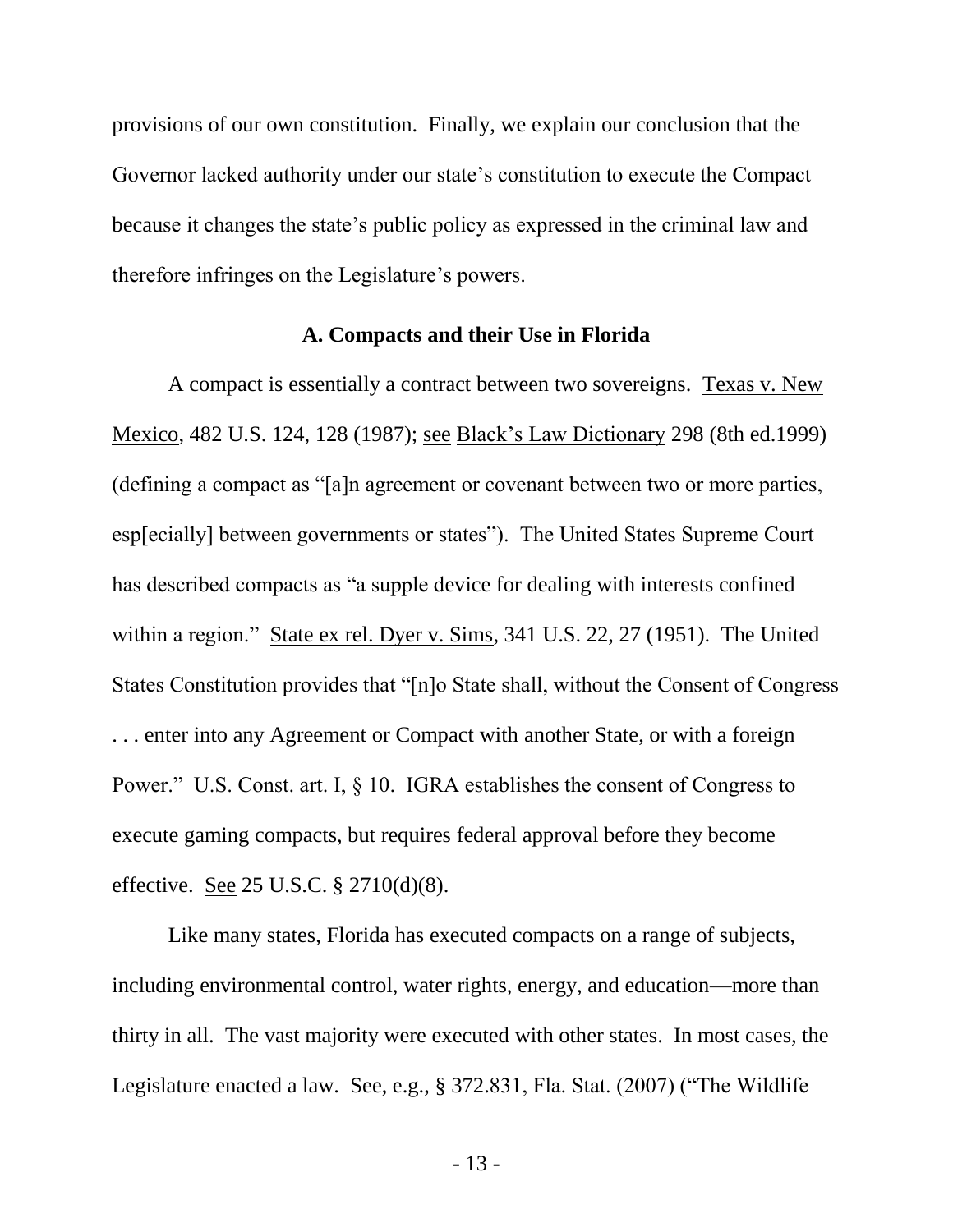Violator Compact is created and entered into with all other jurisdictions legally joining therein in the form substantially as follows[.]");  $\S$  257.28 (Interstate Library Compact); § 252.921 (Emergency Management Assistance Compact); § Governor to execute a compact in the form provided in a statute. See, e.g., § 370.19, Fla. Stat. (2007) ("The Governor of this state is hereby authorized and terms for the Gulf States Marine Fisheries Compact); § 403.60 (using the same exercise of the power to bind the State to compacts. We have found no instance in which the governor has signed a compact without legislative involvement. 322.44 (Driver License Compact). In others, the Legislature authorized the directed to execute a compact on behalf of the State of Florida with any one or more of [the following states] . . . legally joining therein in the form substantially as follows[.]");  $\S 370.20$  (containing the same authorization and establishing the authorization language for the Interstate Environmental Control Compact, establishing its terms, and "signif[ying] in advance" the Legislature's "approval and ratification of such compact"). In a few—including a compact among the State, the Tribe, and the South Florida Water Management District regulating water use on Tribal lands—the Legislature by statute approved and ratified the compact. § 285.165, Fla. Stat. (2007). Thus, by tradition at least, it is the Legislature that has consistently either exercised itself or expressly authorized the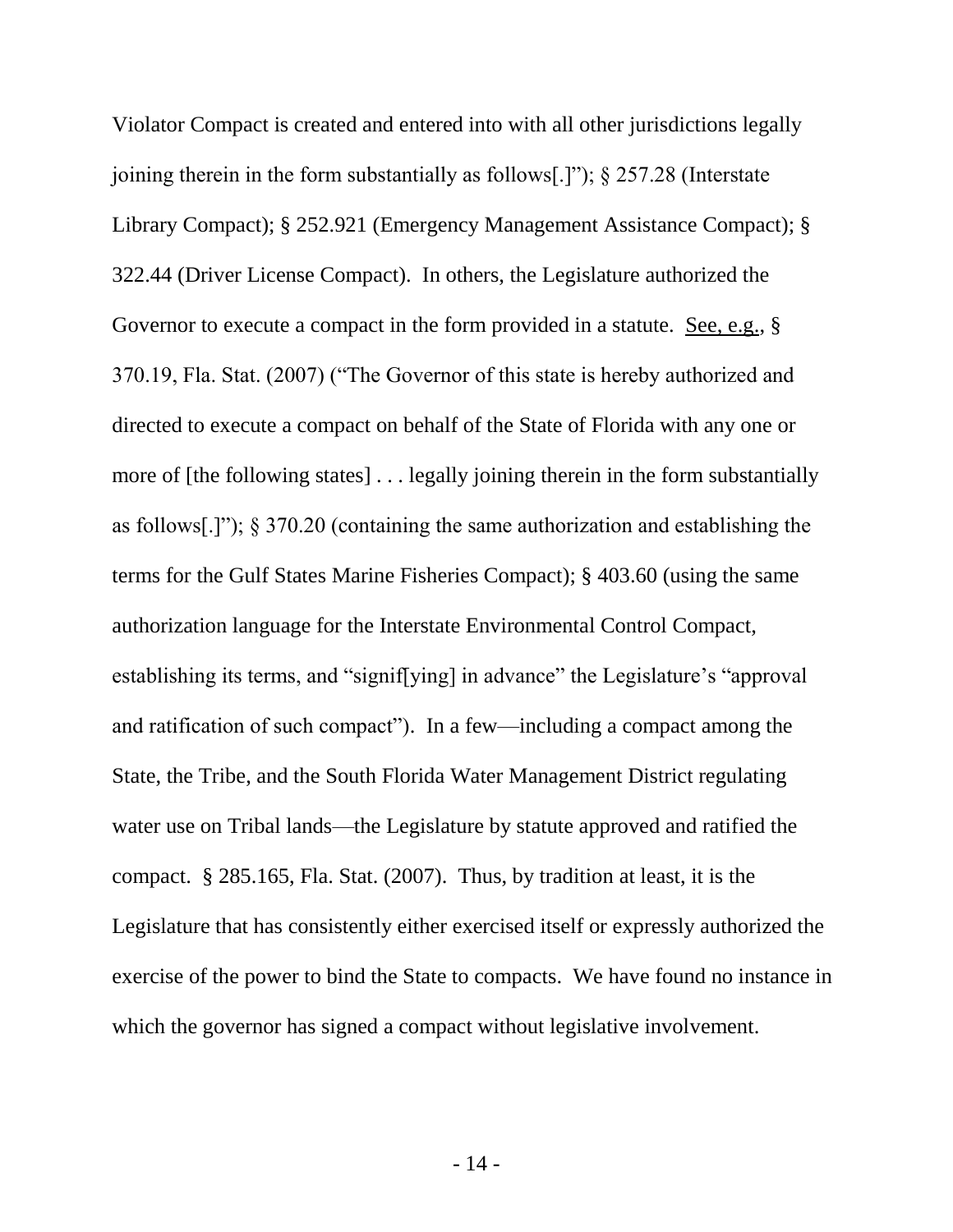which branch actually has the constitutional authority to execute compacts in general and gaming compacts in particular. As explained above, the Compact here Although tradition bears some relevance, it does not resolve the question of governs Class III gaming on certain tribal lands in Florida. The issue is whether, regardless of whether the Governor bucked tradition, he had constitutional authority to execute the Compact without the Legislature's prior authorization or, at least, subsequent ratification.

#### **B. How Other Courts Have Answered the Question**

The court noted that many of the compact's provisions were "clearly legislative in new laws and the amendment of existing laws." Id. at 1185. The court therefore Although Florida has not addressed a governor's authority to bind a state to an IGRA compact, other states have. We examine but a few. In State ex rel. Stephan v. Finney, 836 P.2d 1169, 1182 (Kan. 1992), the governor executed the compact. In deciding his authority to do so, the Kansas Supreme Court examined the "the nature of the obligations undertaken" by the executed IGRA compact. nature," such as creating a state agency and assigning new duties to extant state agencies, and concluded that many provisions "would operate as the enactment of held that, although the governor had authority to negotiate the compact, "the Governor ha[d] no power to bind the State to the terms thereof." Id.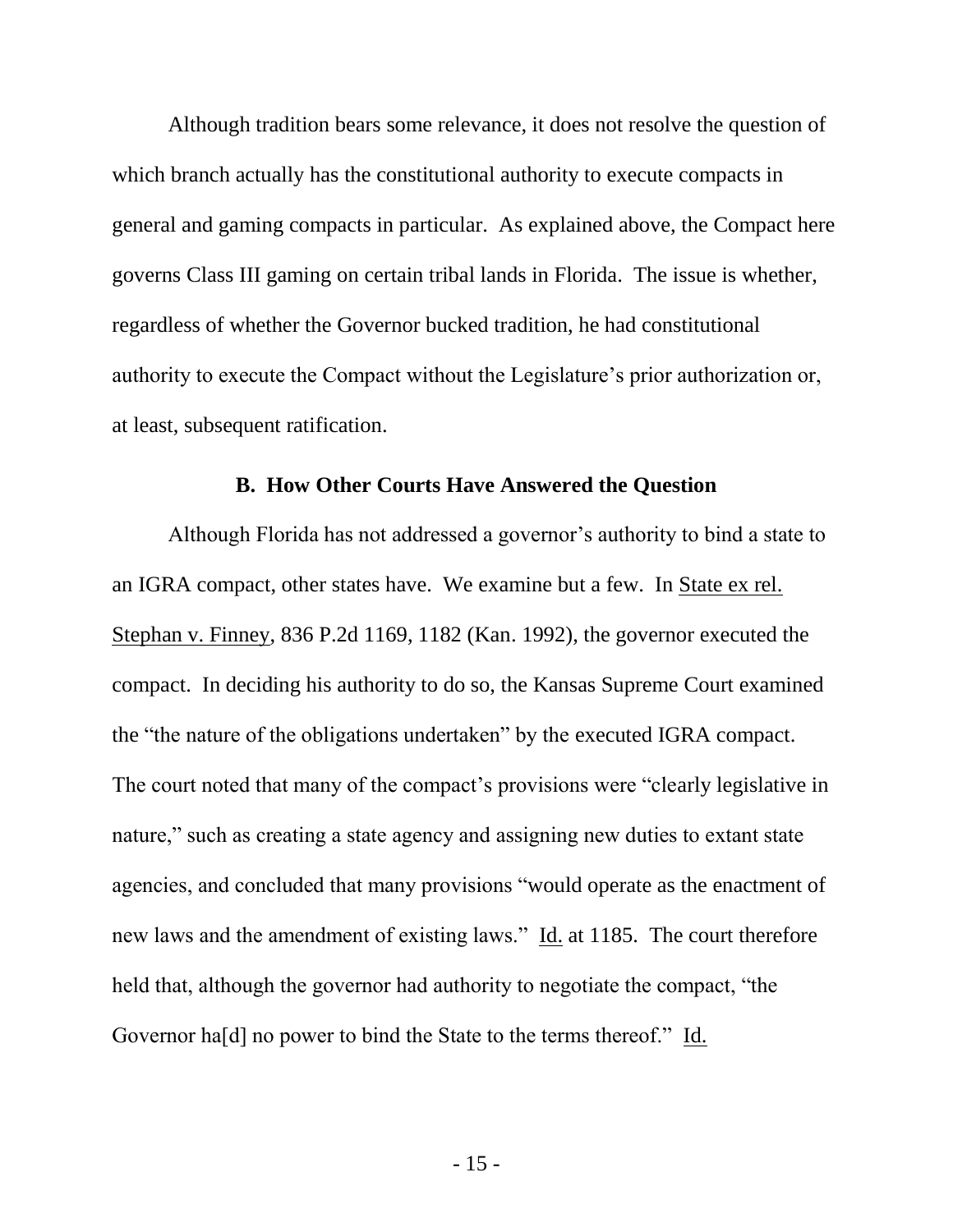$(N.Y. 2003).$ <sup>5</sup> Further, like the Kansas Supreme Court, the court found that the agency to promulgate rules "usurped the Legislature's power." 798 N.E.2d at The New York Court of Appeals has arrived at the same conclusion. After examining IGRA's list of several permissible areas of negotiation for a tribal-state compact, see 25 U.S.C.  $\S 1071(d)(3)(C)$ , the court concluded that "these issues necessarily make fundamental policy choices that epitomize 'legislative power.'" Saratoga County Chamber of Commerce, Inc. v. Pataki, 798 N.E.2d 1047, 1060 compact's designation of an agency to oversee the gaming and the authority of the

(v) remedies for breach of contract;

# 25 U.S.C. § 2710(d)(3)(C).

<sup>5.</sup> IGRA lists several permissible subjects for negotiation:

 of the Indian tribe or the State that are directly related to, and (i) the application of the criminal and civil laws and regulations necessary for, the licensing and regulation of such activity;

 State and the Indian tribe necessary for the enforcement of such laws (ii) the allocation of criminal and civil jurisdiction between the and regulations;

 (iii) the assessment by the State of such activities in such amounts as are necessary to defray the costs of regulating such activity;

<sup>(</sup>iv) taxation by the Indian tribe of such activity in amounts comparable to amounts assessed by the State for comparable activities;

<sup>(</sup>vi) standards for the operation of such activity and maintenance of the gaming facility, including licensing; and

<sup>(</sup>vii) any other subjects that are directly related to the operation of gaming activities.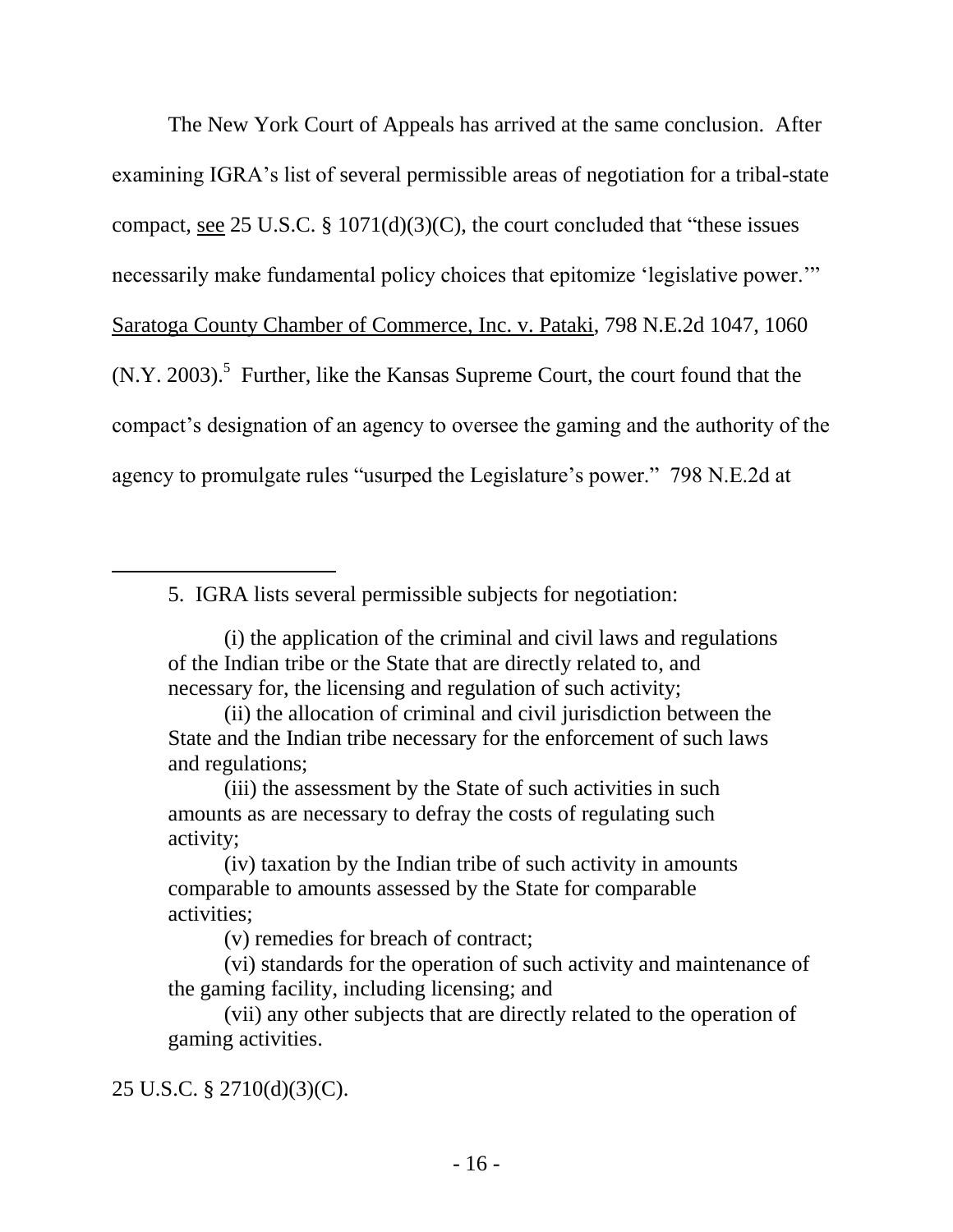negotiate and execute tribal gaming compacts under IGRA." Id. 1061. The court held that the governor "lack[ed] the power unilaterally to

Applying the test of "whether the Governor's action disrupts the proper The court found that the compact granted extended gaming rights, authorized gaming in contravention of legislative policy, and assigned the roles of the state Id. at 23-24. Stating that "[r]esidual governmental authority should rest with the legislative branch rather than the executive branch," id. at 24, the court held that the "Governor lacked authority under the state Constitution to bind the State by question." Id. at 25; see also Panzer v. Doyle, 680 N.W.2d 666, 698, 700 (Wis. holding that the governor exceeded his power by permitting the tribes to engage in certain games prohibited by state law and to waive state sovereign immunity). balance between the executive and legislative branches," the New Mexico Supreme Court similarly found a gaming compact unduly disruptive of the legislature's powers. State ex rel. Clark v. Johnson, 904 P.2d 11, 23 (N.M. 1995). and the tribe with respect to gaming regulation and civil and criminal jurisdiction. unilaterally entering into the compacts and revenue-sharing agreements in 2004) (where a state statute authorized the governor to execute a gaming compact,

 Federal courts, too, have concluded that a state's governor did not have the 104 F.3d 1546, 1548 (10th Cir. 1997), the circuit court held that the Secretary's authority to bind the state to a gaming compact. In Pueblo of Santa Ana v. Kelly,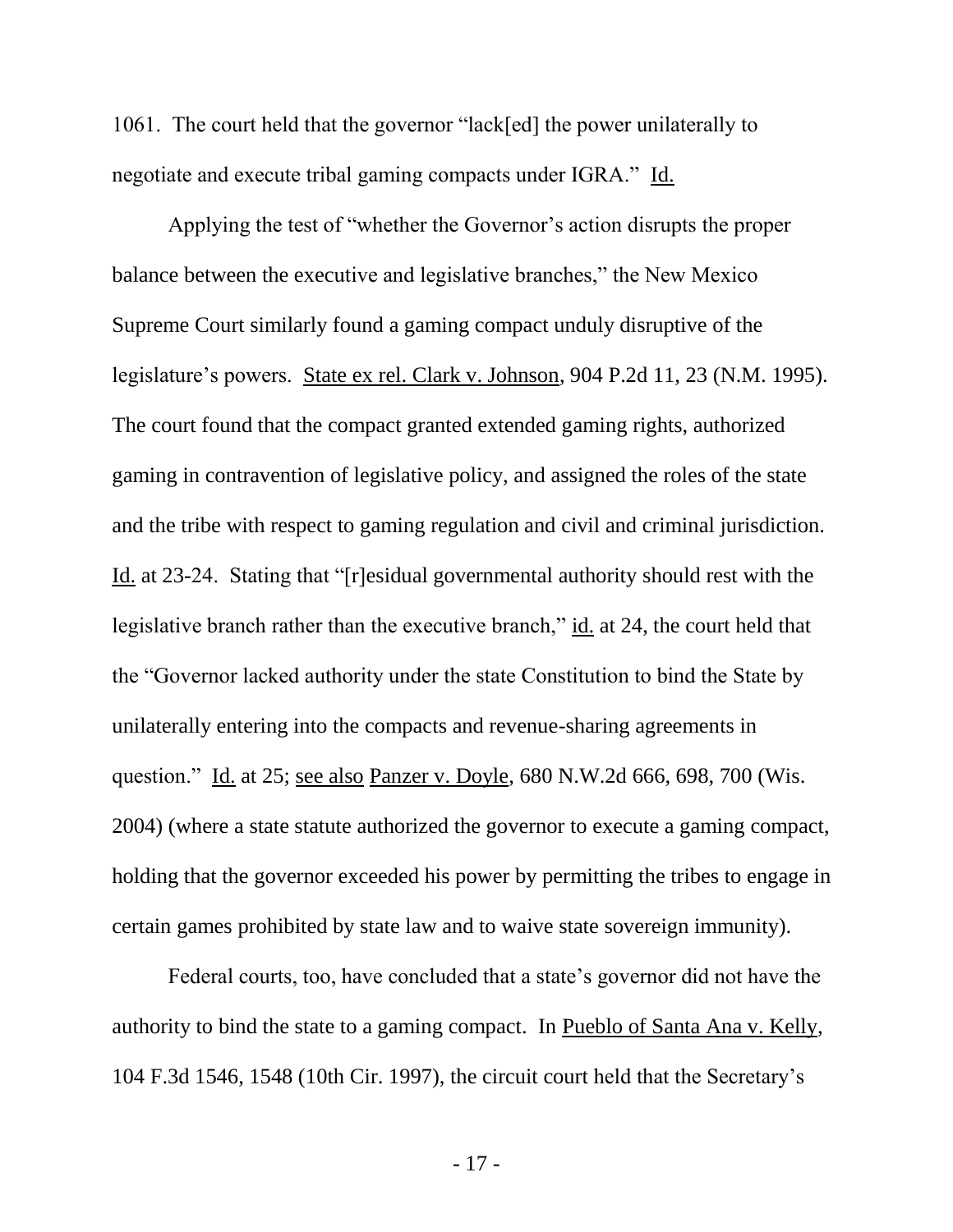approval of a compact could not cure an ultra vires act by the state's governor, and as determinative on the question of whether its governor had authority to bind the state to the compacts. Id. at 1559. the question of "whether a state has validly bound itself to a compact" must be decided under state law. Id. at 1557. Noting the New Mexico Supreme Court's "thorough and careful analysis of state law" in Clark, the Tenth Circuit accepted it

 changed state law, or restricted the legislature's power. Finally, recognizing that state legislative power is limited only by the state and federal constitutions, several power on which the state constitutions were silent. See Clark, 904 P.2d at 25; In all these cases, to determine which branch had the authority to bind the state to the compact, courts analyzed the nature and effect of the IGRA compact at issue and compared it to the powers the state constitution delegated to the respective branches. The courts found the compacts within the legislative power because they created or assigned new duties to agencies, conflicted with state law, courts have ascribed to the legislature, rather than the executive, any residual Pataki, 798 N.E.2d at 1061 n.11. We now review our own state constitution in the context of IGRA's provisions and the Compact signed in this case.

#### **C. Florida Constitutional Provisions**

 The House contends that several of the Compact's provisions encroach on the Legislature's law- and policy-making powers. To answer the question, we first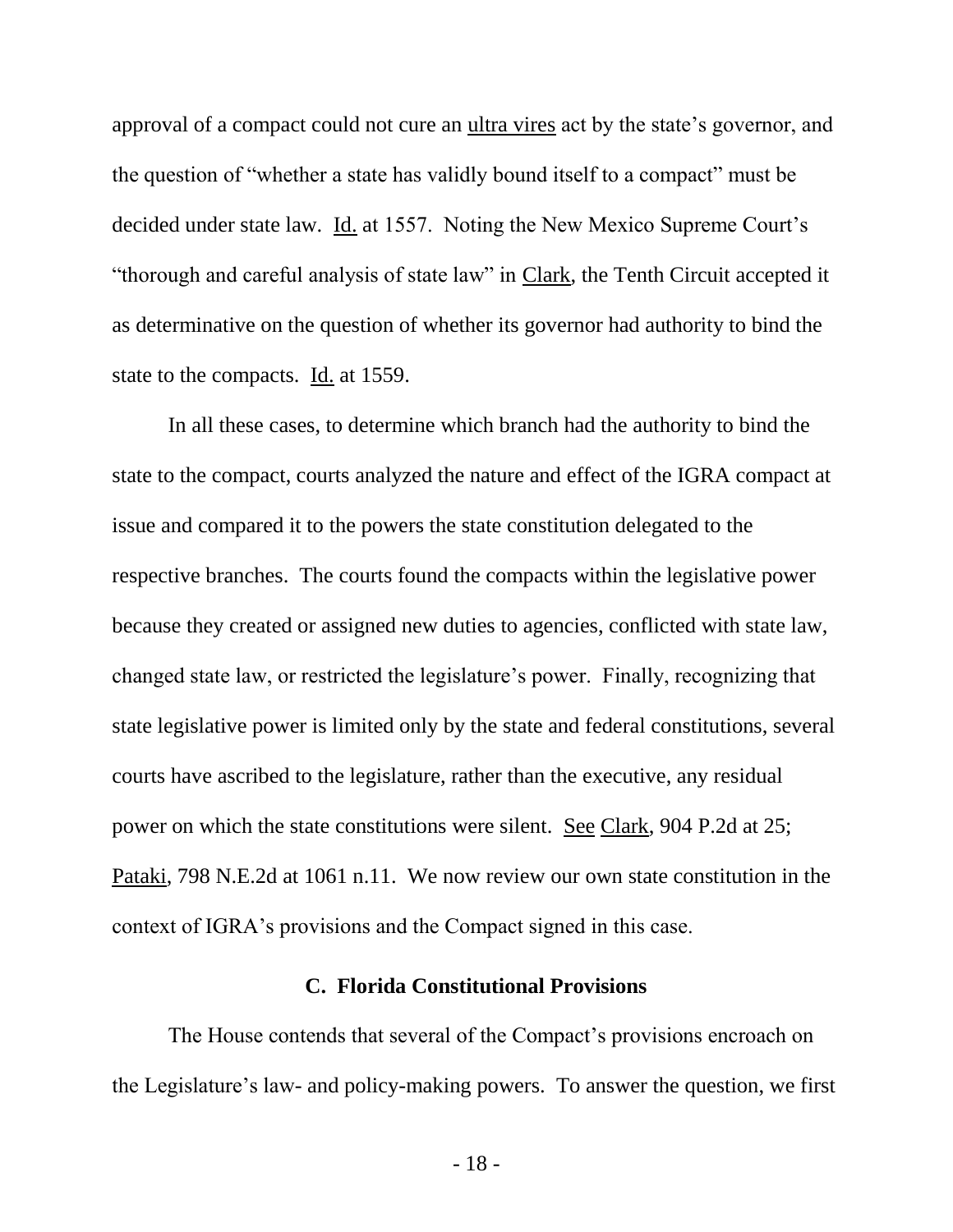interpretations of it. We then discuss one specific provision on which the review the separation-of-powers provisions of the Florida Constitution and our Governor relies: the "necessary business" clause.

#### **1. The Florida Constitution's Delegation and Separation of Powers**

powers doctrine." Bush v. Schiavo, 885 So. 2d 321, 329 (Fla. 2004) (quoting State The Florida Constitution generally specifies the relative powers of the three branches of government. Article II, section 3 provides innocuously that "[t]he powers of the state government shall be divided into legislative, executive and judicial branches. No person belonging to one branch shall exercise any powers appertaining to either of the other branches unless expressly provided herein." In construing our constitution, we have "traditionally applied a strict separation of v. Cotton, 769 So. 2d 345, 353 (Fla. 2000)).

 These provisions are not specific, however. In fact, as we first noted 100 Governor and the House concede that the state constitution does not expressly years ago, the state constitution does not exhaustively list each branch's powers. State v. Atlantic Coast Line R.R. Co., 47 So. 969, 974 (Fla. 1908). Both the grant either branch the authority to execute compacts.

 We must therefore expand our analysis beyond the plain language of the defined . . . or such as are inherent or so recognized by immemorial governmental constitution. We have held that the powers of the respective branches "are those so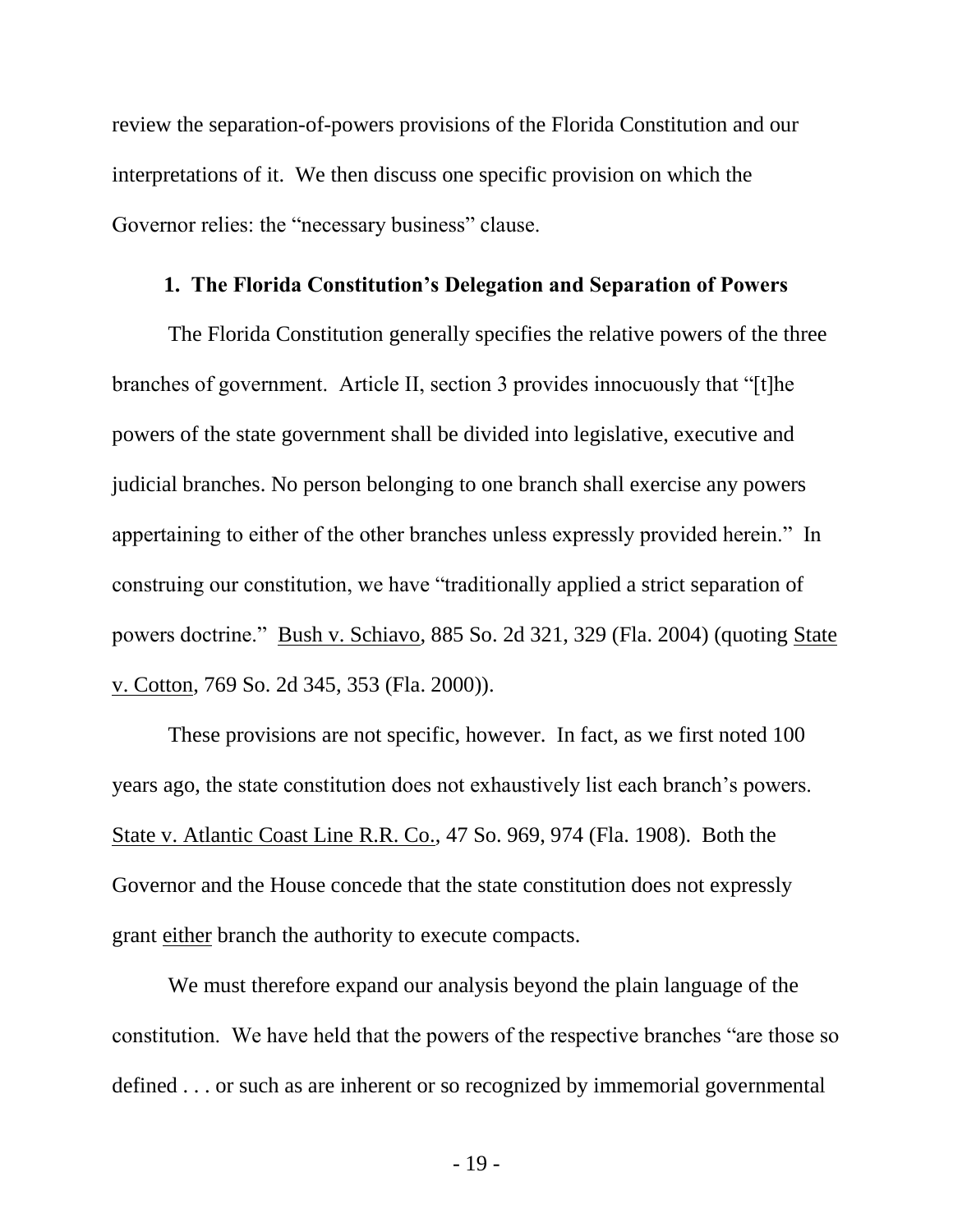and judgment, subject not to the control of another department, but only to the has "the inherent right to accomplish all objects naturally within the orbit of that elsewhere or the express limitations in the constitution." Sun Ins. Office, Ltd. v. "essential nature and effect of the governmental function to be performed." Florida Motor Lines v. Railroad Comm'rs, 129 So. 876, 881 (Fla. 1930). usage, and which involve the exercise of primary and independent will, discretion, limitations imposed by the state and federal Constitutions." Id. at 974. A branch department, not expressly limited by the fact of the existence of a similar power Clay, 133 So. 2d 735, 742 (Fla. 1961) (quoting In re Integration of Neb. State Bar Ass'n, 275 N.W.2d 265, 266 (1937)). As we noted over seventy-five years ago, what determines whether a particular function is legislative, executive, or judicial "so that it may be exercised by appropriate officers of the proper department" is not "the name given to the function or to the officer who performs it" but the

 The House argues that, precisely because the state constitution does not specifically assigned to the governor—belongs to the Legislature. Albeit many looks to the Constitution not for sources of power but for limitations upon power. expressly grant the governor authority to execute compacts, such authority belongs to the Legislature. In other words, the "residual" power—that is, powers not years ago and under different circumstances, we have implied as much. See State ex rel. Green v. Pearson,  $14$  So. 2d  $565$ ,  $567$  (Fla. 1943) ("The legislative branch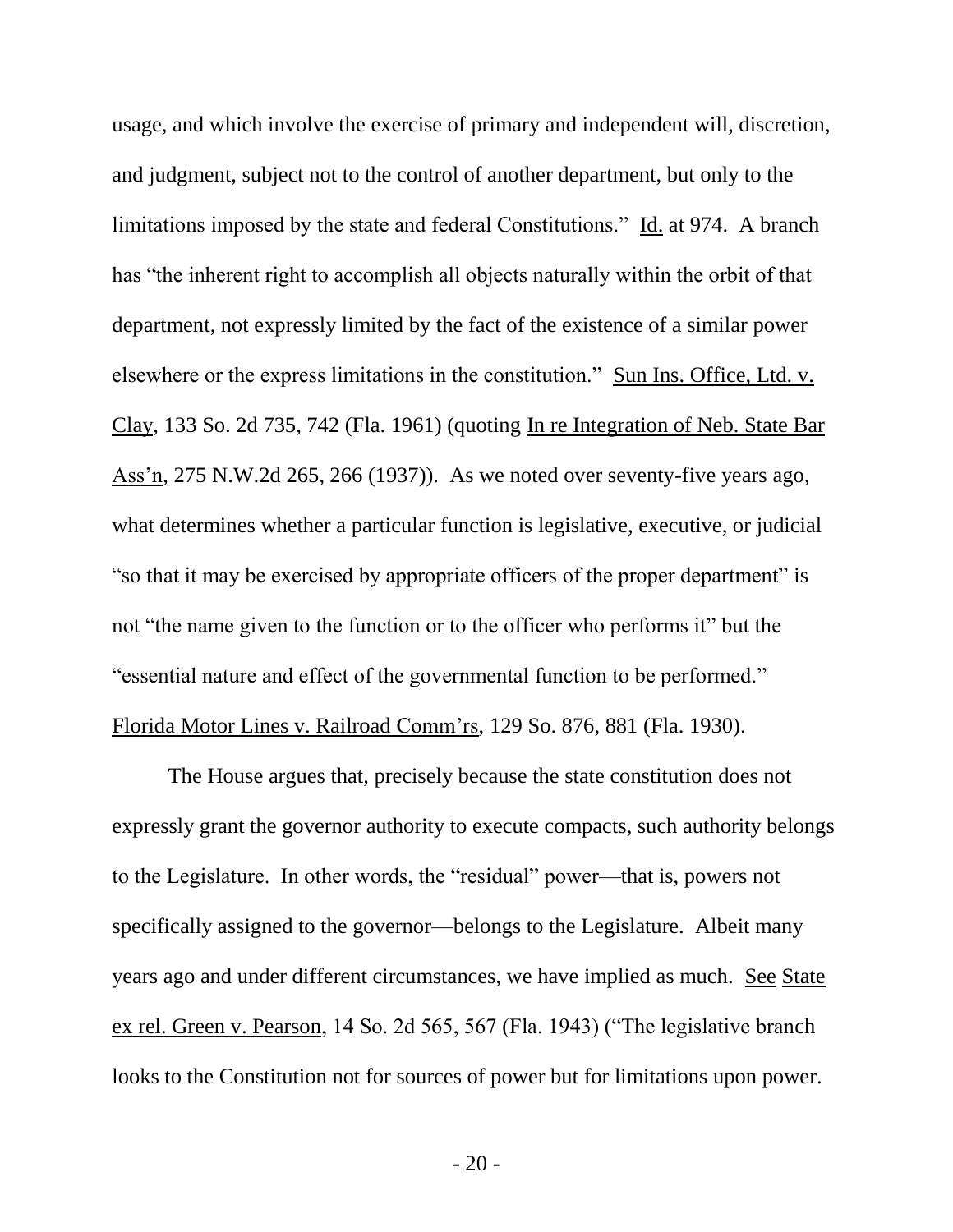is constitutional restriction; what the people have not said in their organic law their representatives shall not do, they may do."). And, as we noted above, other state But if such limitations are not found to exist, its discretion reasonably exercised may not be disturbed by the judicial branch of the government."); State ex rel. Cunningham v. Davis, 166 So. 289, 297 (Fla. 1936) ("The test of legislative power courts have ascribed to their legislatures any residual power on which the state constitutions were silent. See Clark, 904 P.2d at 25; Pataki, 798 N.E.2d at 824 n.11.

 compacts always resides in the legislature. Although the line of demarcation is not standards to be used in implementing those policies." B.H. v. State, 645 So. 2d 925 (Fla. 1978) (stating that under the nondelegation doctrine, "fundamental and primary policy decisions shall be made by members of the legislature"). contradict the state's public policy, as expressed in its laws. We need not decide, however, whether the authority to bind the state to always clear, we have noted that "the legislature's exclusive power encompasses questions of fundamental policy and the articulation of reasonably definite 987, 993 (Fla. 1994); see also Askew v. Cross Key Waterways, 372 So. 2d 913, Therefore, even if the Governor has authority to execute compacts, its terms cannot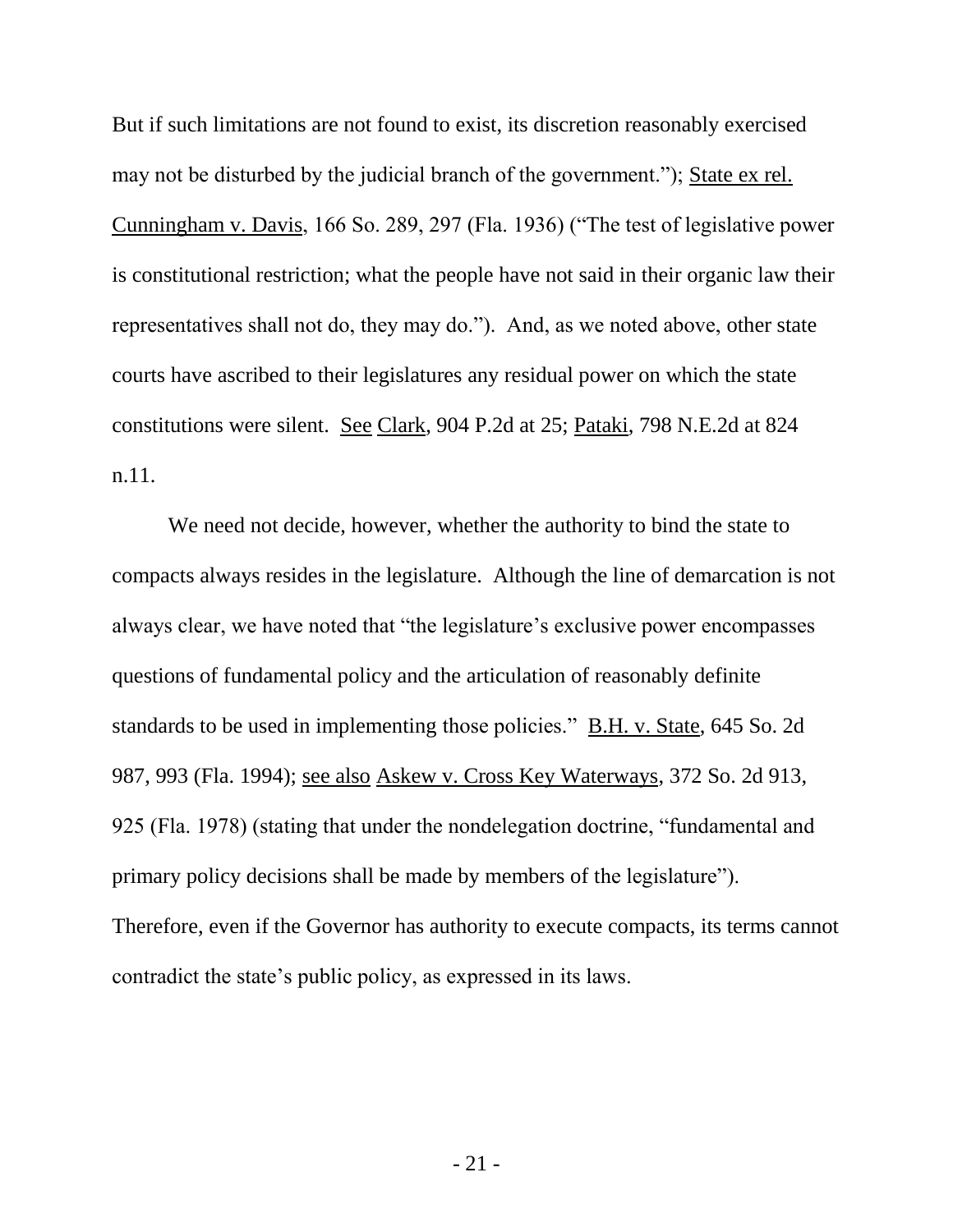#### **2. IGRA and the "Necessary Business" Clause**

 article IV, section 1 of the Florida Constitution. That provision states in part that ―[t]he governor shall take care that the laws be faithfully executed . . . and transact the officers of government" includes negotiating with the Tribe and that he cannot The Governor argues that his authority to execute the Compact derives from all necessary business with the officers of government." Art. IV,  $\S$  1(a), Fla. Const. The Governor submits that the phrase "transact all necessary business with ignore the federal directive to "negotiate"; therefore, negotiating the Compact was "necessary business" under IGRA.

directed at a state's governor and concluding that "the duty imposed by the Act  $\dots$ addresses itself to 'the State'; not once does it impose duties or responsibilities on IGRA provides that a tribe seeking to offer Class III gaming must "request" [that] the State . . . enter into negotiations" for a compact and that the "State shall" negotiate with the Indian tribe in good faith." 25 U.S.C.  $\S 2710(d)(3)(A)$ . The Governor is therefore correct that IGRA requires states to negotiate. As other courts have recognized, however, nowhere does IGRA equate "the state" with "the governor." See Seminole Tribe, 517 U.S. at 75 n.17 (contrasting IGRA's "repeated<sup>[]</sup> refer[ences] exclusively to 'the State'" with other federal statutes is not of the sort likely to be performed by an individual state executive officer or even a group of officers"); Seminole Tribe,  $11$  F.3d at 1029 ("IGRA uniformly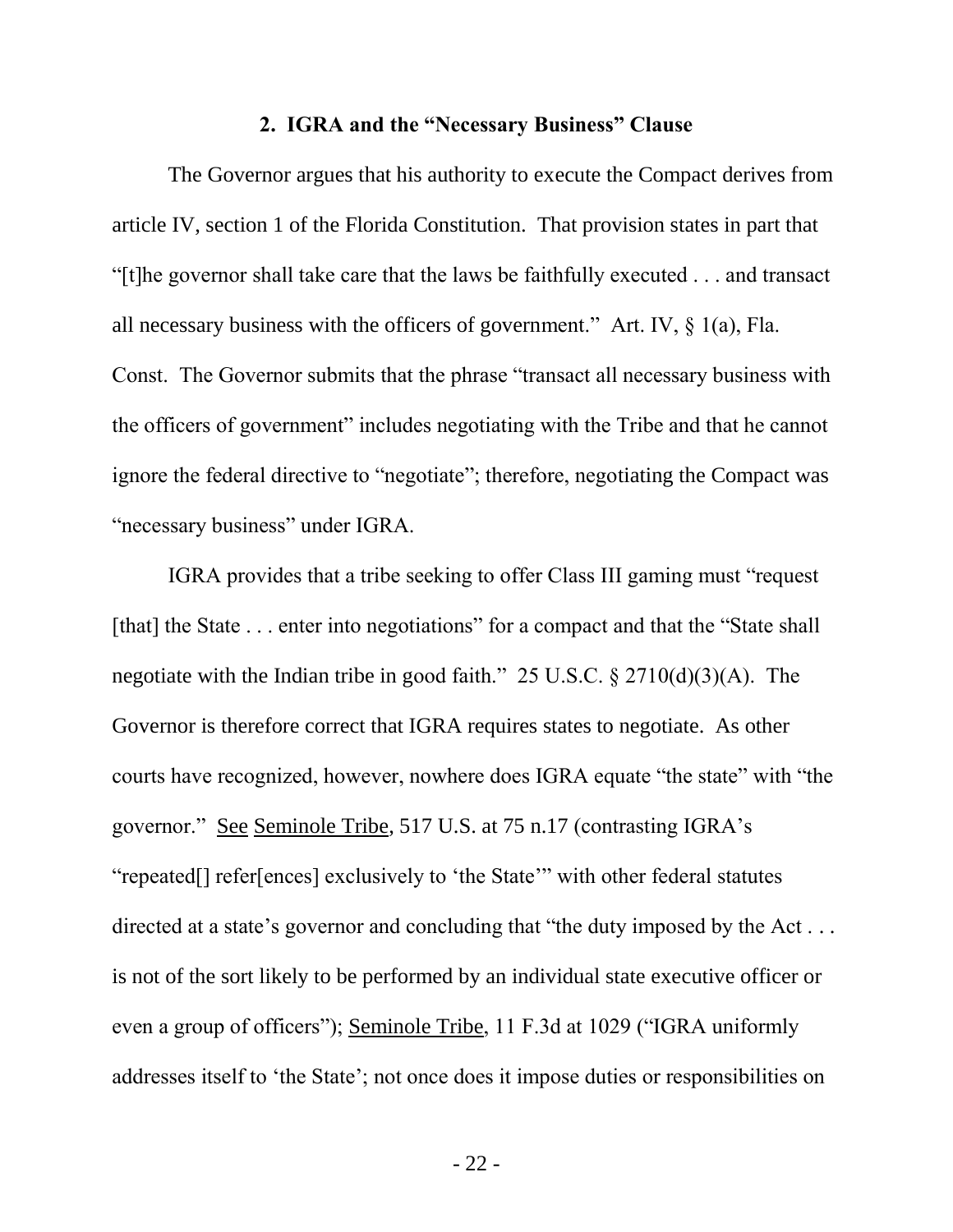a particular officer of the state (e.g., the governor, the legislature, etc.).").<sup>6</sup> In addition, when a state fails to negotiate, a tribe must sue the state, not the governor. Seminole Tribe, 517 U.S. at 74-75 (holding that Congress intended § 2710(d)(3) to be enforced against the state, not the governor); Seminole Tribe, 11 F.3d at 1029  $^{\prime\prime}$ [T] hese suits are not against officials in an attempt to force them to follow federal law.").

More importantly, a State's "duty to negotiate" under IGRA cannot be IGRA does not prescribe the terms of a compact, <u>see</u> 25 U.S.C. § 2710(d), and it in contravention to state law. In other words, IGRA does not grant a governor, or IGRA, sought to invest state governors with powers in excess of those that the governors possess under state law."). enforced. A state may avoid its duty, as Florida has effectively done, by asserting its immunity. Seminole Tribe, 517 U.S. at 47. Therefore, although IGRA requires a state to negotiate, it does not impose any duty on a state's governor. Moreover, does not confer on the governor the authority to bind the state to a compact or act any state actor, any powers beyond those provided by the state's constitution and laws. See Clark, 904 P.2d at 26 ("We do not agree that Congress, in enacting the

 wanted to do so. 6. IGRA contains a solitary reference to a state's governor—in an unrelated section addressing the Secretary's authority to permit gaming on specific lands. See 25 U.S.C.  $\S$  2719. Congress knew how to refer to a "governor" when it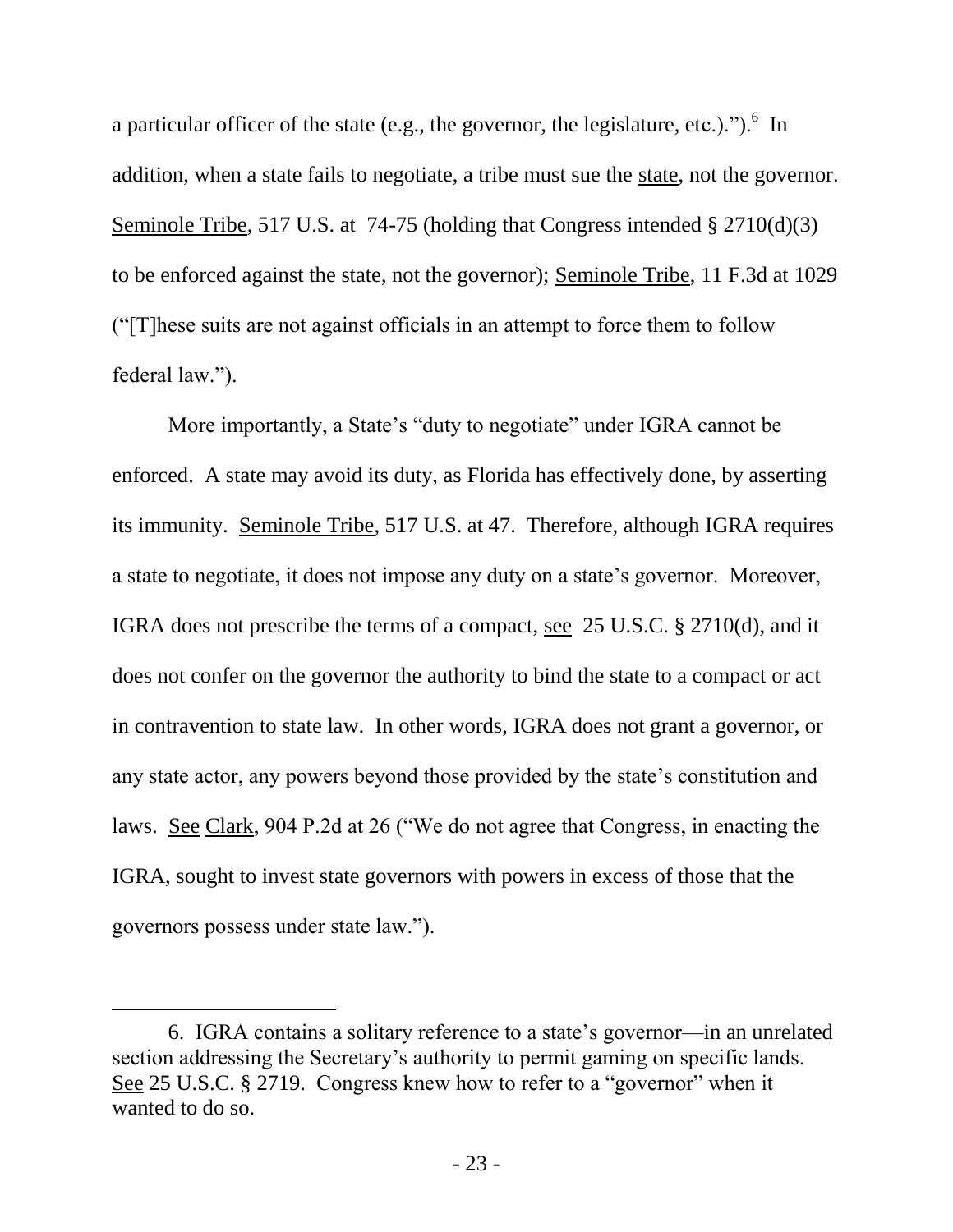We express no opinion on whether the "necessary business" clause may ever grant the governor authority to bind the State to an IGRA compact.<sup>7</sup> We do exceptions to the law. Nor does it change our conclusion that "the legislature's exclusive power encompasses questions of fundamental policy and the articulation of reasonably definite standards to be used in implementing those policies."  $B.H.,$ conclude, however, that the clause does not authorize the governor to execute compacts contrary to the expressed public policy of the state or to create 645 So. 2d at 993.

We now discuss why, in authorizing conduct prohibited by state law, the Governor exceeded his authority.

# **D. The Compact Violates the Separation of Powers**

number of grounds. $8\,$  We find one of them dispositive. The Compact permits the The House claims that the Compact violates the separation of powers on a

l

 Supp. 2d 1136 (D. Or. 2005), in which Oregon citizens argued that the governor lacked authority to bind the state to an IGRA compact. Despite dismissing the case on procedural grounds, the judge noted that a state constitutional provision conferring authority on the governor to "transact all necessary business with the Id. at 1154-55. We do not find this dictum persuasive. Id. at 1142. 7. We note that the Governor relies on Dewberry v. Kulongoski, 406 F. officers of government" authorized the governor to execute the gaming compact.

 8. The House argues that the Compact significantly changes Florida law and policy in a number of ways: it authorizes Class III slot machines outside of Broward County; it allows blackjack and other banked card games that are currently illegal throughout Florida; it provides for collection of funds from tribal casinos for State purposes under a revenue-sharing agreement and penalizes the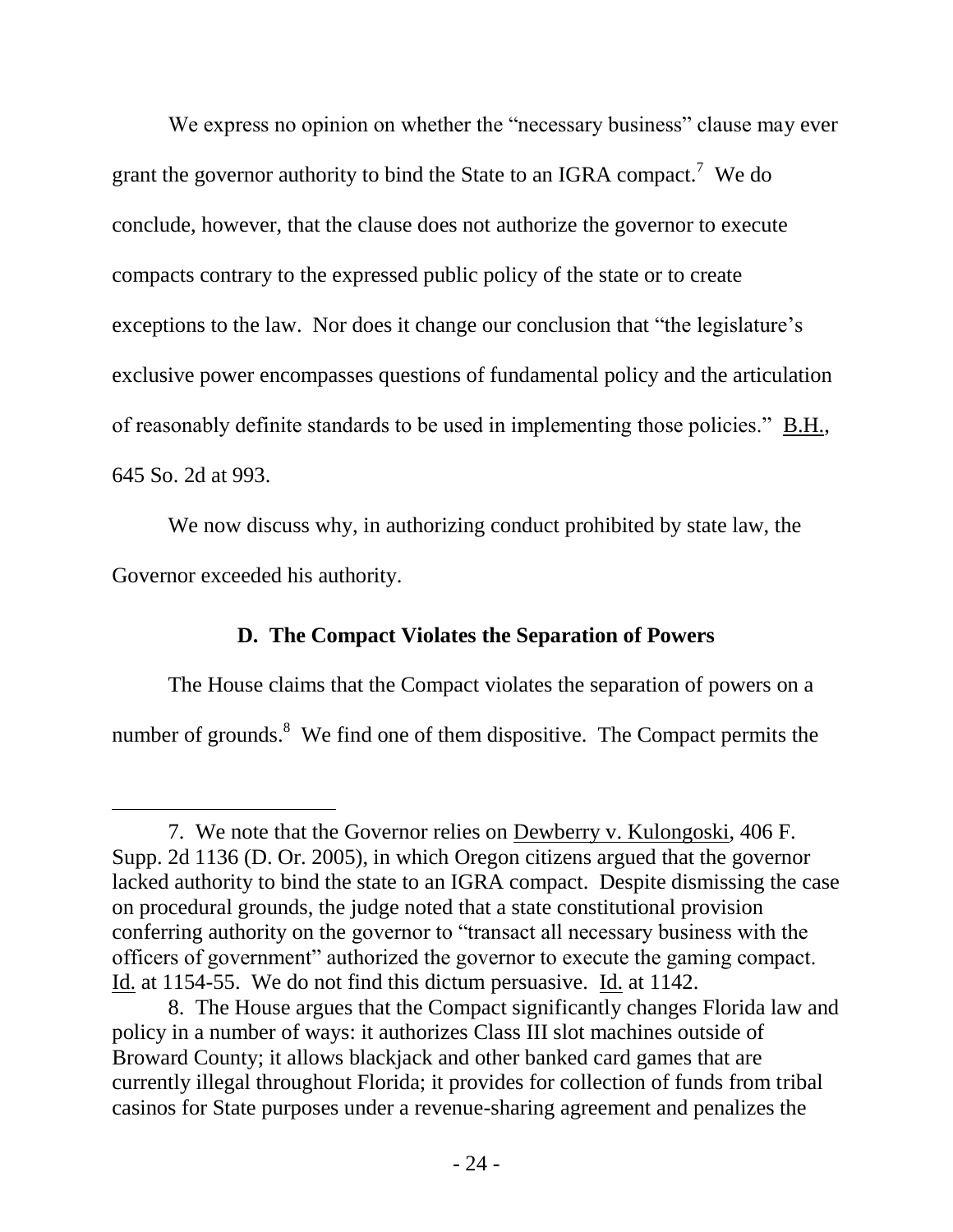Tribe to conduct certain Class III gaming that is prohibited under Florida law. gambling that should be allowed. We hold that, whatever the Governor's authority to execute compacts, it does not extend so far. The Governor does not have conduct that is otherwise illegal throughout the state. Therefore, the Compact violates the state's public policy about the types of authority to agree to legalize in some parts of the state, or for some persons,

 We first discuss whether state laws in general, and gaming laws in the gaming allowed under state law. Finally, we explain why the Governor lacked authority to bind the State to a compact, such as this one, that contradicts state law. particular, apply to Indian tribes. We next discuss Florida law on gaming. We then address the House's argument that IGRA prohibits compacts from expanding

# **1. State Gaming Laws Apply to the Tribe**

 Generally, state laws do not apply to tribal Indians on Indian reservations 164, 170 (1973). Therefore, the extent to which a state may enforce its criminal unless Congress so provides. McClanahan v. State Tax Comm'n of Ariz., 411 U.S.

 State for any expansion of non-tribal gaming; it allows an exception to Florida's tribal casinos; it sets procedures for tort remedies occurring in certain enforceable contract rights between the State and the Tribe; and it establishes a of our resolution of this case, we need not consider whether these other provisions substantive right of access to public records for information dealing with Indian gaming; it changes the venue of litigation dealing with individual disputes with the circumstances; it waives sovereign immunity to the extent that it creates regulatory mechanism to be undertaken by the Governor or his designee. Because encroach on the legislature's policy-making authority.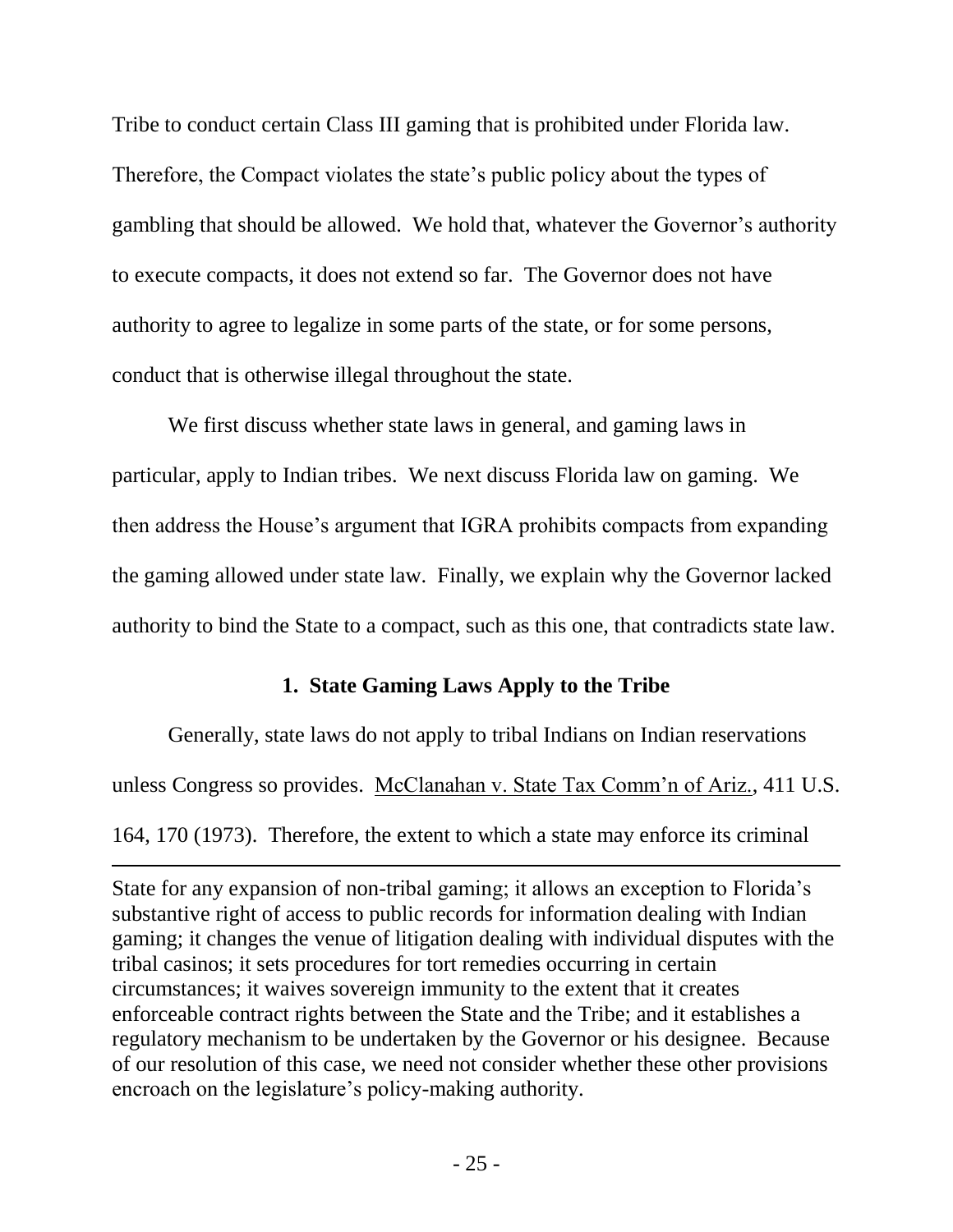laws on tribal land depends on federal authorization. See Seminole Tribe of Fla. v. on the states the authority to assume jurisdiction over crimes committed on tribal land, see Act of Aug. 15, 1953, Pub. L. No. 280 § 6, 67 Stat. 588, 590 (1953), and Florida has assumed such jurisdiction. See ch. 61-252, §§ 1-2, at 452-53, Laws of (―The civil and criminal laws of Florida shall obtain on all Indian reservations in this state and shall be enforced in the same manner as elsewhere throughout the Indian reservations). The state's law is therefore enforceable on tribal lands to the extent it does not conflict with federal law. See Op. Att'y Gen. Fla. 94-45 (1994); see also Hall v. State, 762 So. 2d 936, 936-38 (Fla. 2d DCA 2000) (holding that the Seminole Indian was properly charged under state criminal law with killing a Florida panther on tribal land). In regard to gambling in particular, federal law provides that, except as provided in a tribal-state compact, state gambling laws Butterworth, 658 F.2d 310, 312 (5th Cir. 1981). Congress has, however, conferred Fla. (codified at § 285.16, Fla. Stat. (2007)); see also § 285.16(2), Fla. Stat. (2007) state."); Op. Att'y Gen. Fla. 94-45 (1994) (discussing the state's jurisdiction over circuit court had jurisdiction over a vehicular homicide on an Indian reservation); State v. Billie, 497 So. 2d 889, 892-95 (Fla. 2d DCA 1986) (holding that a apply on tribal lands. See 18 U.S.C. § 1166(a) (2000).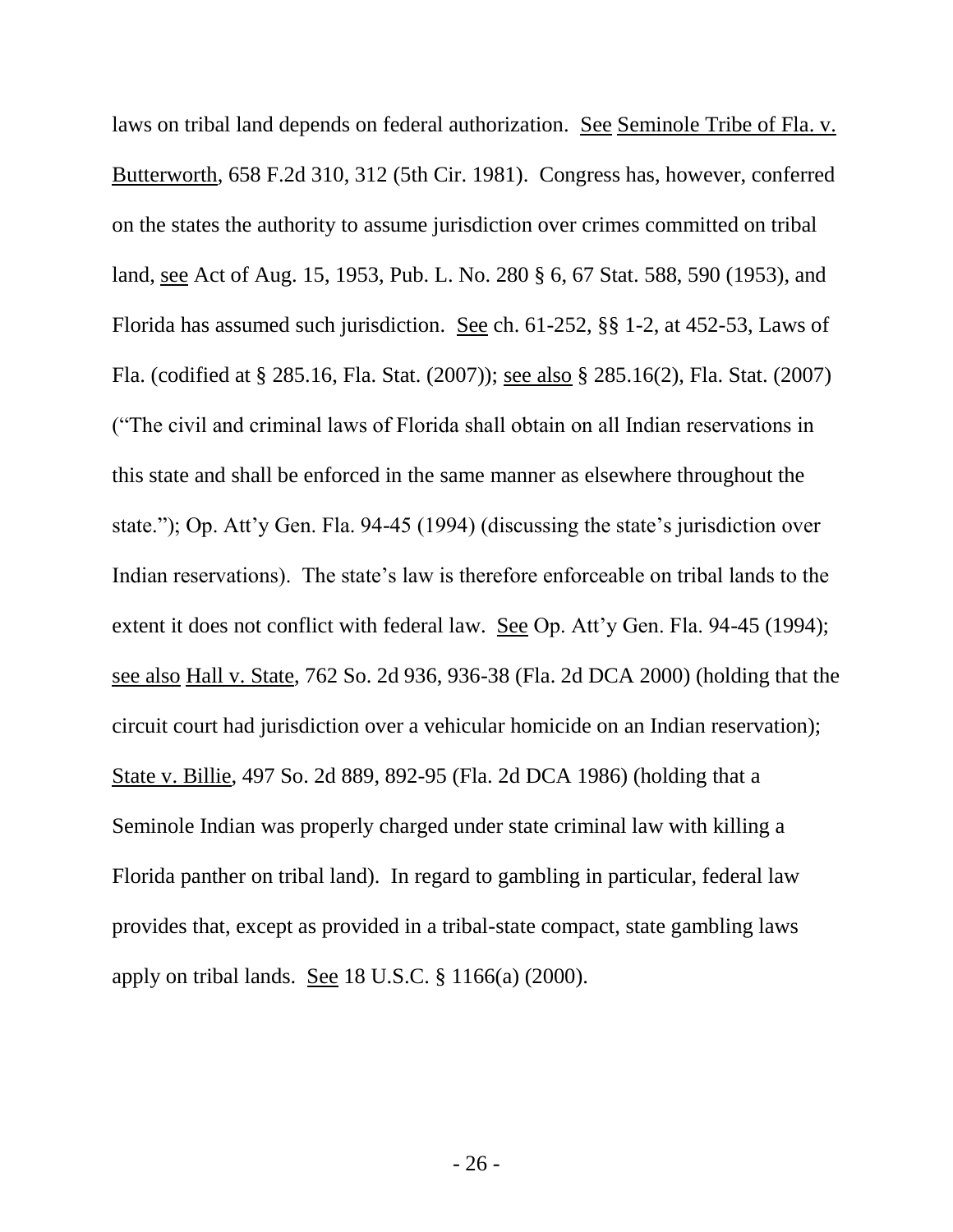Based on these state and federal provisions, what is legal in Florida is legal on tribal lands, and what is illegal in Florida is illegal there. Absent a compact, any gambling prohibited in the state is prohibited on tribal land.

# **2. Florida's Gaming Laws**

 state's constitution authorizes the state lottery, which offers various Class III games, and now permits slot machines in Miami-Dade and Broward Counties. See (2007) (governing pari-mutuel wagering). It is undisputed that Florida permits limited forms of Class III gaming. The art. X, §§ 7, 15, Fla. Const. For a long time, the State also has regulated parimutuel wagering—for example, on dog and horse racing. See ch. 550, Fla. Stat.

 Class III gaming, including lotteries not sponsored by the State and slot machines outside Miami-Dade and Broward Counties. Florida law distinguishes between nonbanked (Class II) card games and banked (Class III) card games.  $9\,$  A "banking It is also undisputed, however, that the State prohibits all other types of game" is one "in which the house is a participant in the game, taking on players,

playing "any game at cards, keno, roulette, faro or other game of chance, at any of poker, pinochle, bridge, rummy, canasta, hearts, dominoes, or mah-jongg in 9. Chapter 849, Florida Statutes (2007), regulates most gaming. It prohibits place, by any device whatever, for money or other thing of value," designating it a second-degree misdemeanor. § 849.08, Fla. Stat. (2007). Certain "penny-ante games" are exempted when "conducted strictly in accordance" with the law. § 849.085, Fla. Stat. (2007) ("Penny-ante game' means a game or series of games which the winnings of any player in a single round, hand, or game do not exceed  $$10$  in value.").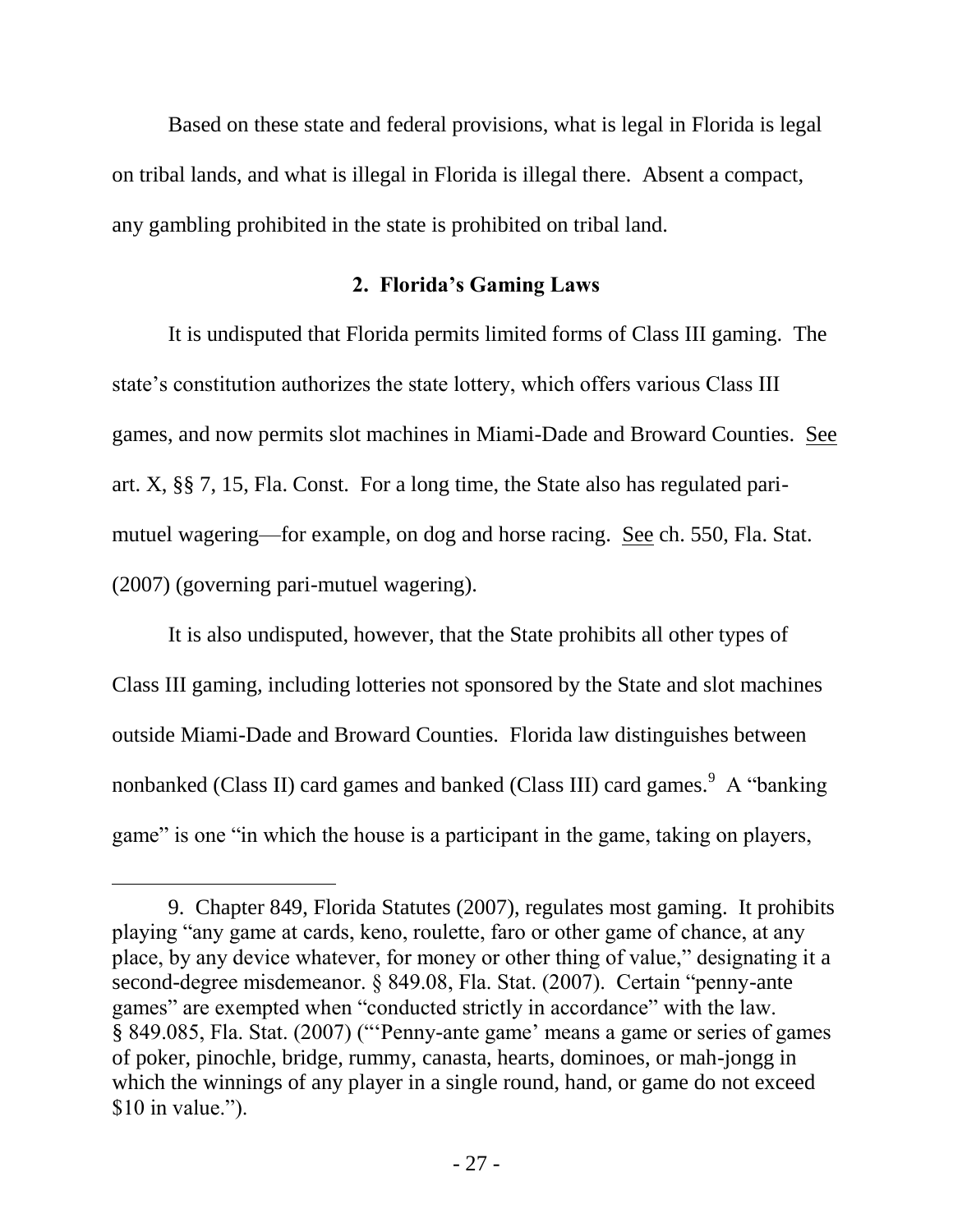they are played "in a nonbanking manner."  $\S$  849.086(2), Fla. Stat.; see paying winners, and collecting from losers or in which the cardroom establishes a bank against which participants play."  $\S$  849.086(2)(b); see  $\S$  849.086(1), Fla. Stat. (deeming banked games to be "casino gaming"). Florida law authorizes cardrooms at pari-mutuel facilities for games of "poker or dominoes," but only if § 849.086(1)-(3). Florida law prohibits banked card games, however. See § 849.086(12)(a), (15)(a). Blackjack, baccarat, and chemin de fer are banked card games. They are therefore illegal in Florida.

#### **3. Does IGRA Permit Compacts to Expand Gaming?**

blackjack, baccarat, and chemin de fer. The House argues that the Compact "permits such gaming for any purpose by any person, organization, or entity." 25 Contrary to Florida law, the Compact allows banked card games such as therefore violates IGRA itself, which permits Class III gaming only if the state U.S.C. 2710(d)(1). The Governor, on the other hand, contends that, once state law permits any Class III gaming, a compact may allow all Class III gaming.

Class III games. See Kathryn R. L. Rand, Caught in the Middle: How State The meaning of the phrase "permits such gaming" has been heavily litigated. The question is whether, when state law permits some Class III games to be played, a tribe must be permitted to conduct only those particular games or all Politics, State Law, and State Courts Constrain Tribal Influence Over Indian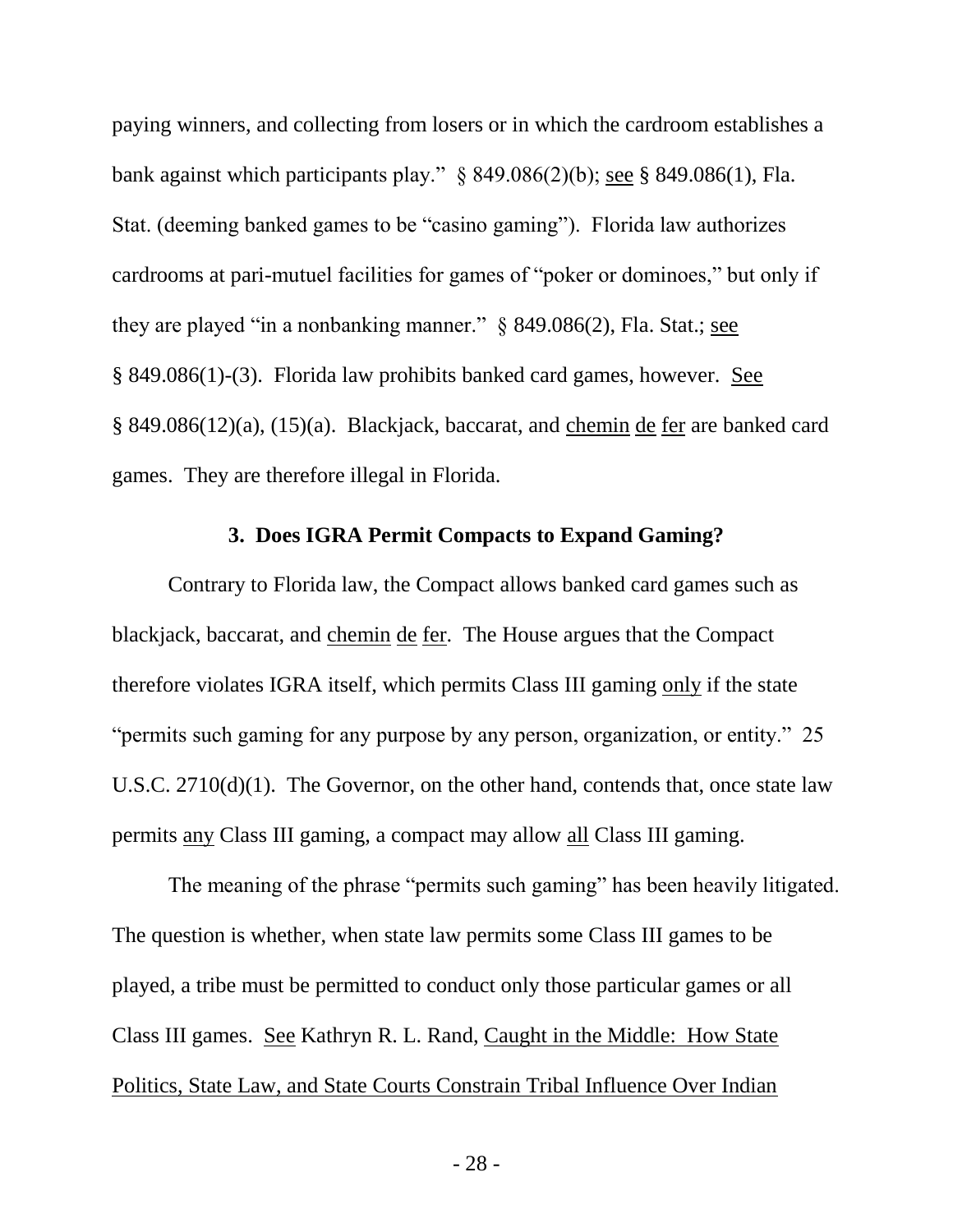interpretation of this provision supports the House's argument. See Class III State law completely and affirmatively prohibits."). So do a majority of federal 1250, 1258 (9th Cir. 1994) ("[A] state need only allow Indian tribes to operate 1993) (stating that IGRA "does not require the state to negotiate with respect to forms of gaming it does not presently permit"); but see Lac du Flambeau Band of to the specific types of gaming activity actually in operation in a state."). Our Gaming, 90 Marq. L. Rev. 971, 983 (2007) (citing cases). The Secretary's Gaming Procedures, 63 Fed. Reg. 3289, 3293 (Jan. 22, 1998) (Proposed Rules) (―IGRA thus makes it unlawful for Tribes to operate particular Class III games that courts. See, e.g., Rumsey Indian Rancheria of Wintun Indians v. Wilson, 64 F.3d games that others can operate, but need not give tribes what others cannot have."); see also Cheyenne River Sioux Tribe v. South Dakota, 3 F.3d 273, 279 (8th Cir. Lake Superior Chippewa Indians v. Wisconsin, 770 F. Supp. 480, 486 (W.D. Wis. 1991) ("Congress did not intend the term 'permits such gaming' to limit the tribes Attorney General has agreed with the majority interpretation. See Op. Att'y Gen. Fla. 2007-36 at 3 (2007) ("[I]n light of the greater weight of federal case law and the Department of the Interior's interpretation of IGRA, Class III gaming activities subject to mandatory negotiations between a state and an Indian tribe do not include those specifically prohibited by state law.").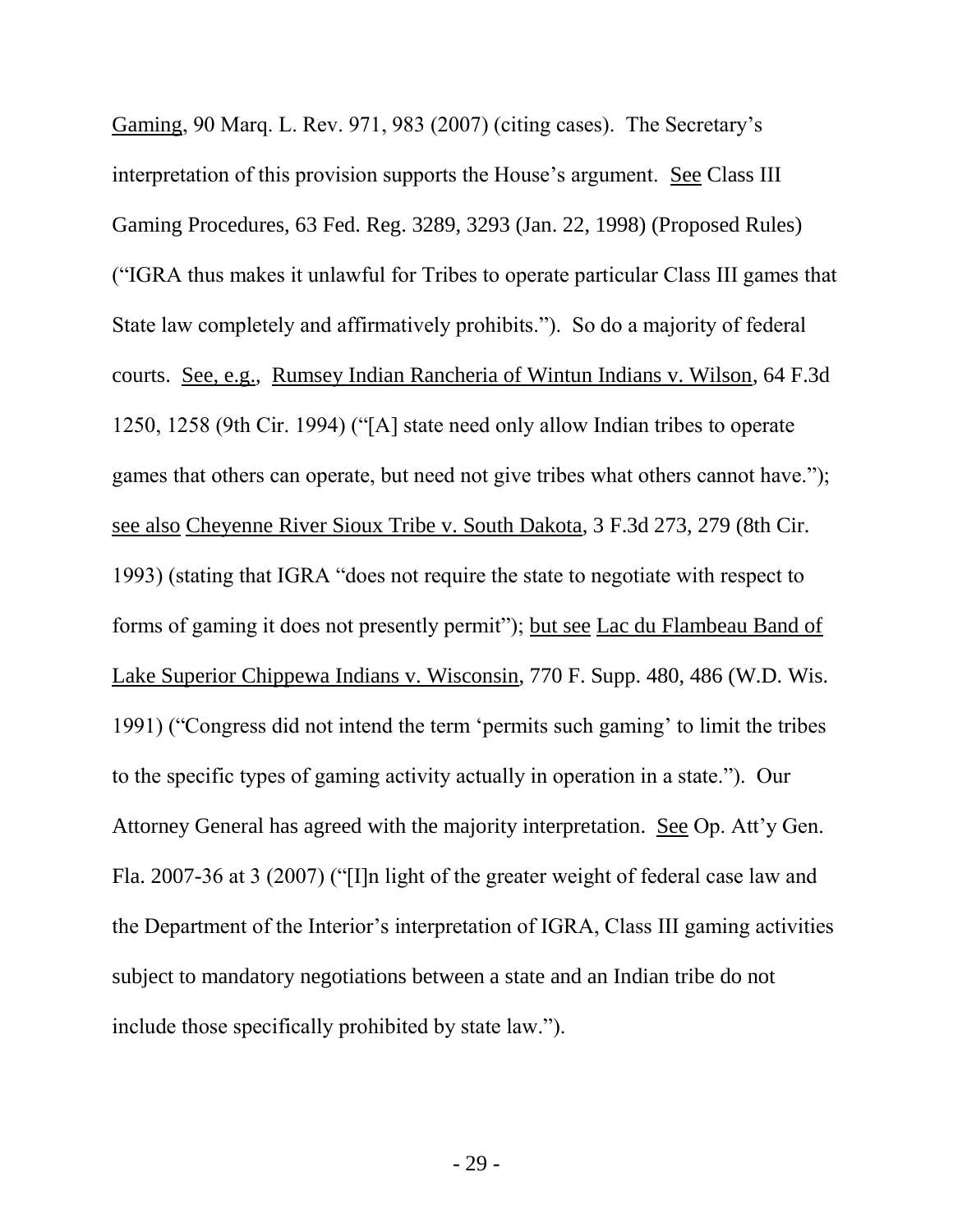the issue here is only whether the Florida Constitution grants the Governor the conclude that even if the Governor is correct that IGRA permits the expansion of gaming on tribal lands beyond what state law permits, such an agreement the type of action particularly within the Legislature's power. We now discuss that Whether the Compact violates IGRA, however, is a question we need not and do not resolve. Given our narrow scope of review on a writ of quo warranto, authority to unilaterally bind the State to a compact that violates public policy. We represents a significant change in Florida's public policy. It is therefore precisely issue.

## **4. The Compact Violates Florida's Public Policy on Gaming**

 Article II, section 3 of the Florida Constitution prohibits the executive branch from usurping the powers of another branch. Enacting laws—and that are illegal throughout Florida—and thus illegal for the Tribe—the Compact violates Florida law. See Chiles v. Children A, B, C, D, E, & F, 589 So. 2d 260, declare what the law shall be to any other branch."). The Governor's action especially criminal laws—is quintessentially a legislative function. See State v. Barquet,  $262$  So.  $2d$  431, 433 (Fla. 1972) ("The lawmaking function is the chief legislative power."). By authorizing the Tribe to conduct "banked card games" 264 (Fla. 1991) ("This Court has repeatedly held that, under the doctrine of separation of powers, the legislature may not delegate the power to enact laws or to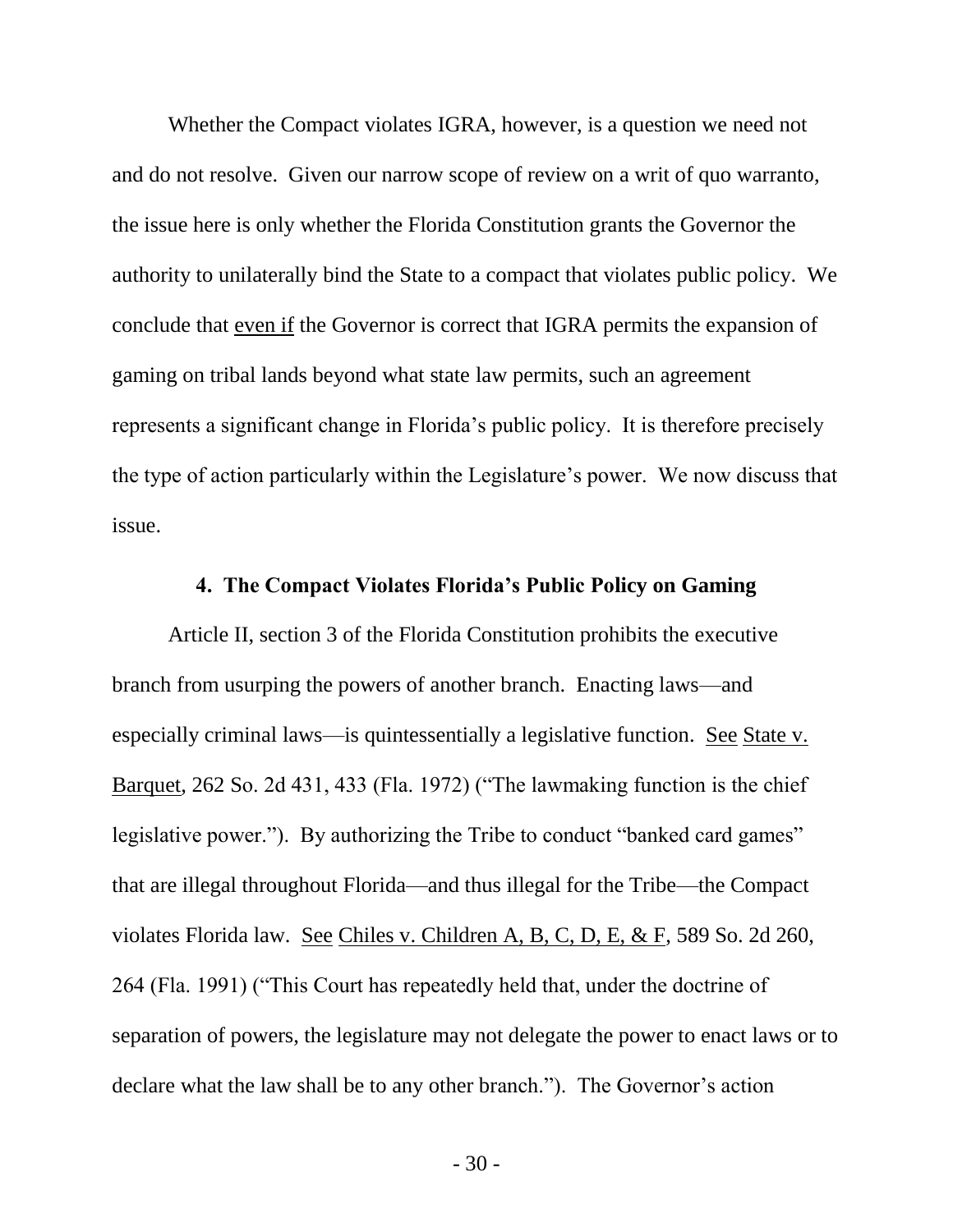does it matter that the Compact is a contract between the State and the Tribe. execute a contract that violates state criminal law. Cf. Local No. 234, United cannot be performed without violating such a constitutional or statutory provision, therefore encroaches on the legislative function and was beyond his authority. Nor Neither the Governor nor anyone else in the executive branch has the authority to Assoc. of Journeymen & Apprentices of Plumbing & Pipefitting Industry v. Henley & Beckwith, Inc., 66 So. 2d 818, 821 (Fla. 1953) ("[A]n agreement that is violative of a provision of a constitution or a valid statute, or an agreement which is illegal and void.‖); City of Miami v. Benson, 63 So. 2d 916, 923 (Fla. 1953) (―The contract in question, that is, the acceptance by the City of the proposal made by its agent, employee or advisor, to purchase the bonds, is contrary to public policy and is, therefore, void.").

#### **IV. CONCLUSION**

 We conclude that the Governor's execution of a compact authorizing types of gaming that are prohibited under Florida law violates the separation of powers. exclusively to the Legislature. Therefore, we hold that the Governor lacked The Governor has no authority to change or amend state law. Such power falls authority to bind the State to a compact that violates Florida law as this compact does. We need not resolve the broader issue of whether the Governor ever has the authority to execute compacts without either the Legislature's prior authorization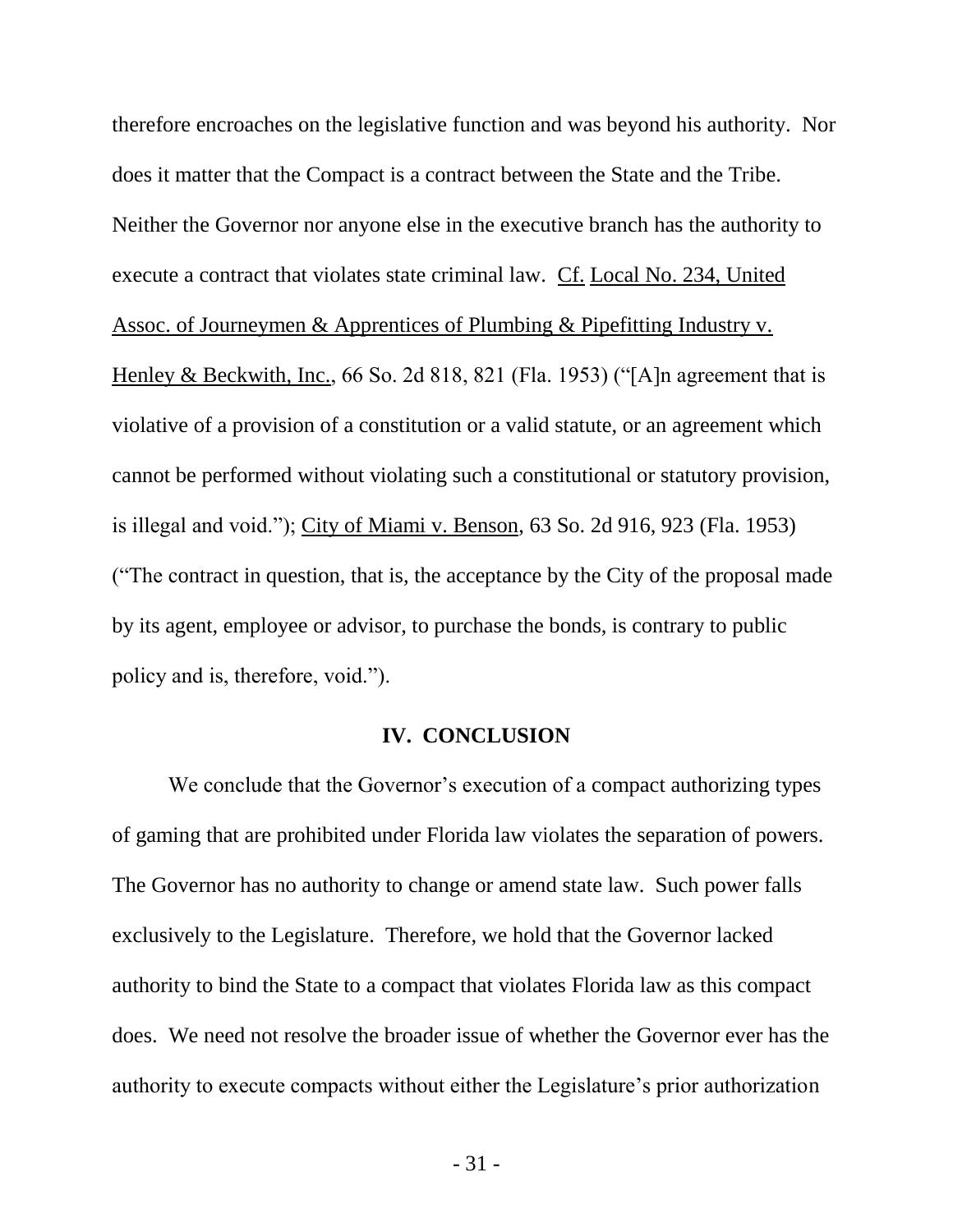comply with the dictates of this opinion, we grant the petition but withhold or, at least, its subsequent ratification. Because we believe the parties will fully issuance of the writ.

It is so ordered.

 QUINCE, C.J., concurs in result only. LEWIS, J., concurs in result only with an opinion. WELLS, ANSTEAD, PARIENTE, and BELL, JJ., concur.

# NOT FINAL UNTIL TIME EXPIRES TO FILE REHEARING MOTION, AND IF FILED, DETERMINED.

LEWIS, J., concurring in result only.

 $\overline{a}$ 

 I concur in result only based upon two aspects of the majority opinion which with regard to the Governor's power to enter into a compact is overly restrictive. Second, I question whether the writ of quo warranto is the appropriate remedy for cause concern. First, I would conclude that the majority's analysis and discussion the relief the majority grants today.

# THE CONSTITUTIONAL AUTHORITY OF THE GOVERNOR<sup>10</sup>

I cannot agree with the analysis of the majority, which is unduly restrictive with regard to the constitutional powers of the Governor as the chief executive

 warranto jurisdiction to address the issue as reframed by the majority. 10. Since the majority assumes that we possess quo warranto jurisdiction, I address the merits of this case; however, I am concerned that we may lack quo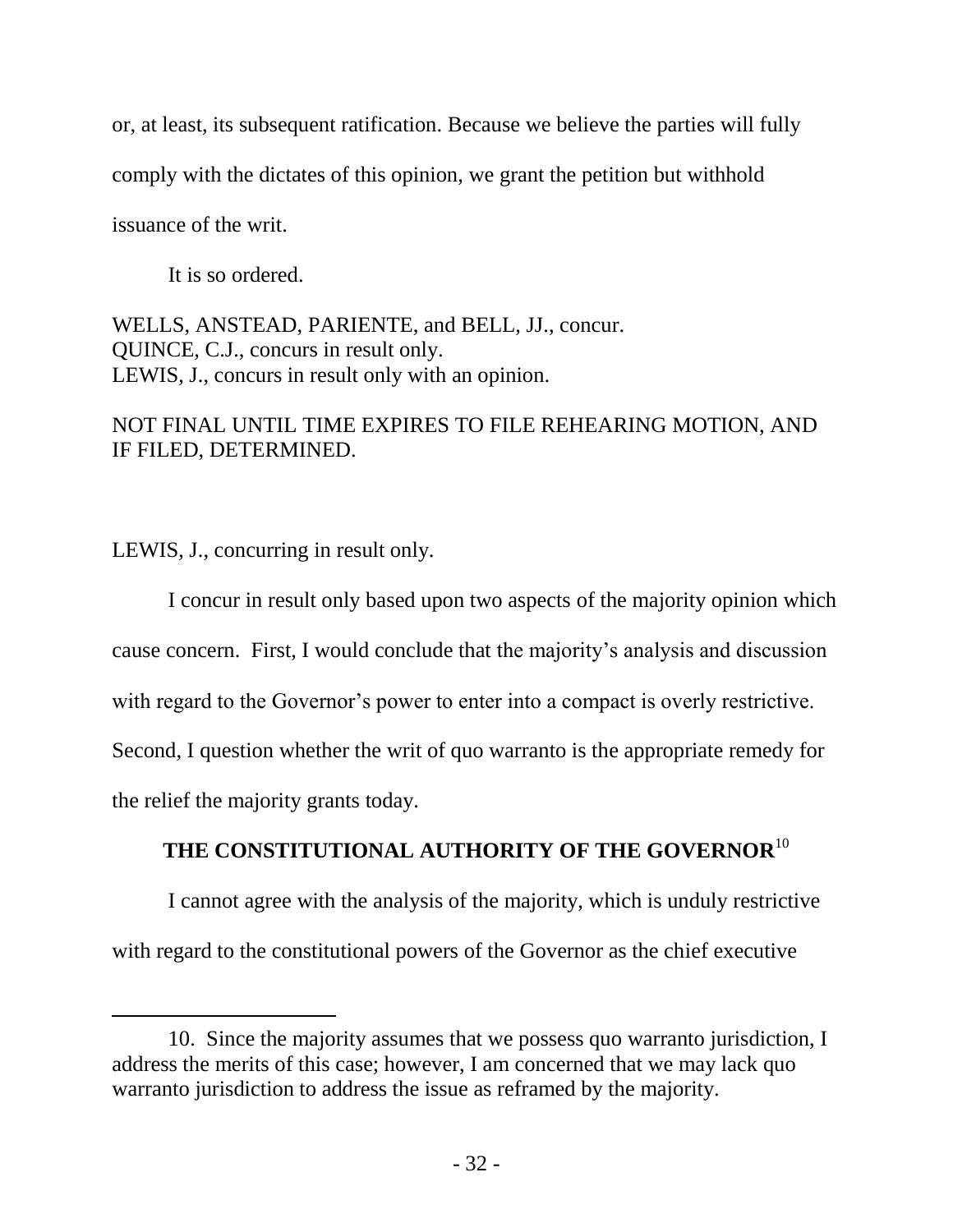officer of the State of Florida. The general thrust of the majority opinion indicates limitations upon the actions of governors in other jurisdictions. I disagree and instead conclude that, if the Compact had not granted and authorized certain types of Class III gaming that are specifically prohibited by state law, the Governor would have been authorized—pursuant to the necessary-business clause—to enter into a compact on behalf of the State without either legislative authorization or ratification under the circumstances presented by the instant case. See Dewberry v. Kulongoski, 406 F. Supp. 2d 1136, 1154 (D. Or. 2005) (determining that the that the "necessary business" clause of article IV, section  $1(a)$  of the Florida Constitution does not authorize the Governor to bind the State to an IGRA compact, and the opinion relies upon foreign cases which suggest similar execution of a gaming compact was "necessary business" that the governor was authorized to transact under an identical constitutional provision). To the extent the majority suggests otherwise, I disagree.

 compact under circumstances in which the other branches of government have While I agree that the Governor may not bind the State to a compact that specifically conflicts with existing state law, in my view the constitutional provision does afford the Governor a field of operation to enter into a binding ignored a problem or neglected to act and have thereby created a void by governmental inaction or a total vacuum in an area that will likely create or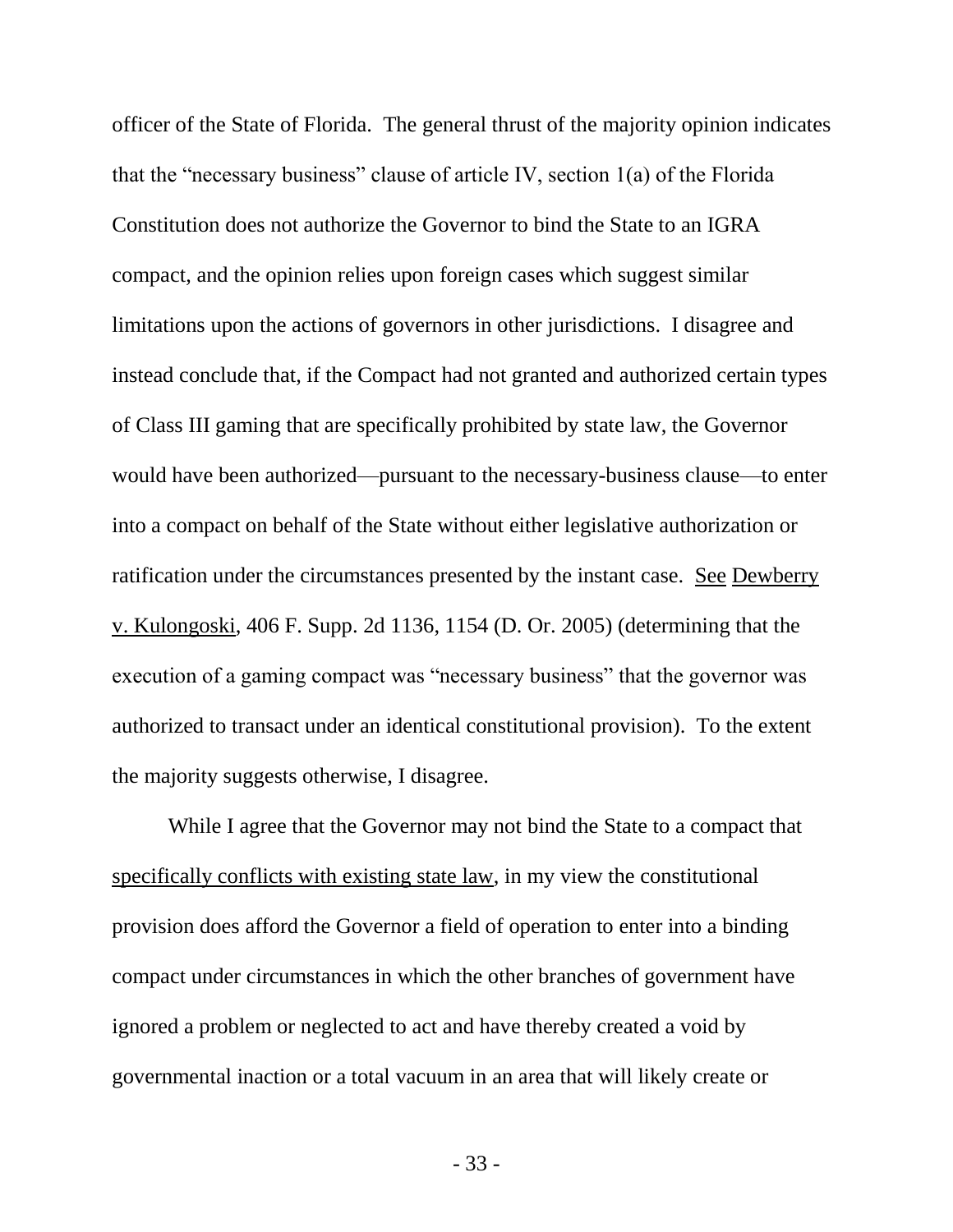particularly applicable when that void or vacuum has existed with regard to a are reasonably imminent. Here, despite the fact that this gaming issue existed and years, the Legislature—having full access to the information and issues—did not procedures (under which the State would receive no revenue and possess no to address in an attempt to protect the public interest. To hold otherwise would produce a negative impact for Florida and the citizens of this State. This power is known problem or issue for an extensive period of time and adverse consequences the Tribe actively sought to negotiate resolution in a compact for almost sixteen act. In an effort to protect Florida and the citizens of this State from the results of the federal Department's clear statement that it would issue Class III gaming control over the Tribe's gaming operations) and the pending legal action, the Governor negotiated a compact. Under these imminent circumstances, the Governor's action constituted "necessary business," which that office was required strip the necessary-business clause of any meaningful field of operation. See Broward County v. City of Ft. Lauderdale, 480 So. 2d 631, 633 (Fla. 1985) ("[A] construction of the constitution which renders superfluous, meaningless or inoperative any of its provisions should not be adopted by the courts.").

 government to act for an extended period of time imminently threatens harm. This In my view, the Governor generally possesses the authority to act under a broad range of circumstances where the failure of the other branches of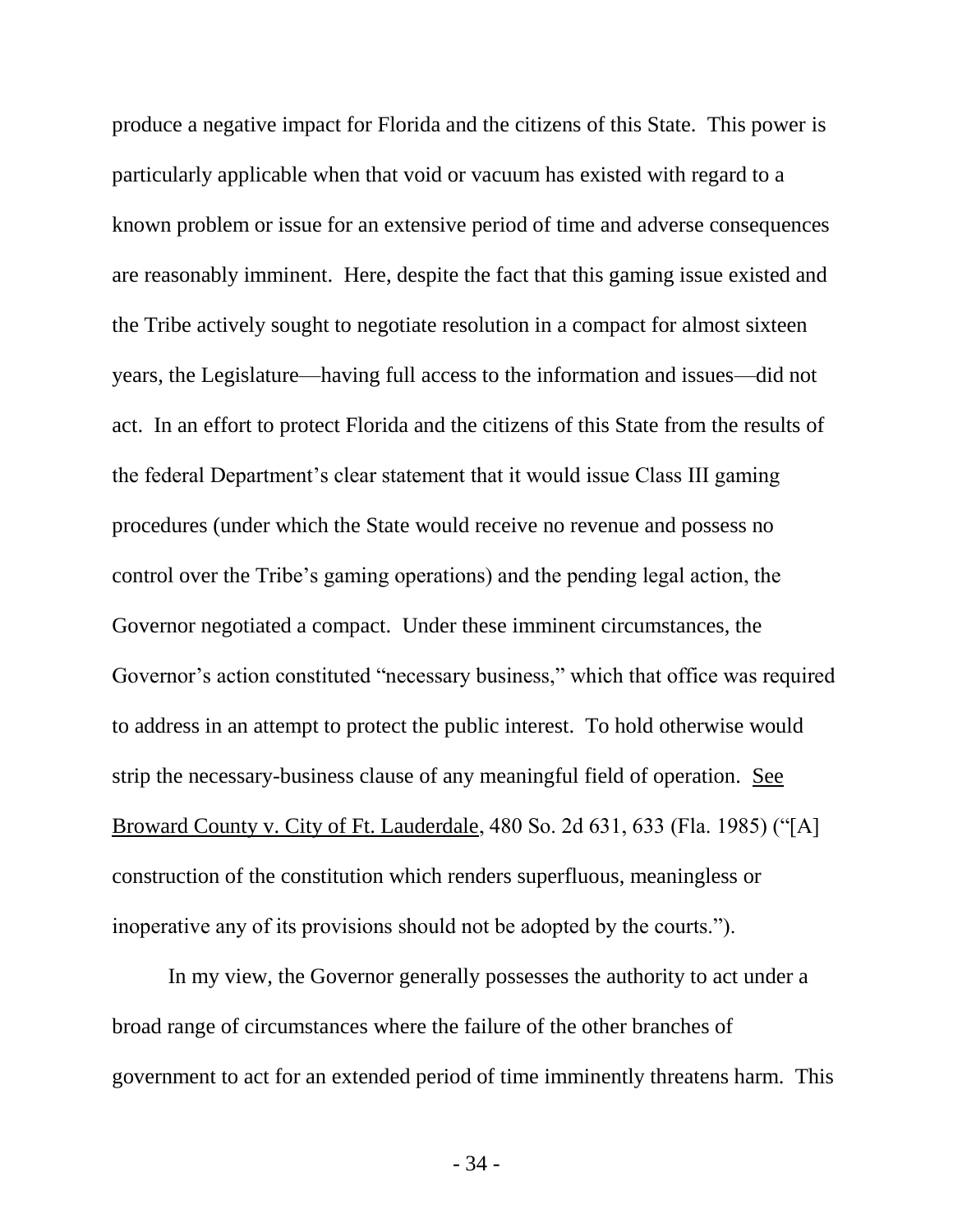the citizens of Florida. For example, an emergency that threatens imminent harm Governor depending on the circumstances presented. Further, the Governor is Art. IV, § 1(a), Fla. Const. In my view, this duty includes the negotiation of interthe interests of the State of Florida.<sup>11</sup> These constitutional provisions should be may conceivably address matters such as the quality of life, health, or welfare of to the quality of air or water in Florida may constitute "necessary business" for the bound by our state Constitution to "take care that the laws be faithfully executed." sovereign compacts that (1) are consistent with preexisting state law and (2) further

 who possesses the power to act on behalf of the State of Florida. The State is not an independent sentient being—it may only act through its officers. The fact that  the Florida Constitution. See art. IV, § 1(a), Fla. Const. Compare Dewberry, 406 negotiate and execute an IGRA inter-sovereign compact pursuant to the necessary-1531, 1535 (W.D. La. 1995) ("IGRA does not specify which branch of state Miss. 1994) ("One issue which the IGRA does not address, and which is the ultimate issue in this case, is which branch of a state government should negotiate the Tribal-State compact with the Indian tribe." (emphasis supplied)), aff'd, 55 equate 'the state' with 'the governor.  $\ldots$ ' [A]lthough IGRA requires a state to negotiate, it does not impose any duty on a state's governor. . . . Congress knew how to refer to a 'governor' when it wanted to do so.").<br> $-35 -$ 11. Through the IGRA, Congress neither claims to—nor may it—determine the IGRA consistently refers to "the State" when addressing the negotiation of compacts, does not foreclose state law from enabling the Governor to so negotiate. The issue of who may act on behalf of the State of Florida is an issue of state law, not federal law. Therefore, interpretation of the IGRA's use of the noun "the State" is not a proper means of determining whether the Governor may negotiate and consummate inter-sovereign compacts under the necessary-business clause of F. Supp. 2d at 1154-55 (finding that the governor was a proper state officer to business clause of the Oregon constitution), Langley v. Edwards, 872 F. Supp. government should negotiate with the Indian Tribe." (emphasis supplied)), aff'd, 77 F.3d 479 (5th Cir. 1996), and Willis v. Fordice, 850 F. Supp. 523, 527 (S.D. F.3d 633 (5th Cir. 1995), with majority op. at 22-23  $\&$  n.5 ("[N]owhere does IGRA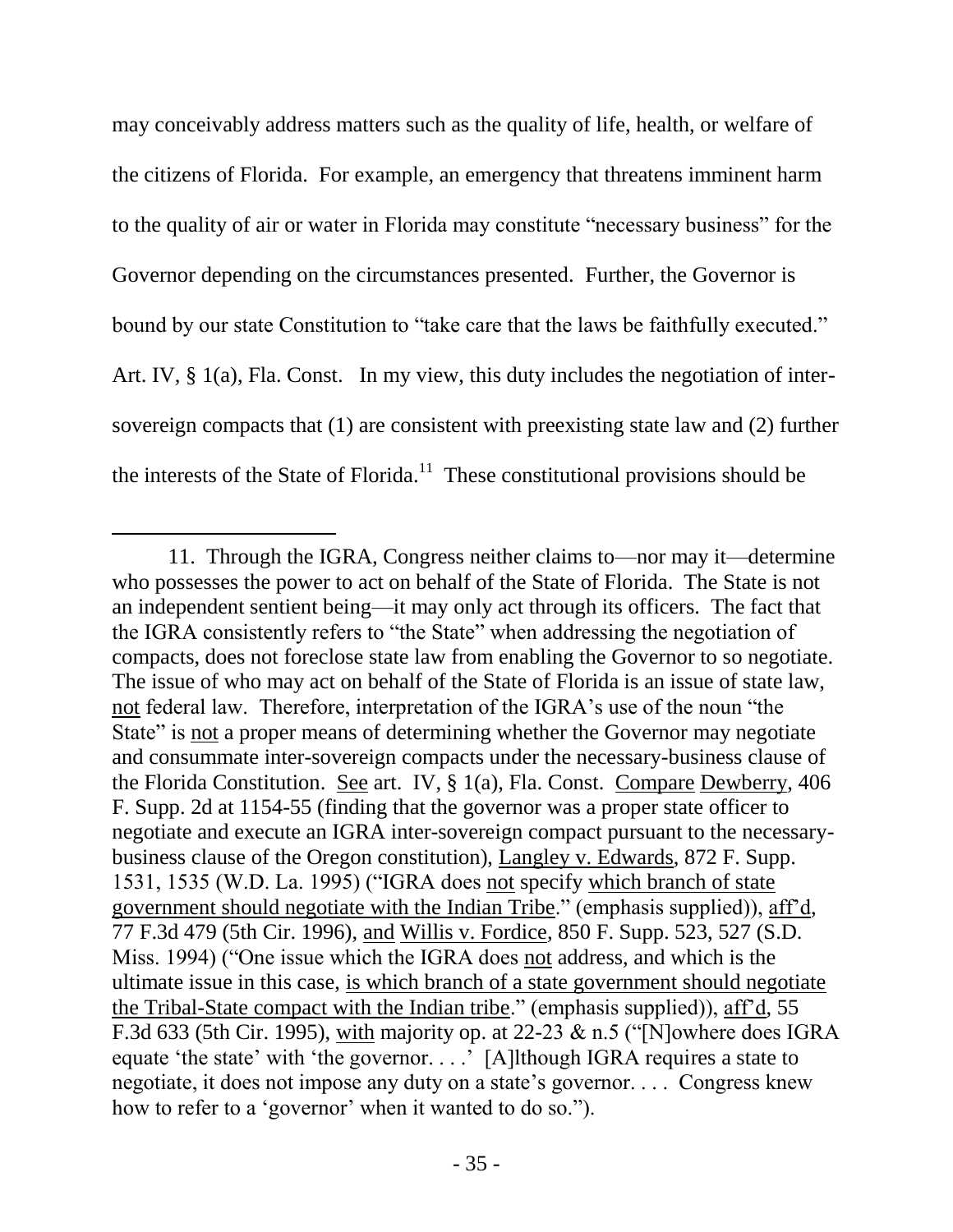interpreted to afford the Governor the power and authority to negotiate with another sovereign concerning those issues that significantly impact this State and the general well-being of the State even without legislative authorization or ratification under certain circumstances.<sup>12</sup>

#### **QUO WARRANTO**

 circumstances in which it was never intended to apply. Historically, this Court has authority of capital collateral regional counsel to file extraneous actions); State ex I have concerns with the manner in which the majority has framed the issue presented by this case because it appears to expand the writ of quo warranto to interpreted the writ of quo warranto as a means to challenge the authority or power of a public officer or agency to act in an official capacity. See, e.g., Martinez v. Martinez, 545 So. 2d 1338, 1339 (Fla. 1989) (challenge to the constitutional authority of the Governor to call more than one legislative special session); State ex rel. Butterworth v. Kenny, 714 So. 2d 404, 406 (Fla. 1998) (challenge to the rel. Smith v. Jorandby, 498 So. 2d 948, 950 (Fla. 1986) (challenge to the authority of public defenders to file actions that do not address an indigent defendant's liberty interest); State ex rel. Smith v. Brummer, 443 So. 2d 957, 958-59 (Fla. 1984) (challenge to the authority of the public defender to accept appointment

 to the dictates of article I, section 10 of the United States Constitution. 12. However, such negotiations and the compacts they produce are subject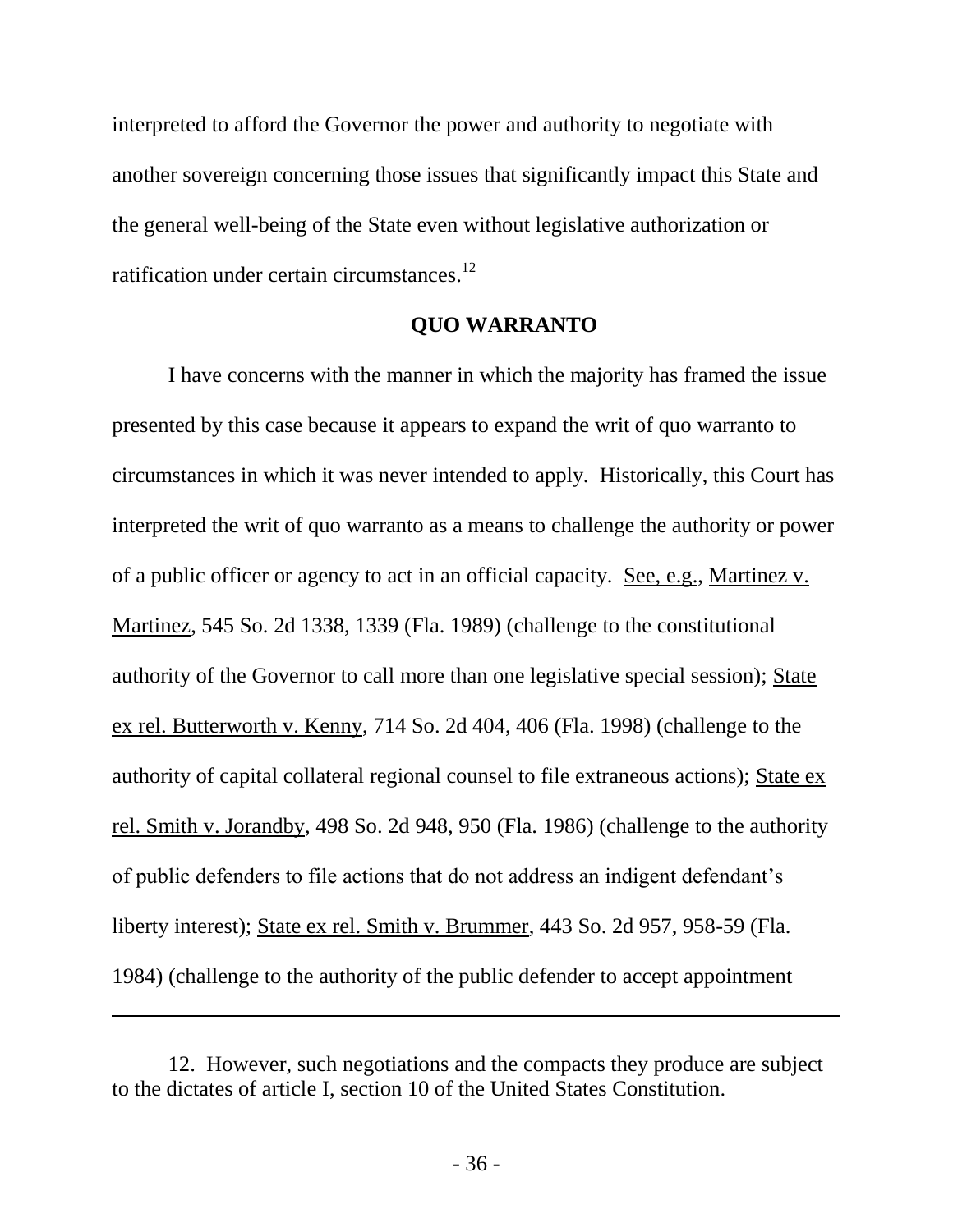from federal court to represent defendants during federal habeas-corpus The writ compels a public officer or agency to establish the authority by which it lands). Most recently, we have explained: proceedings); Austin v. State ex rel. Christian, 310 So. 2d 289, 291 (Fla. 1975) (challenge to the Governor's authority to assign state attorneys to other circuits). takes official action. See, e.g., State ex rel. Watson v. City of Holly Hill, 46 So. 2d 498, 499 (Fla. 1950) (challenge to the power of a city to levy and collect taxes on

lands). Most recently, we have explained:<br>Quo warranto is "[a] common-law writ used to inquire into the authority by which a public office is held or a franchise is claimed." Black's Law Dictionary 1285 (8th ed. 2004). It is the proper vehicle to challenge the "power and authority" of a constitutional officer, such as the Governor. Austin v. State ex rel. Christian, 310 So. 2d 289, 290 (Fla. 1975).

Crist v. Fla. Ass'n of Crim. Defense Lawyers, 978 So. 2d 134, 138 n.3 (Fla. 2008**)**.

 address whether a public official is vested with a power under statutory or have been granted or (2) the details surrounding such action. See, e.g., State ex ("The general rule is that quo warranto will not lie for a mere irregular exercise of a conferred power although such irregularity may be sufficient when tested by other remedies to vitiate or render void the act done. If the power attaches the A number of other jurisdictions have noted that quo warranto is available to constitutional law, rather than (1) how that officer exercises those powers which rel. Johnson v. Consumers Pub. Power Dist., 10 N.W.2d 784, 793-94 (Neb. 1943) manner of its exercise cannot be challenged by information in quo warranto."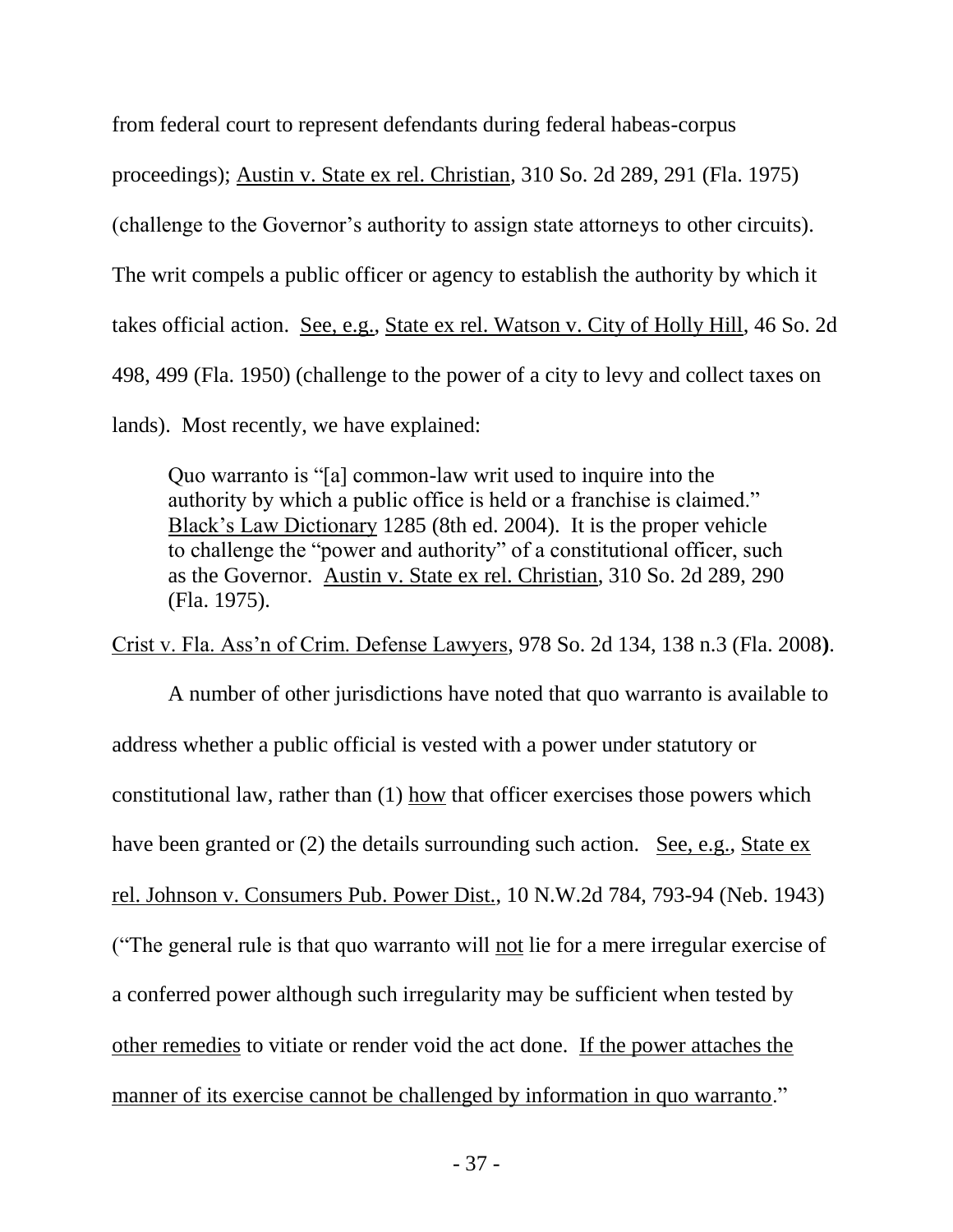1941) (quo warranto is improper as a remedy for official misconduct and cannot be where the underlying power or authority to act exists); State ex rel. McKittrick v. not to be used to prevent an improper exercise of power lawfully possessed"); (unpublished decision) ("Quo warranto is not the proper proceeding to test the (emphasis supplied)); State ex rel. Lommen v. Gravlin, 295 N.W. 654, 655 (Minn. employed to test the legality of the official action of public or corporate officers Murphy,  $148$  S.W.2d  $527$ ,  $530$  (Mo. 1941) (noting that the writ of quo warranto "is Mora v. Genova, 1998 U.S. Dist. Lexis 2258, at \*8 (N.D. Ill. Feb. 19, 1998) Constitutional legality of the official acts of public officers." (emphasis supplied) (citing People ex rel. Chillicothe Township v. Bd. of Review of Peoria County, 167 N.E.2d 553, 553 (Ill. 1960); City of Highwood v. Obenberger, 605 N.E.2d 1079, 1087 (Ill. App. Ct. 1992), appeal denied, 612 N.E.2d 511 (Ill. 1993))).

action "must be brought against the person who is charged with exercising an office or <u>authority without lawful right</u>," and that "[t]he possession of power is one supplied). A relevant treatise outlines that the claims of public officers to particular powers can be tested in quo warranto, although it is not available to The United States Supreme Court has similarly observed that a quo warranto thing; the propriety of its exercise in particular circumstances is quite a different thing.‖ Johnson v. Manhattan Ry. Co., 289 U.S. 479, 502, 504 (1933) (emphasis question the validity of acts within that power. See 2 Chester J. Antieau, The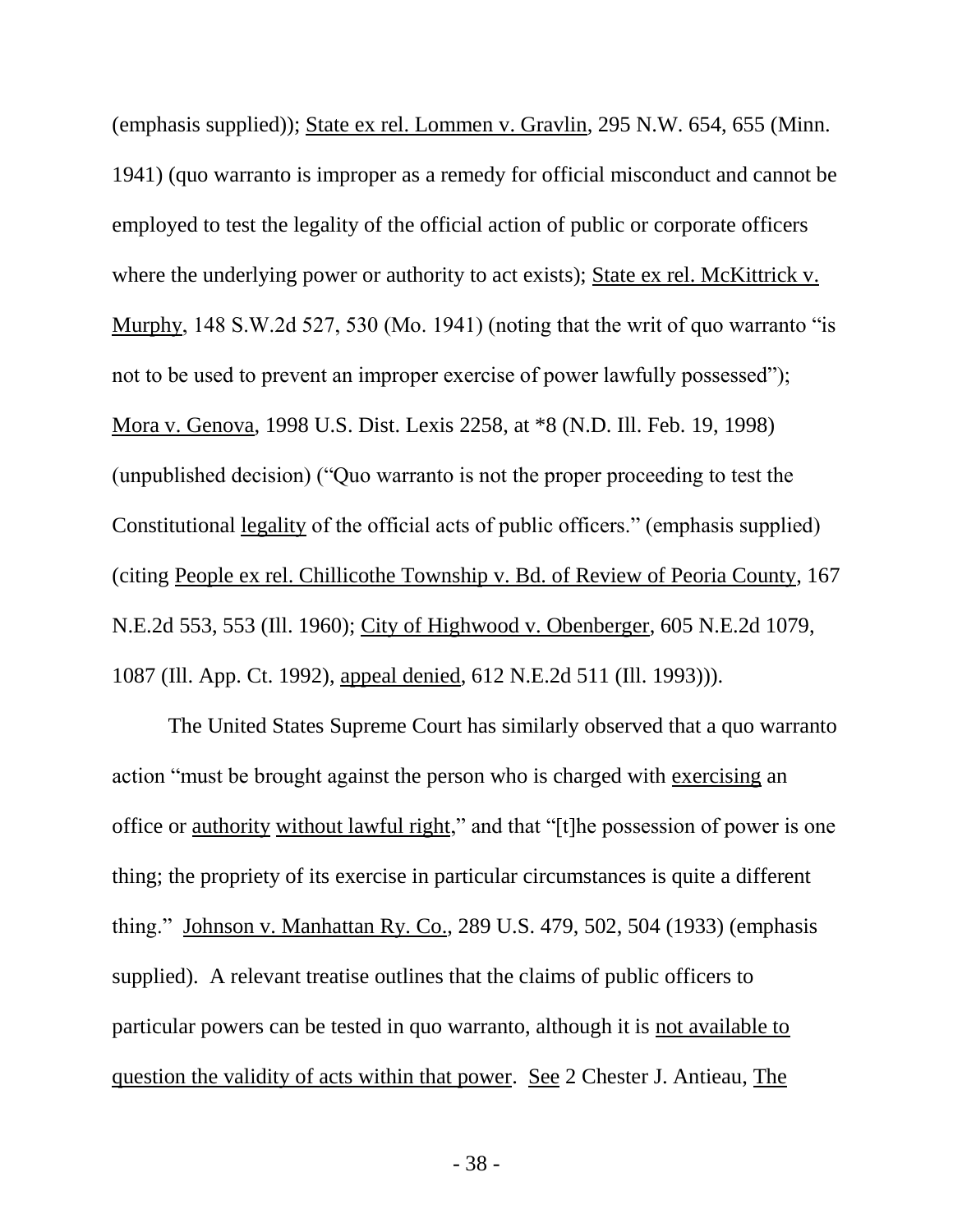Practice of Extraordinary Remedies: Habeas Corpus and the Other Common Law Writs § 4.03, at 593, § 4.34, at 663 (1987); see also 43 Fla. Jur. 2d Quo Warranto § 18 ("Quo warranto cannot be used to test the legality of official actions of public or corporate officers.").

the authority and power to negotiate and enter into inter-sovereign compacts and has simply invalidly exercised that authority because there is a contractual term that violates preexisting state law (i.e., the ban on certain types of Class III Court should only grant a writ of quo warranto where the officer or agency lacks authority. Other remedies exist and are appropriate under such circumstances.<sup>13</sup> Based upon consideration of these proceedings, I have questions with regard to whether we act with proper jurisdiction. If, as I believe, the Governor possesses gaming), it is most questionable whether quo warranto constitutes a proper procedural mechanism to challenge the Governor's actions. Within the context of a petitioner's challenge to the authority of a state officer or agency to act, this the authority to act, not where the officer or agency has improperly exercised its

 $\overline{a}$ 

legally invalid decision of the Governor or an agency in an authorized capacity equitable or legal relations, and it should be liberally construed." Martinez v. Scanlan, 582 So. 2d 1167, 1170 (Fla. 1991) (emphasis supplied) (citing § 86.101, Fla. Stat. (1989)). For example, litigants have used declaratory-judgment actions Counseling Servs. v. State, 866 So. 2d 612, 615 (Fla. 2003) (clinics providing 13. A more appropriate remedy to challenge an allegedly erroneous or could be a declaratory-judgment action. The purpose of such an action is "to afford relief from insecurity and uncertainty with respect to rights, status, and other to challenge the validity of statutes. See id.; see also N. Fla. Women's Health &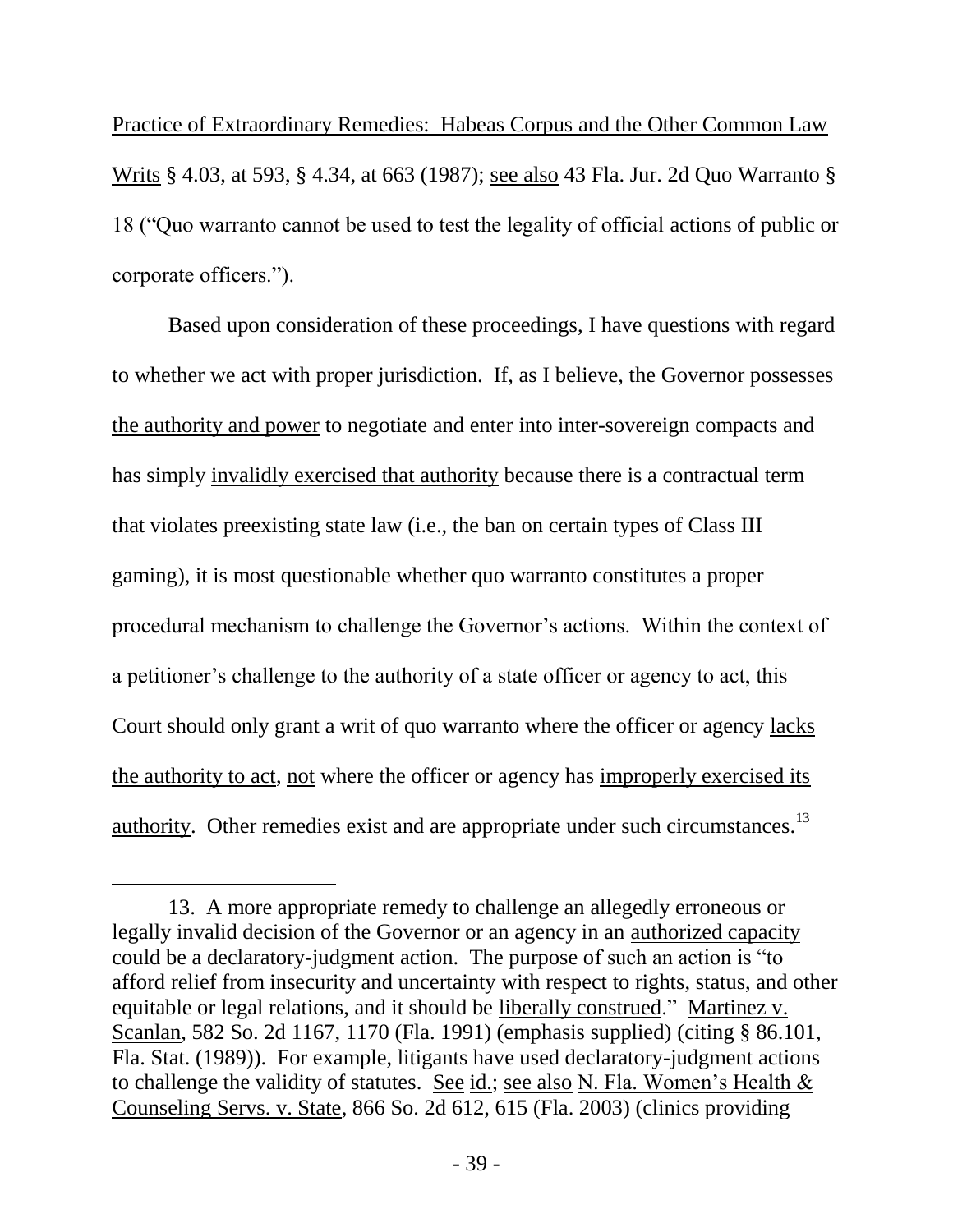If not so limited, the door has been opened in this Court for judicial examination and questioning of the details of the exercise of that valid power.

 of prohibition (and arguably other extraordinary writs) in that its application should be greatly limited. This Court has held that the writ of prohibition is intended to be "very narrow in scope, to be employed with great caution and utilized only in supplied). Further, "[p]rohibition lies to prevent an inferior tribunal from acting in excess of jurisdiction but not to prevent an erroneous exercise of jurisdiction." Quo warranto is also an extraordinary writ, and therefore the strict interpretation applicable to the writ of prohibition is similarly applicable to this prerogative In this sense, the common-law writ of quo warranto is analogous to the writ emergencies." English v. McCrary, 348 So. 2d 293, 296 (Fla. 1977) (emphasis Mandico v. Taos Constr., 605 So. 2d 850, 854 (Fla. 1992) (emphasis supplied). remedy.

Governor. See Bass v. Askew, 342 So. 2d 145, 146 (Fla. 1st DCA 1977) (county suspension). Under each circumstance, the plaintiffs challenged the legal Since the majority does not address the question of whether the Governor may the legal correctness of the Governor's action instead of his ultimate authority to abortion services and women's rights organizations sought declaratory judgment that Parental Notice of Abortion Act was unconstitutional). Further, declaratoryjudgment actions have been utilized to challenge executive orders issued by the commissioner sought declaration that executive order of suspension by the Governor was insufficient and Governor lacked the right to amend the order of correctness of the relevant law or executive order, rather than the authority of either the Legislature to enact the law or the Governor to issue the executive order. enter into a compact, this appears to be a case in which we have chosen to address negotiate and enter into inter-sovereign compacts on behalf of the State.

 $\overline{a}$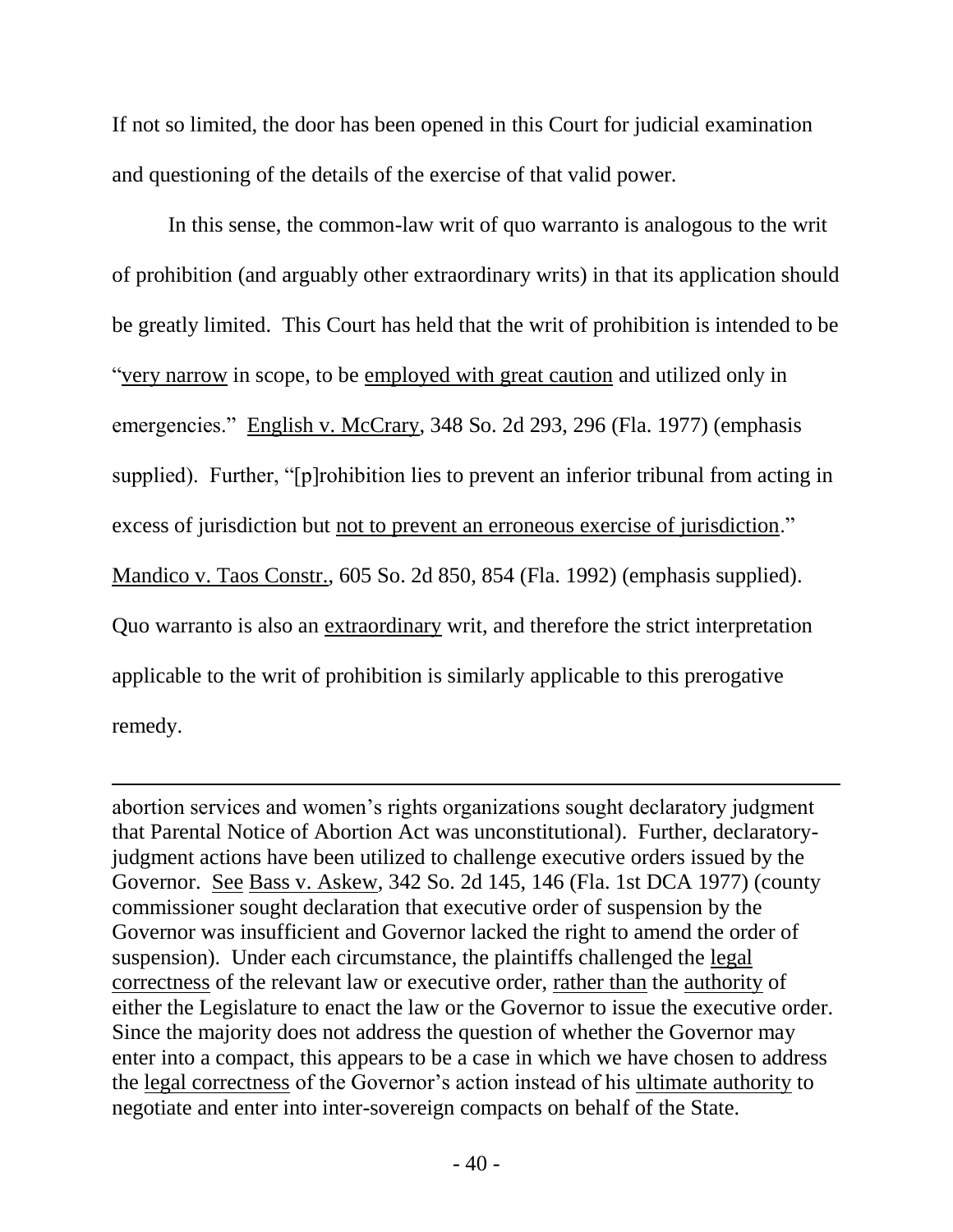authority vel non to negotiate and enter into any Indian-gaming compact without legislative approval or ratification. See Pet. at 6, 28-29 (requesting that this Court authorization or ratification, and to issue any order necessary to clarify that the authorization or ratification is necessary for any compact governing gaming on Indian lands to be valid in this State." (emphasis supplied)). Thus, the House and In this case, the House of Representatives and Speaker Rubio clearly understood these limitations upon the writ of quo warranto because they expressly and precisely framed their challenge as whether the Governor possesses the ―issue a Writ of Quo Warranto to direct the Respondent to justify his authority to bind the State in a Compact with the Seminole Tribe without legislative Compact is not binding and enforceable unless and until it is ratified by the Legislature" and "issue a Writ of Quo Warranto declaring that legislative Speaker Rubio challenged the constitutional authority of the Governor to bind the State of Florida to any Indian-gaming compact in the absence of legislative approval or ratification.

 Constitution grants the Governor the authority to bind the State to this Compact, see majority op. at 30, and then relies upon discrete details of this specific In contrast, the majority today reframes the issue as whether the Florida Compact to redefine the proffered claim and issue. The majority focuses entirely upon the unlawful nature of one aspect of the Compact rather than addressing the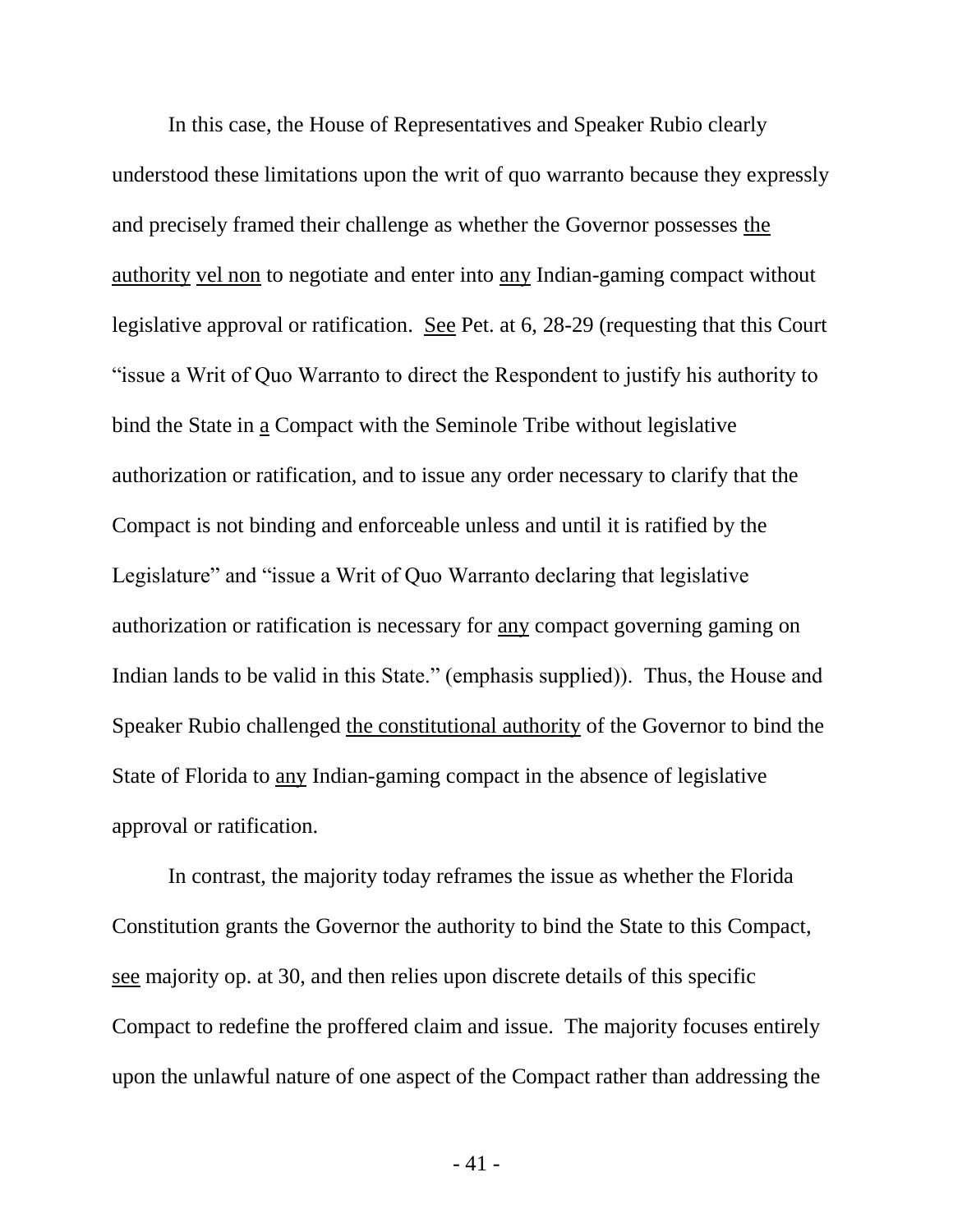IGRA compact without the approval or ratification of the Legislature. In essence, whether the Governor possesses the power and authority to enter into any Indian- application of the principle of deciding the case as narrowly as possible, but that question of whether the Governor possesses the authority to bind the State to any the majority has created an as-applied constitutional challenge to the specific details of this Compact, thereby avoiding the jurisdictionally based question of gaming compact in the absence of legislative endorsement. I do acknowledge detail-based analysis opens expanded quo warranto jurisdictional issues.

 jurisdiction and expanded the writ beyond its intended purpose of determining authority to act without regard to the question of whether the officer properly exercised the authority he or she possesses. Even the cases the majority relies upon in response to my concern involve challenges to the **authority** of a A question arises with regard to whether the rephrasing of the issue by the majority, along with its resulting decision, has altered this Court's quo warranto whether the Governor or other state officers and agencies possess the authority or power to act vel non. The majority approaches the position that our quo warranto jurisdiction, and the writ itself, constitute a proper means of challenging either (1) the details surrounding an exercise of authority, or (2) alleged errors in official judgment. However, in circumstances such as these, the proper function of the writ is to provide the petitioner with the ability to challenge the state officer's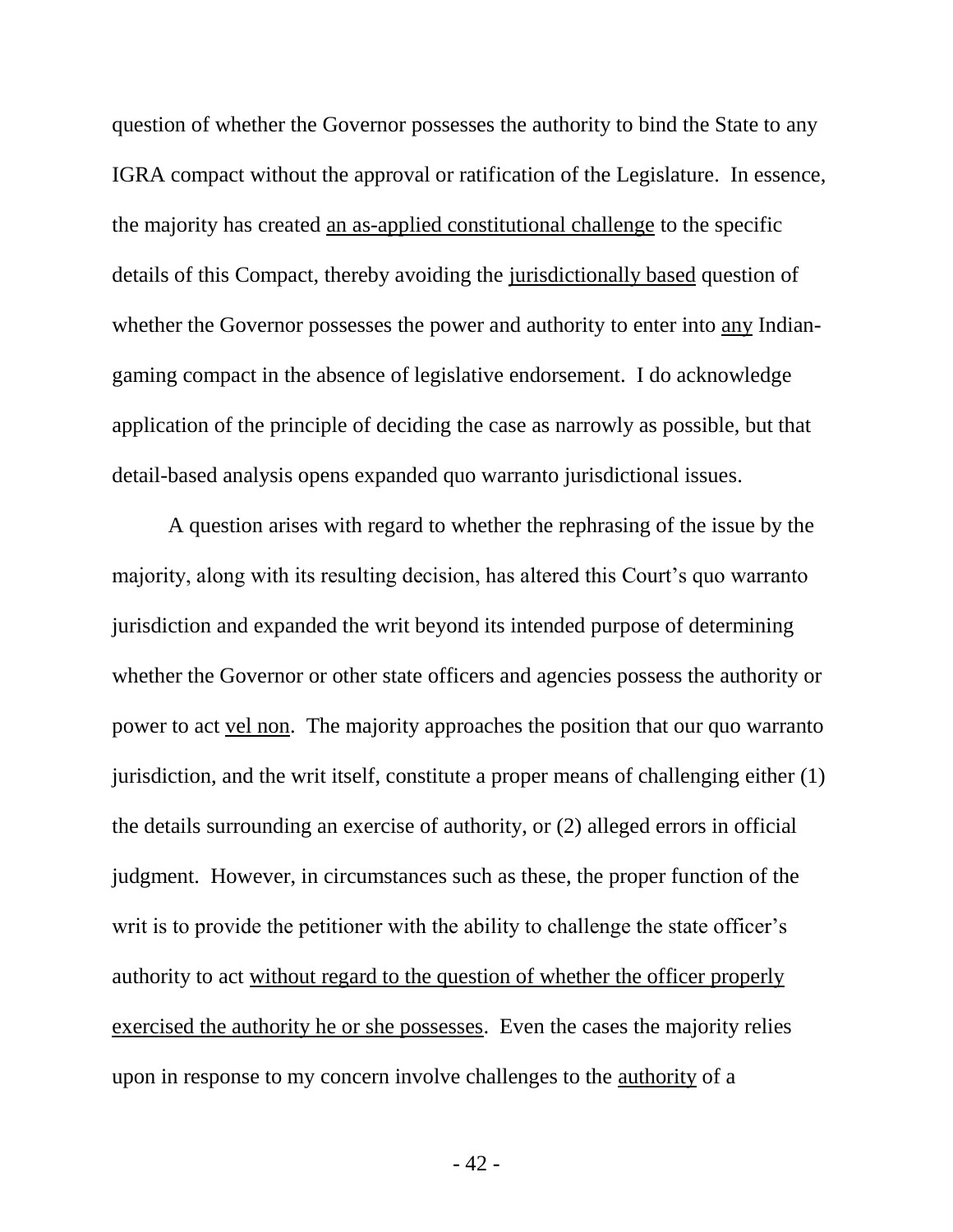government official or entity to act, not the details or merits of the matters within the action taken. See Martinez, 545 So. 2d at 1338 (challenging the authority of the Governor to call more than one special session to discuss the same subject, not the authority of the Legislature to override a veto, not the merits of the decision to override). $^{14}$ the propriety or the wisdom of the subject); Phelps, 714 So. 2d at 455 (challenging

 causes concern that dissatisfied individuals or entities may seek quo warranto relief quo warranto. Interpreting the writ and affording relief in such a manner leads to allegedly erroneous official acts or judgments may be presented, rather than a The restructuring of the issue presented by the House and Speaker Rubio whenever a public official or agency acts in a manner which is perceived to be unwise or erroneous. This has never been the objective of the extraordinary writ of the establishment of the writ as a routine avenue through which challenges to

 $\overline{a}$ 

 district court decision reviewed by this Court on the basis of express and direct control over land should be through a quo warranto proceeding." Id. at 16-17 (quoting Caldwell v. Losche, 108 So. 2d 295, 296 (Fla. 2d DCA 1959)). However, this Court may only issue writs of quo warranto to state officers and state agencies. See Art. V,  $\S 3(b)(8)$ , Fla. Const. Since the availability of the writ in the district and circuit courts is not similarly limited, see article V, section  $4(b)(3)$ ,  $5(b)$ , Florida Constitution, the reliance of the majority on Orange County to justify its conclusion that quo warranto review is proper here is dubious at best. 14. In Orange County v. City of Orlando, 327 So. 2d 7 (Fla. 1976), the conflict involved a challenge by Orange County to the annexation of property by the City of Orlando. See City of Orlando v. Orange County, 309 So. 2d 16 (Fla. 4th DCA 1975). The Fourth District expressly noted that "[t]he proper method of seeking relief where a municipality has undertaken to exercise jurisdiction or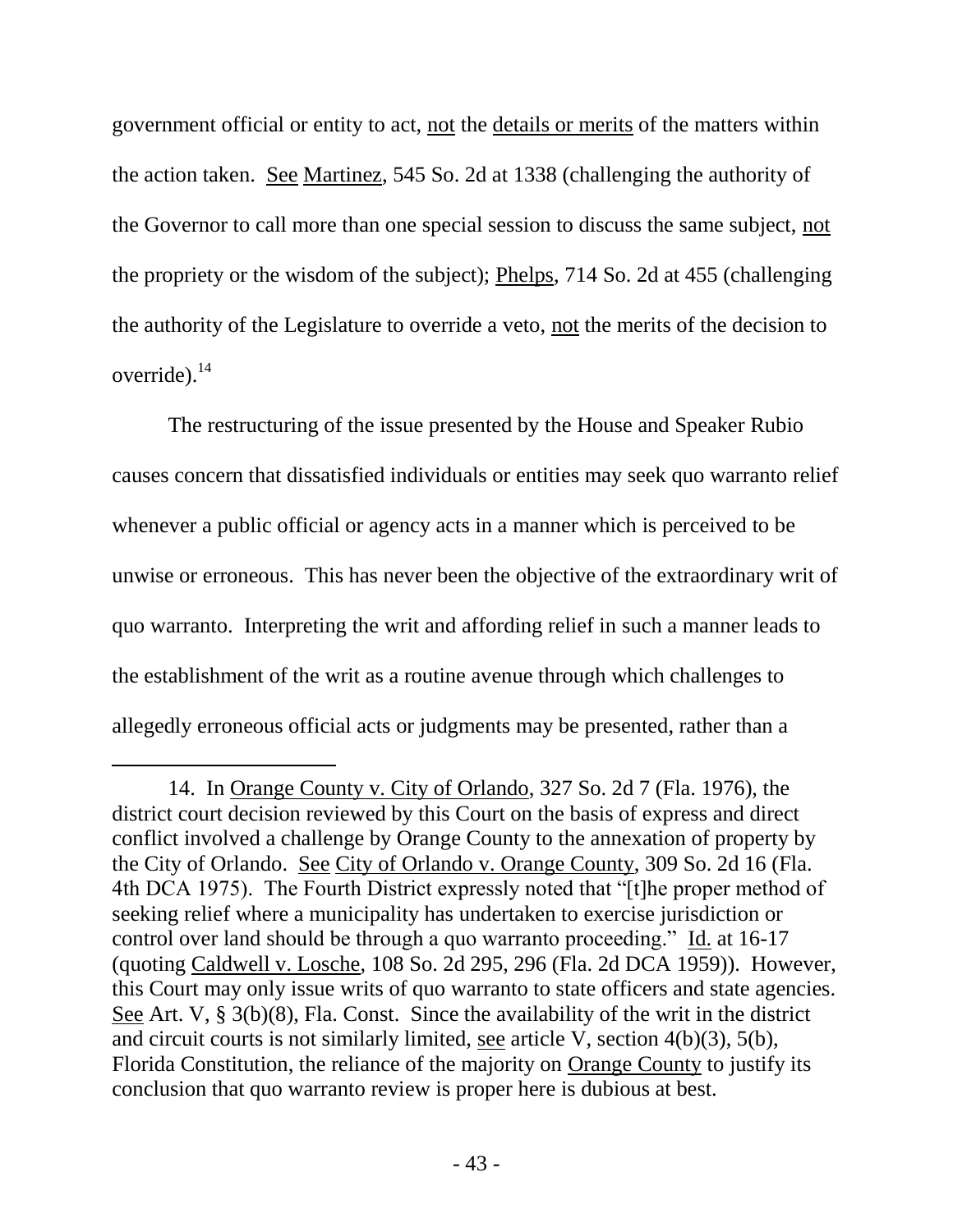power to act is presented. I am concerned that the majority has altered the nature of the extraordinary writ of quo warranto when it applies this remedy to address the details of the actions of the Governor or the Legislature, as opposed to presented. Cf. O'Donnell's Corp. v. Ambroise, 858 So. 2d 1138, 1142 (Fla. 5th in the instant case would, in my view, completely vitiate the limitations placed method to appeal any erroneous order."). I am concerned with such a reinvention of the writ of quo warranto. The majority may protest that it has not done so, but its actions undermine those words. Simply saying it does not make it so, and the decisions upon which it relies do not support the statement. means through which the threshold question of whether the officer possesses the addressing the actual jurisdictionally based question of whether the Governor or the Legislature possesses the authority to act with regard to the challenge DCA 2003) (Sawaya, J., specially concurring) (" $[T]$ o allow the use of prohibition upon use of the writ and convert it from an extraordinary writ to a commonly used

 correctness of the action of a state officer or agency, rather than the power and authority of the officer or agency to act, the proper procedural device is arguably a declaratory-judgment action, not a petition for writ of quo warranto. See supra If a court reframes the proceeding as an action challenging the legal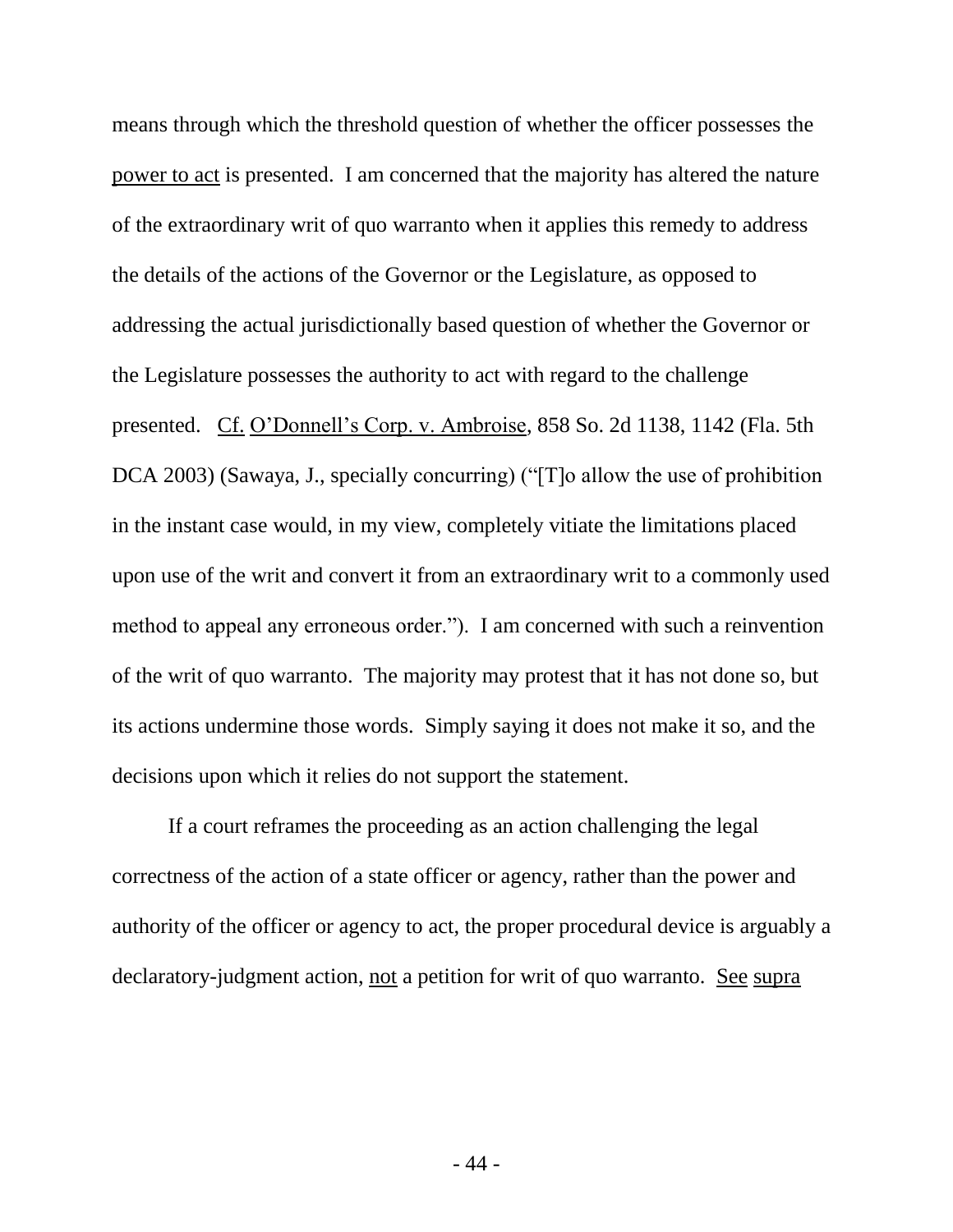note  $13.^{15}$  Moreover, this Court generally lacks original jurisdiction to consider forums in which to seek declaratory relief. Compare art. V, § 3, Fla. Const., with § 86.011, Fla. Stat. (2007); but see art. III, § 16(c), Fla. Const. (providing for original declaratory-judgment actions in this Court with regard to legislative-apportionment declaratory-judgment actions. The circuit and county courts are usually the proper resolutions).

# **CONCLUSION**

 Legislature has acted in this area, and for this reason, I concur in the result of the circumstances such as these, the Governor is constitutionally authorized to act The jurisdictionally based question framed by the House and Speaker Rubio should be answered. The Governor possesses the authority under the Florida Constitution to enter into Indian-gaming compacts. Here, however, he erroneously exercised that authority because the Compact impermissibly included authorization of Class III gaming specifically prohibited under state law. It is undisputed that the majority. However, I disagree with the overly restrictive suggestion of the majority and generally conclude that where inaction by the other branches of government for an extended period of time has produced a vacuum under

l

 15. The majority claims that the urgency of the instant situation mandates permit parties to define this Court's jurisdiction by generating a false emergency. that we resolve this dispute by way of quo warranto. However, we should not This issue of a compact with the Seminole Tribe has been known for sixteen years. What the majority fails to recognize is that the Legislature created the urgency when it failed to act during those years.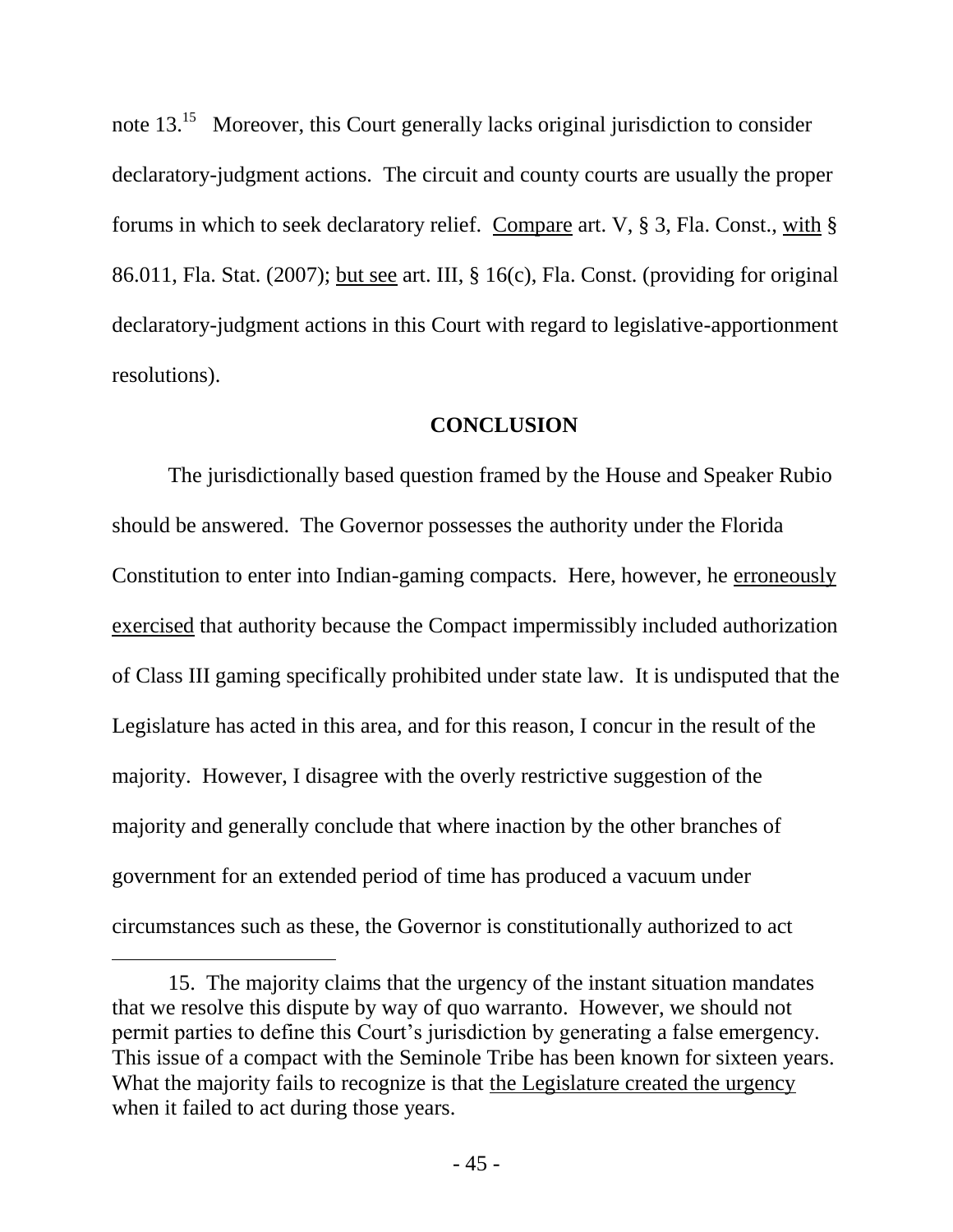under the necessary-business clause to protect the well-being of the State of

Florida.

Original Proceeding – Quo Warranto

Jeremiah H. Hawkes, General Counsel, Florida House of Representatives, Tallahassee, Florida, and Jon L. Mills and Timothy McLendon, Gainesville, Florida,

for Petitioners

Christopher M. Kise and James A. McKee of Foley and Lardner, Tallahassee, Florida, and Paul C. Huck, Jr., General Counsel, Gerald B. Curington, Deputy General Counsel, and Erick M. Figlio, Assistant General Counsel, Executive Office of the Governor, Tallahassee, Florida,

for Petitioner, Charles J. Crist, Jr., in his capacity as Governor of Florida

Barry S. Richard and Glenn T. Burhans, Jr. of Greenberg Traurig, P.A., Tallahassee, Florida, and Jerry C. Straus, F. Michael Willis, and Joseph H. Webster of Hobbs, Straus, Dean, and Walker, LLP, Washington, DC,

for Petitioner, The Seminole Tribe of Florida

Jason Vail, Special Counsel, Tallahassee, Florida, on behalf of The Florida Senate; Cynthia S. Tunnicliff, Marc W. Dunbar, and Brandice D. Dickson of Pennington, Moore, Wilkinson, Bell, and Dunbar, P.A., Tallahassee, Florida, on behalf of Gulfstream Park Racing Association, Inc.; and Andre McKenney and David Jove, Hallandale Beach, Florida, on behalf of City of Hallandale Beach,

as Amici Curiae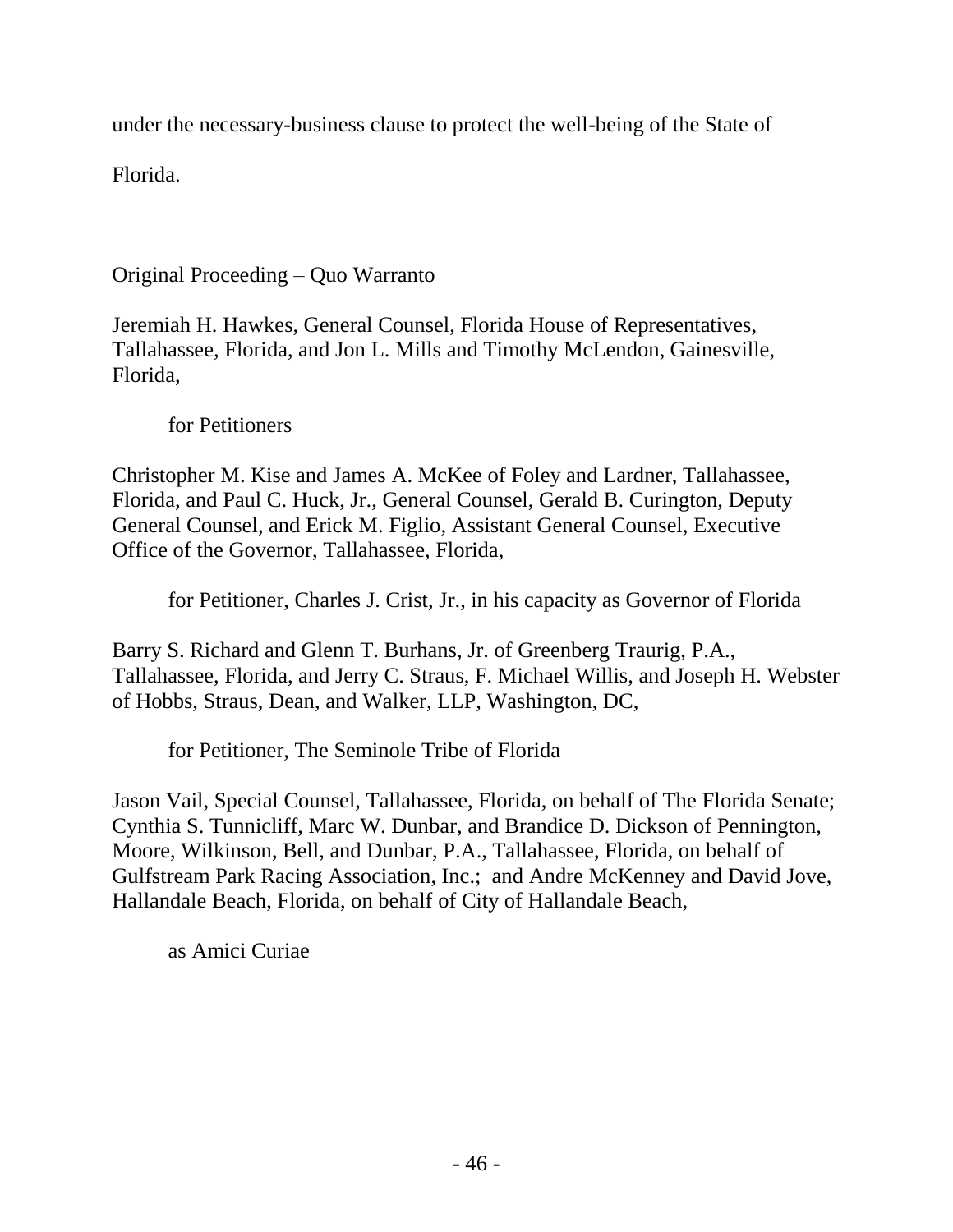# **COMPACT BETWEEN THE SEMINOLE TRIBE OF FLORIDA AND THE STATE OF FLORIDA**

# **TABLE OF CONTENTS**

|             |                                                                                                | Page |
|-------------|------------------------------------------------------------------------------------------------|------|
| Part I.     | Title                                                                                          | 1    |
| Part II.    | Recitals                                                                                       | 1    |
| Part III.   | Definitions                                                                                    | 3    |
| Part IV.    | Authorization and Location of Covered Games                                                    | 7    |
| Part V.     | Rules and Regulations; Minimum Requirements for Operations                                     | 8    |
| Part VI.    | Patron Disputes, Tort Claims; Prize Claims; Limited<br><b>Consent to Suit</b>                  | 15   |
| Part VII.   | <b>Enforcement of Compact Provisions</b>                                                       | 17   |
| Part VIII.  | <b>State Monitoring of Compact</b>                                                             | 19   |
| Part IX.    | <b>Jurisdiction</b>                                                                            | 23   |
| Part X.     | Licensing                                                                                      | 23   |
| Part XI.    | Payments to the State of Florida                                                               | 23   |
| Part XII.   | Reduction of Tribal Payments Because of Loss of<br>Exclusivity or Other Changes in Florida Law | 25   |
| Part XIII.  | Dispute Resolution                                                                             | 28   |
| Part XIV.   | <b>Construction of Compact; Severance; Federal Approval</b>                                    | 31   |
| Part XV.    | <b>Notices</b>                                                                                 | 33   |
| Part XVI.   | <b>Effective Date and Term</b>                                                                 | 34   |
| Part XVII.  | Amendment of Compact and Appendices                                                            | 34   |
| Part XVIII. | Miscellaneous                                                                                  | 34   |
| Part XIX.   | Execution                                                                                      | 37   |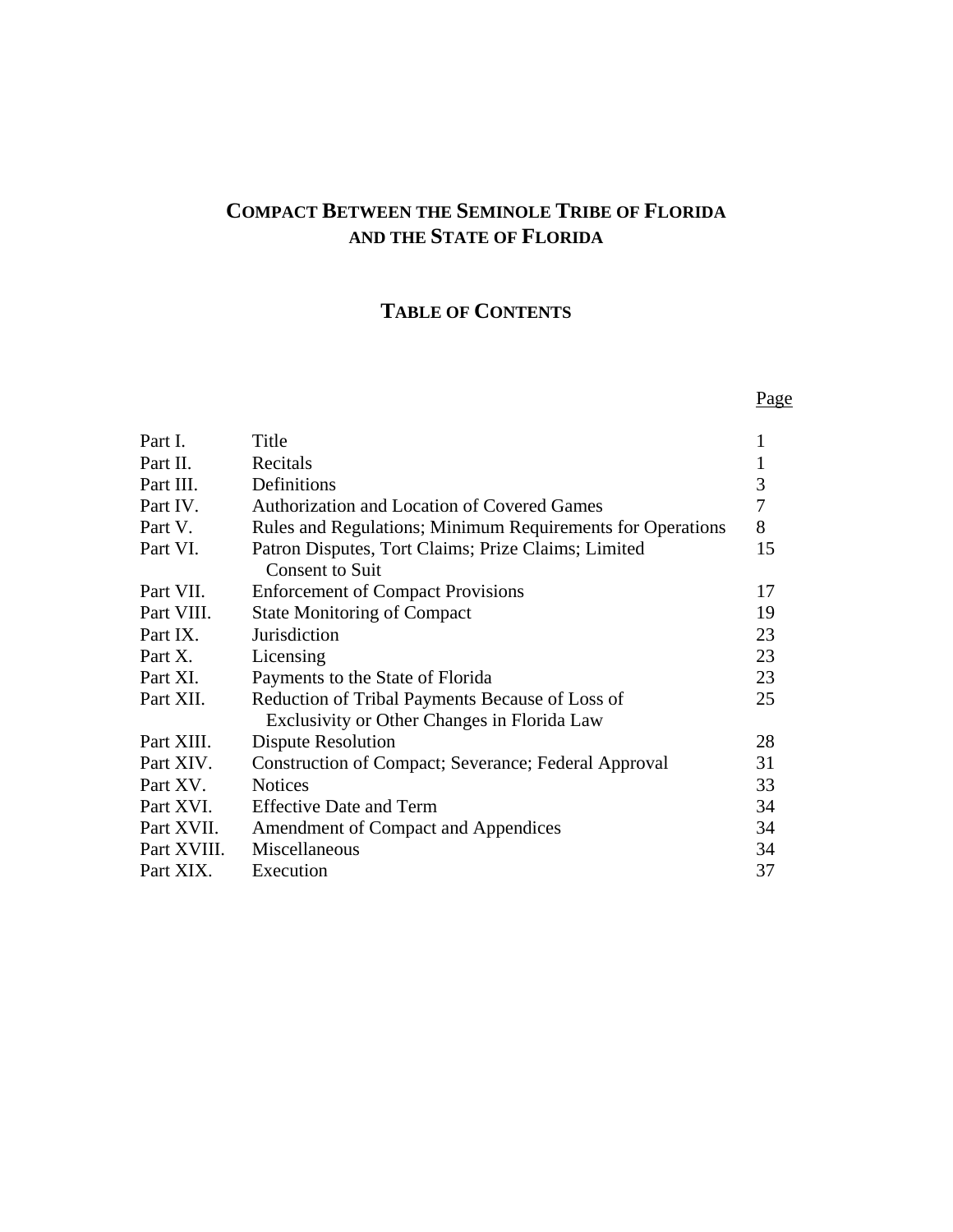## **Compact Between the Seminole Tribe of Florida and the State of Florida**

This Compact is made and entered into by and between the Seminole Tribe of Florida, a federally recognized Indian Tribe ("Tribe"), and the State of Florida ("State"), with respect to the operation of Covered Games (as defined herein) on the Tribe's Indian lands as defined by the Indian Gaming Regulatory Act 25; U.S.C. Section 2701, *et seq*. ("IGRA").

## Part I. TITLE

This document shall be referred to as the "Seminole Tribe of Florida and State of Florida Gaming Compact."

## Part II. RECITALS

A. The Tribe is a federally recognized tribal government possessing sovereign powers and rights of self-government.

B. The State is a state of the United States of America possessing the sovereign powers and rights of a state.

C. The Governor of Florida is the chief executive officer of the State and has authority to act for the State with respect to the negotiation and execution of this Compact.

D. The State and the Tribe maintain a government-to-government relationship.

E. The United States Supreme Court has long recognized the right of an Indian Tribe to regulate activity on lands within its jurisdiction, but the IGRA gives states a role in the conduct of tribal gaming in accordance with negotiated tribal-state compacts.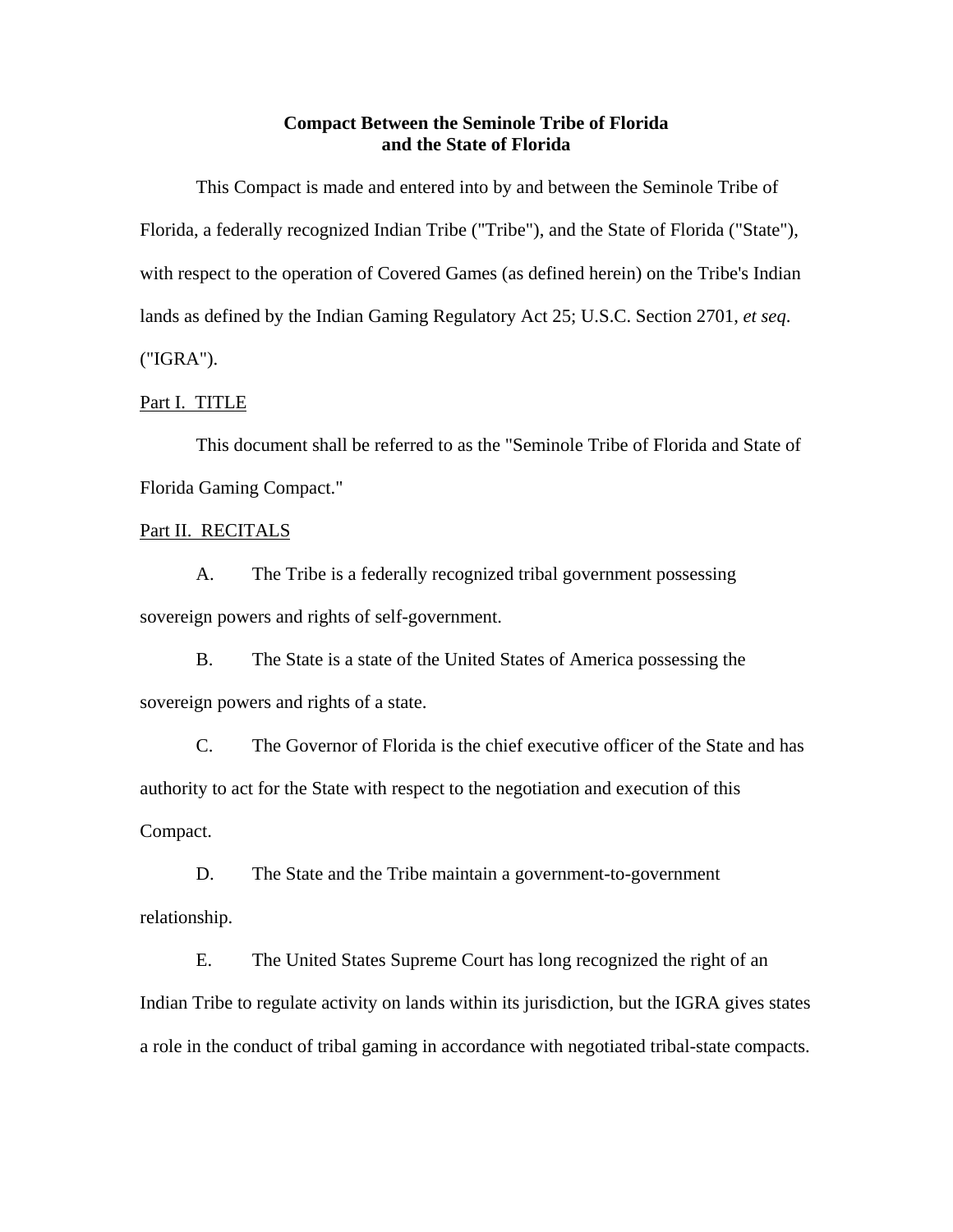# Page 2 Seminole Compact

F. The Tribe desires to offer the play of Covered Games, as defined in Part III of this Compact, as a means of generating revenues for purposes authorized by the IGRA, including without limitation the support of tribal governmental programs, such as health care, housing, sewer and water projects, police, fire suppression, general assistance for tribal elders, day care for children, economic development, educational opportunities, per capita payments to tribal members and other typical and valuable governmental services and programs for tribal members.

G. The State has been directed by the federal government to enter into compact negotiations, with the alternative being the issuance of procedures by the U.S. Department of Interior. The Department of Interior has already circulated proposed procedures that would allow the Tribe to operate Class III gaming, including unlimited slot machines, at all of its current locations without the State receiving any revenue or ability to ensure consumer protection. The Governor therefore believes that it is in the best interests of the State to enter into a Compact with the Tribe, rather than be subjected to federally authorized gambling as set forth in the proposed procedures.

H. The State recognizes that the positive effects of this Compact will generally benefit all of Florida, by increased tourism, local spending, job growth and related economic development activities. The State also recognizes that the significant revenue participation pursuant to the Compact in exchange for its exclusivity provisions provide an opportunity to increase and enhance the dollars available to spend on governmental programs that benefit the citizens of Florida, such as the education of Florida's children.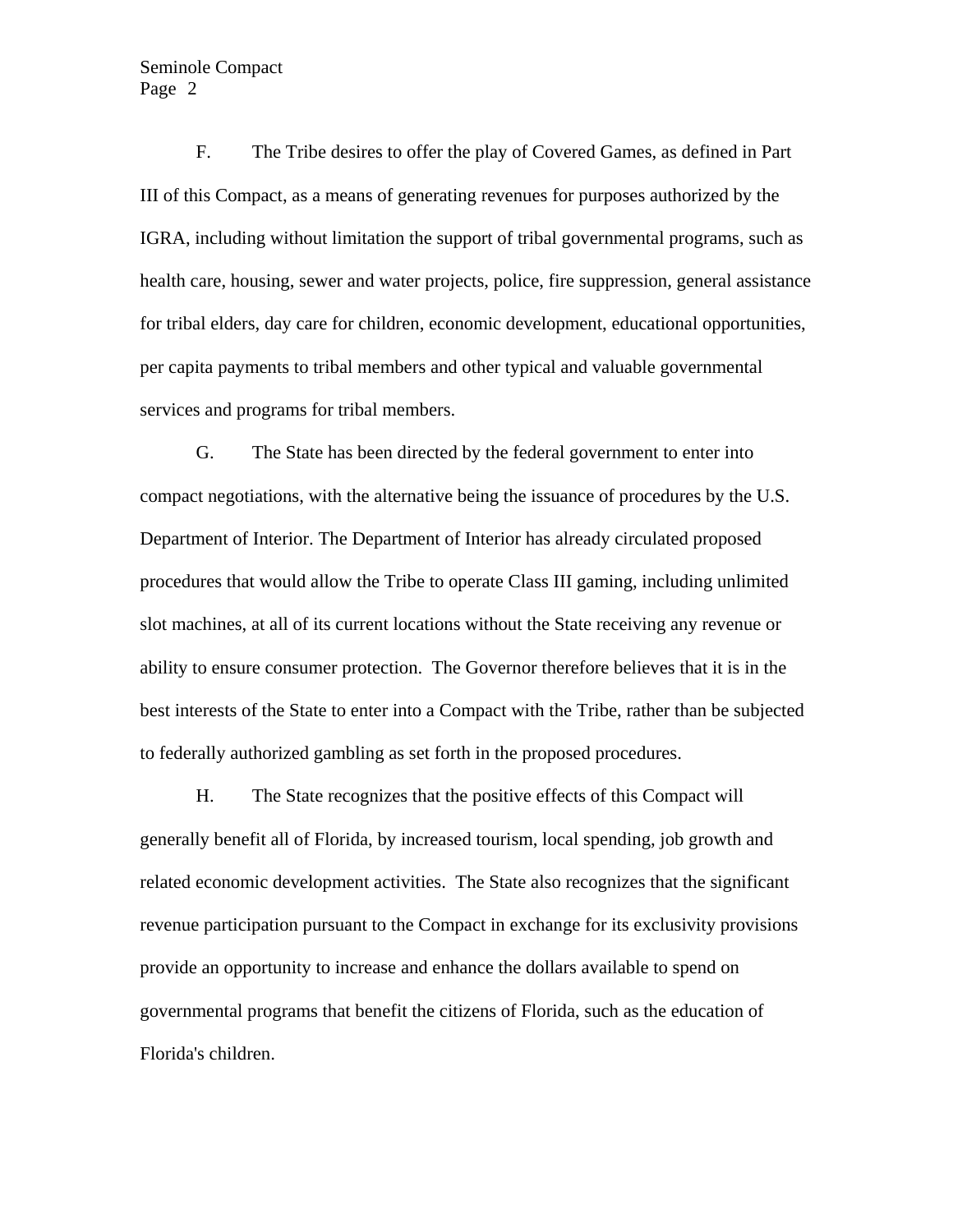#### Part III. DEFINITIONS

As used in this Compact and the Appendices thereto:

A. "Annual Oversight Assessment" means the assessment described in Part XI., Section C of this Compact.

B. "Class III gaming" means the forms of Class III gaming defined in 25 U.S.C. § 2703(8) and by the regulations of the National Indian Gaming Commission.

C. "Commission" means the Seminole Tribal Gaming Commission, which is the tribal governmental agency that has the authority to carry out the Tribe's regulatory and oversight responsibilities under this Compact;

D. "Compact" means this Seminole Tribe of Florida and State of Florida Gaming Compact;

E. "Covered Game" or "Covered Gaming Activity" means the following Class III gaming activities:

1. (a) Slot machines, meaning any mechanical or electrical contrivance, terminal that may or may not be capable of downloading slot games from a central server system, machine, or other device that, upon insertion of a coin, bill, ticket, token, or similar object or upon payment of any consideration whatsoever, including the use of any electronic payment system, except a credit card or debit card, is available to play or operate, the play or operation of which, whether by reason of skill or application of the element of chance or both, may deliver or entitle the person or persons playing or operating the contrivance, terminal, machine, or other device to receive cash, billets, tickets, tokens, or electronic credits to be exchanged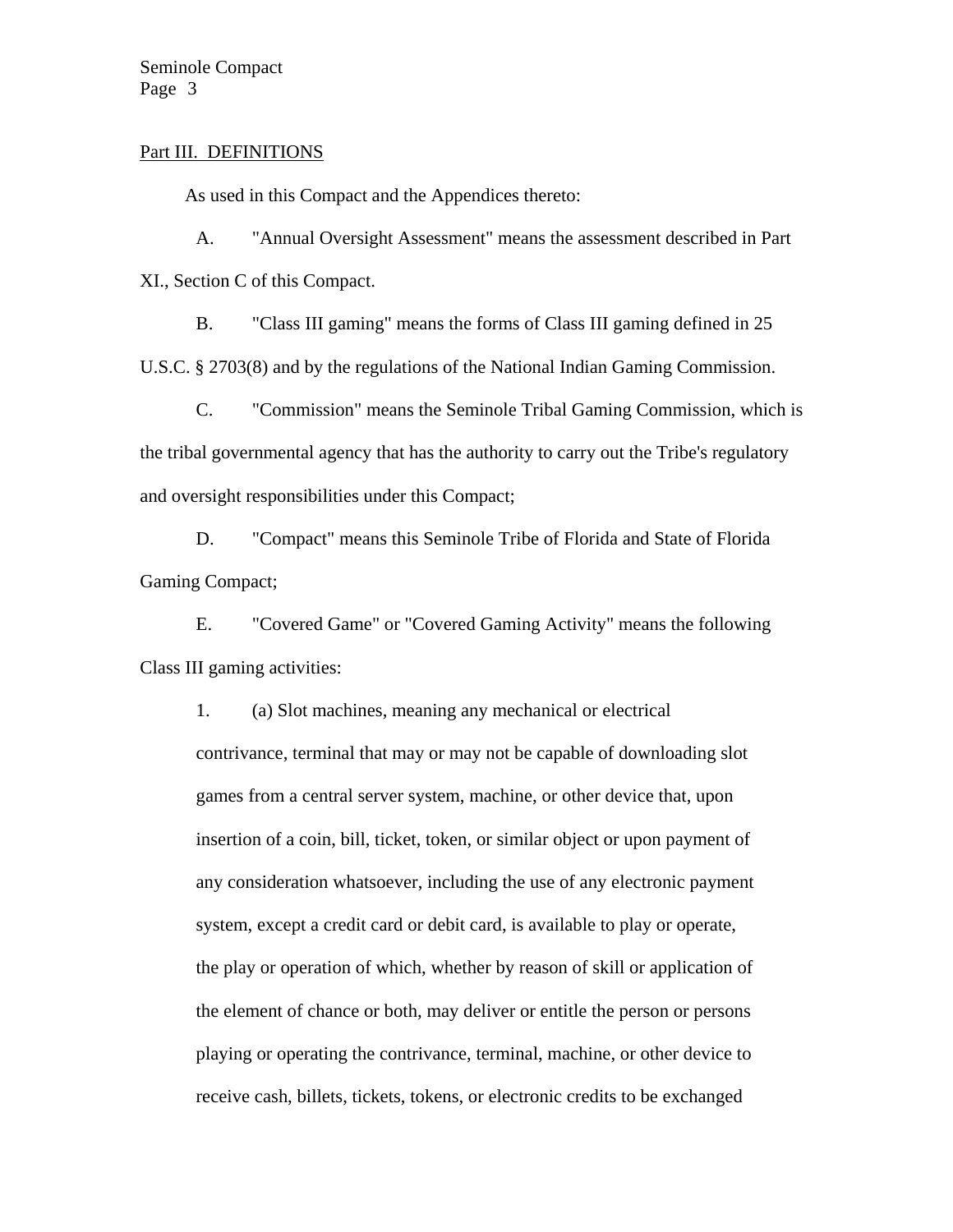for cash or to receive merchandise or anything of value whatsoever, whether the payoff is made automatically from the machine or manually. The term includes associated equipment necessary to conduct the operation of the contrivance, terminal, machine, or other device. Slot machines may use spinning reels, video displays, or both.

(b) If at any time, State law authorizes the use of electronic payments systems utilizing credit or debit card payment for the play or operation of slot machines for any person, the Tribe shall be authorized to use such payment systems.

2. Any banking or banked card game, including baccarat, chemin de fer, and blackjack (21);

3. High stakes poker games, as provided in Part V., Section L; and

4. Any devices or games that are authorized under State law to the Florida State Lottery, provided that the Tribe will not offer such games through the Internet unless others in the State are permitted to do so.

5. Any new game authorized by Florida law for any person for any purpose.

Except as provided in Section 5 above, nothing in this definition provides the Tribe the ability to conduct roulette, craps, roulette-styled games, or craps-styled games; however, nothing herein is intended to prohibit the Tribe from operating slot machines that employ video displays of roulette, wheels or other table game themes.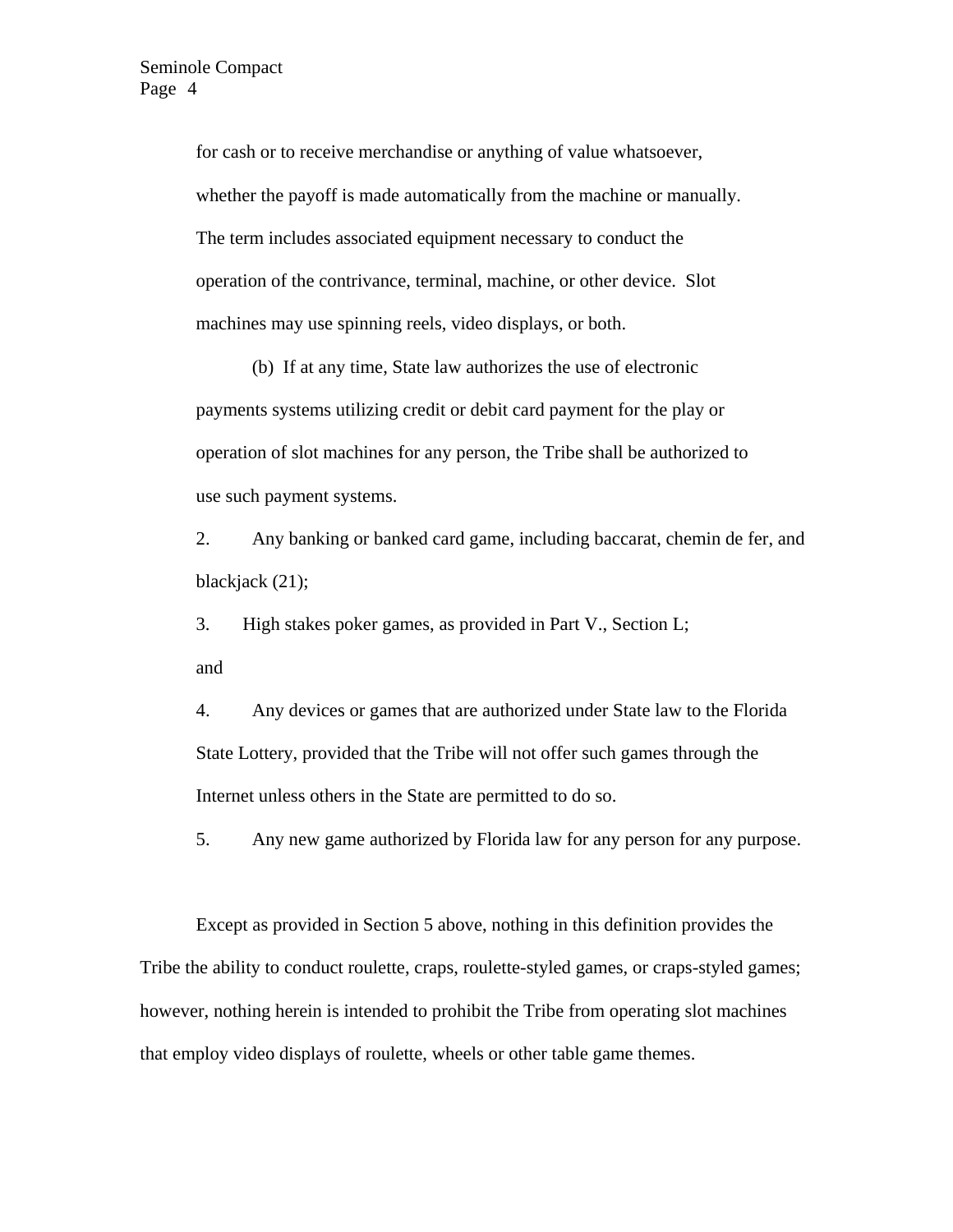# Page 5 Seminole Compact

F. "Covered Game Employee" or "Covered Employee" means any individual employed and licensed by the Tribe whose responsibilities include the rendering of services with respect to the operation, maintenance or management of Covered Games, including, but not limited to, the following: managers and assistant managers; accounting personnel; Commission officers; surveillance and security personnel; cashiers, supervisors, and floor personnel; cage personnel; and any other employee whose employment duties require or authorize access to areas of the Facility related to the conduct of Covered Games or the technical support or storage of Covered Game components. This shall not apply to the Tribe's elected officials provided that such individuals are not directly involved in the operation, maintenance, or management of Covered Games or Covered Games components;

G. "Documents" means books, records, electronic, magnetic and computer media documents and other writings and materials, copies thereof, and information contained therein;

H. "Effective Date" means the date on which the Compact becomes effective pursuant to Part XVI.A. of this Compact;

I. "Facility" or "Facilities" means any building of the Tribe in which the Covered Games authorized by this Compact are conducted on Indian lands as defined by the IGRA. Subject to the terms of this Compact, the Tribe shall have the ultimate responsibility for ensuring that the operation of each Facility conforms to the Compact as required herein;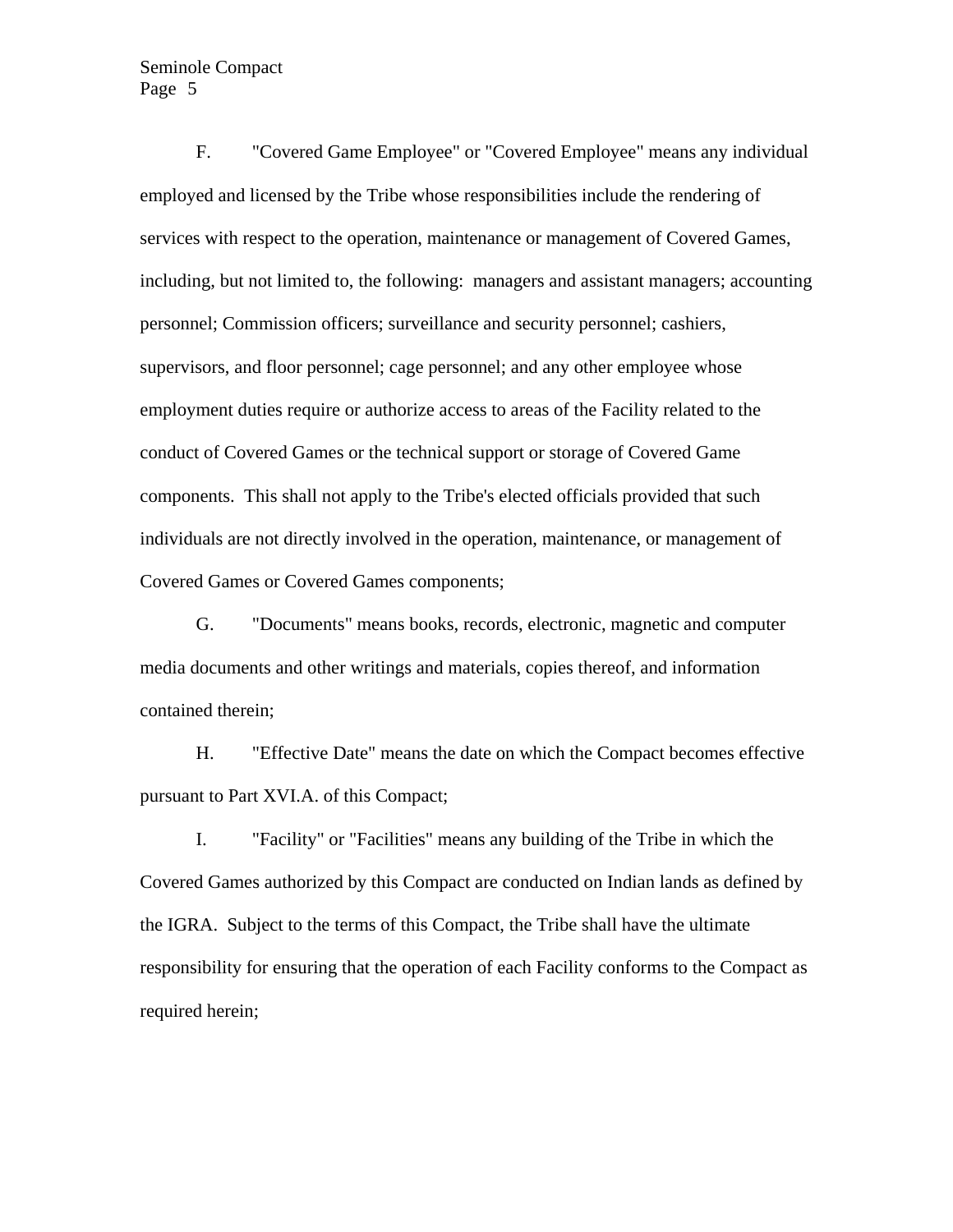J. "Guaranteed Minimum Payment" means the minimum Payment the Tribe agrees to make to the State as provided by Part XI of the Compact;

K. "IGRA" means the Indian Gaming Regulatory Act, Pub. L. 100-497, Oct. 17, 1988, 102 Stat. 2467, codified at 25 U.S.C. Section 2701 *et seq*. and 18 U.S.C. Sections 1166 to 1168;

L. "Net Poker Income" means the total revenue from all hands played, including buy-ins and rebuys, less overhead and operating costs. Operating costs include, but are not limited to, all tournament prizes, amenities, gifts, advertising, comps, labor, surveillance, television production and, rooms, food and beverage provided to celebrities and previously rated players as part of a tournament.

M. "Net Win" means the total receipts from the play of all Covered Games less all prize payouts and participation fees.

N. "Participation fees" means payments made to suppliers on a periodic basis by the Tribe for the right to lease or otherwise offer for play gaming devices that the Tribe does not own. Participation fees can be royalty payments, or lease payments. The Tribe assures that it holds no current interest in any company that supplies gaming devices and that if it acquires such an interest in the future, that it will forego the deduction of such fees with respect to that supplier in which it holds an interest.

O. "Patron" means any person who is on the premises of a Facility, or who is entering the Tribe's Indian lands for the purpose of playing Covered Games authorized by this Compact;

P. "Revenue Share" means the periodic payment by the Tribe to the State provided for in Part XI of this Compact;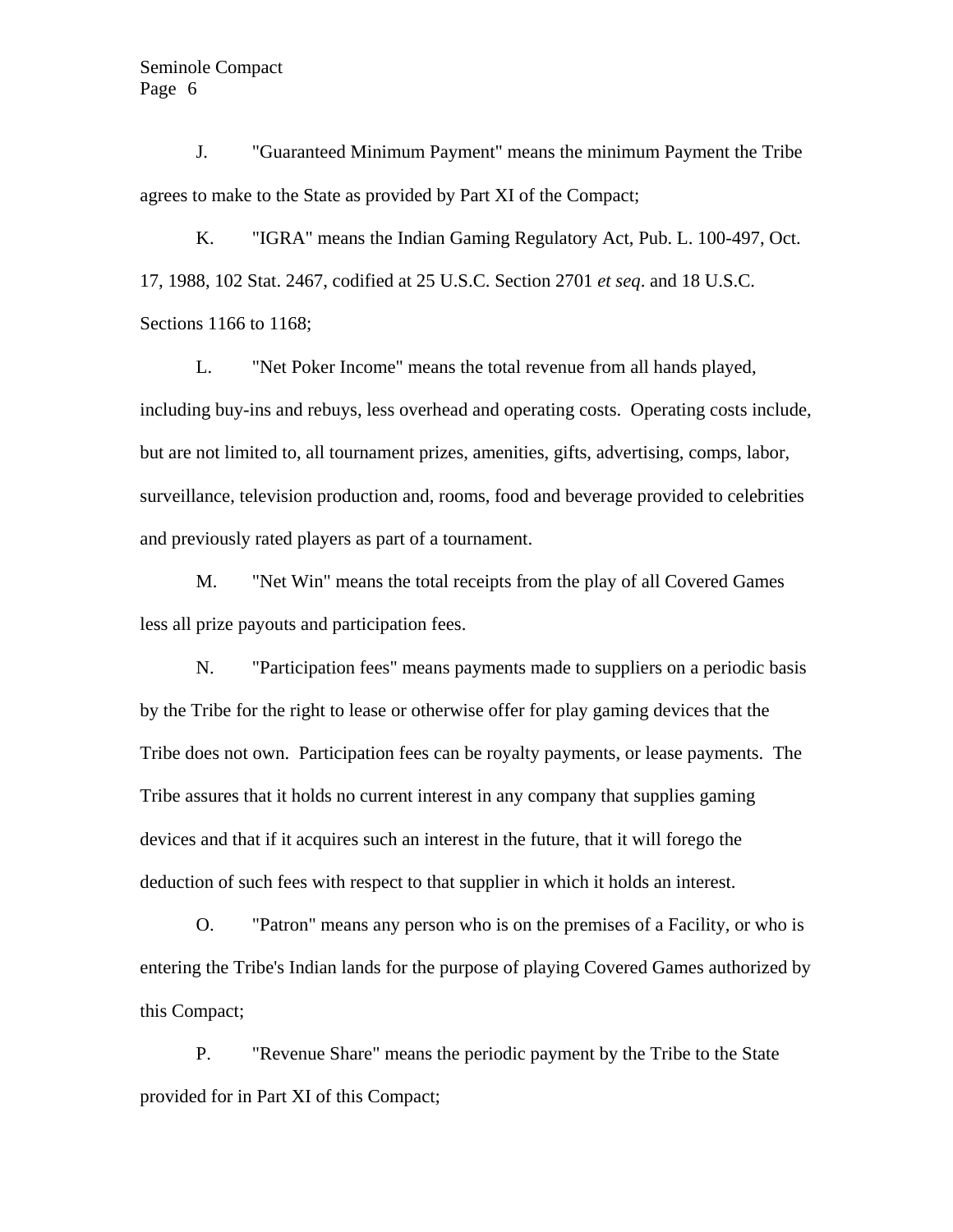Q. "Revenue Sharing Cycle" means the annual (12-month) period of the Tribe's operation of Covered Games in its Facilities and whose first annual Cycle shall commence on the day the Tribe makes Covered Games available for public play in its Facilities;

R. "Rules and regulations" means the rules and regulations promulgated by the Commission for implementation of this Compact;

S. "State" means the State of Florida;

T. "State Compliance Agency" ("SCA") means the state agency that has the authority to carry out the State's oversight responsibilities under this Compact, which may be any agency designated by the Legislature for this purpose. The SCA shall be the Governor or his designee unless and until an SCA has been designated by the Legislature; provided, however, that nothing in this Compact is intended to empower the Governor to engage in any act not authorized by the Florida Constitution or Florida Statutes;

U. "Tribe" means the Seminole Tribe of Florida.

# Part IV. AUTHORIZATION AND LOCATION OF COVERED GAMES

A. The Tribe and State agree that the Tribe is authorized to operate Covered Games on its Indian lands, as defined in the IGRA, in accordance with the provisions of this Compact. However, except for the provisions in Part XI (A) below, nothing in this Compact shall limit the Tribe's right to operate any game that is Class II under the IGRA.

B. The Tribe is authorized to conduct Covered Games under this Compact at only the following existing gaming Facilities on Tribal lands:

Seminole Indian Casino - Brighton Highway 721 – Brighton Indian Reservation, Route 6 Box 611 Okeechobee, FL 34974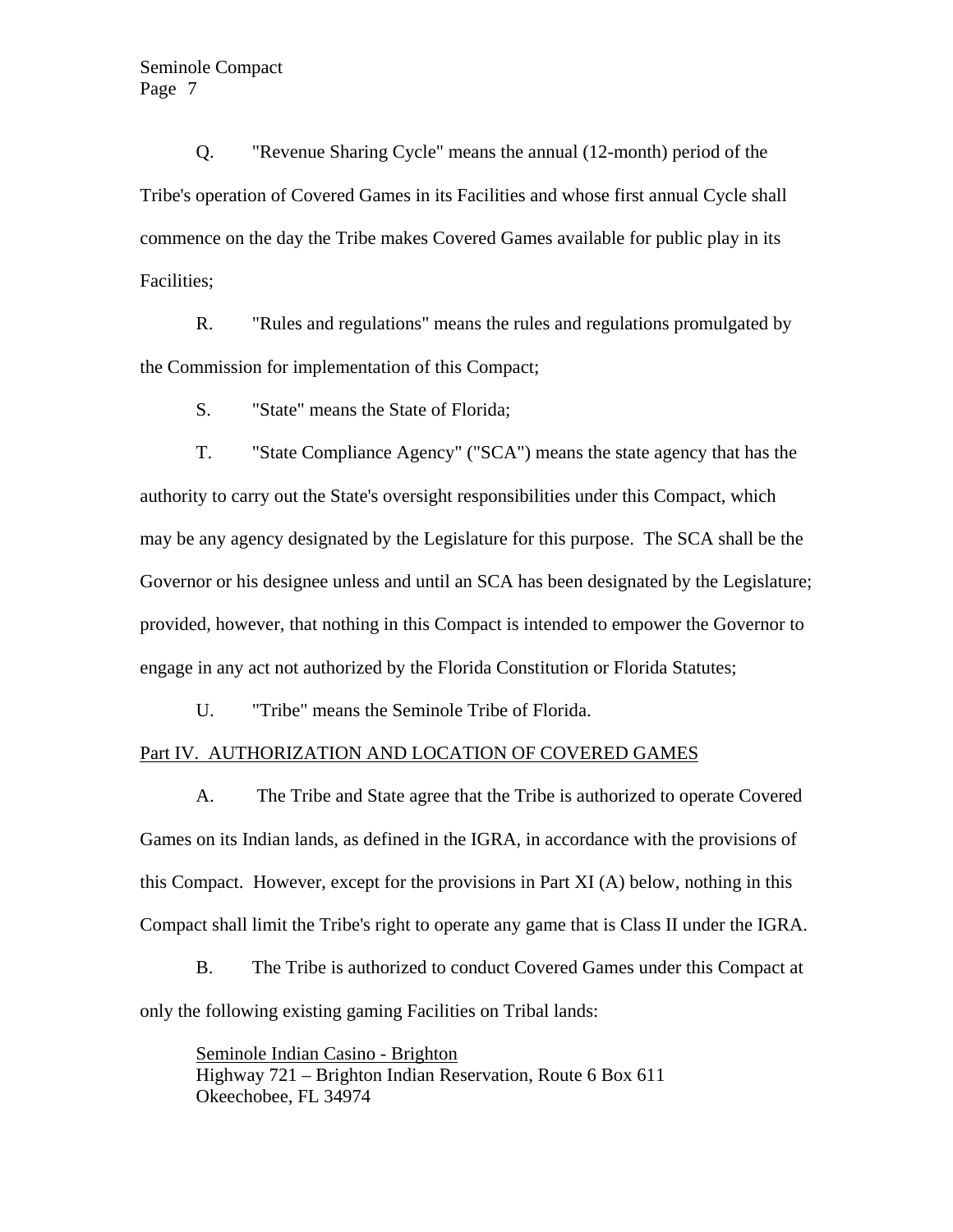Seminole Indian Casino - Coconut Creek  $5550$  NW  $40^{th}$  St. Coconut Creek, FL 33073

Seminole Indian Casino - Hollywood 4150 N. St. Rd. 7 Hollywood, FL 33021

Seminole Indian Casino - Immokalee 506 S.  $1<sup>st</sup>$  Street Immokalee, FL 34142

Seminole Indian Casino - Big Cypress 30013 Josie Billie Hwy. Clewiston, FL 33440

Seminole Hard Rock Hotel & Casino - Hollywood 1 Seminole Way Hollywood, FL 33314

Seminole Hard Rock Hotel & Casino - Tampa 5223 N. Orient Rd. Tampa, FL 33610

C. Any of the identified Facilities in Section B (above) may be expanded or replaced by another Facility on the same reservation with advance notice to the State of sixty (60) calendar days, subject to the understanding that the number of existing Facilities on each reservation shall remain the same as provided in Section B (above).

## Part V. RULES AND REGULATIONS; MINIMUM REQUIREMENTS FOR **OPERATIONS**

A. At all times during the Term of this Compact, the Tribe shall be

responsible for all duties which are assigned to it and the Commission under this

Compact. The Tribe shall promulgate any rules and regulations necessary to implement

this Compact, which at a minimum shall expressly include or incorporate by reference all

provisions of Part V of this Compact and the procedural requirements of Part VI of this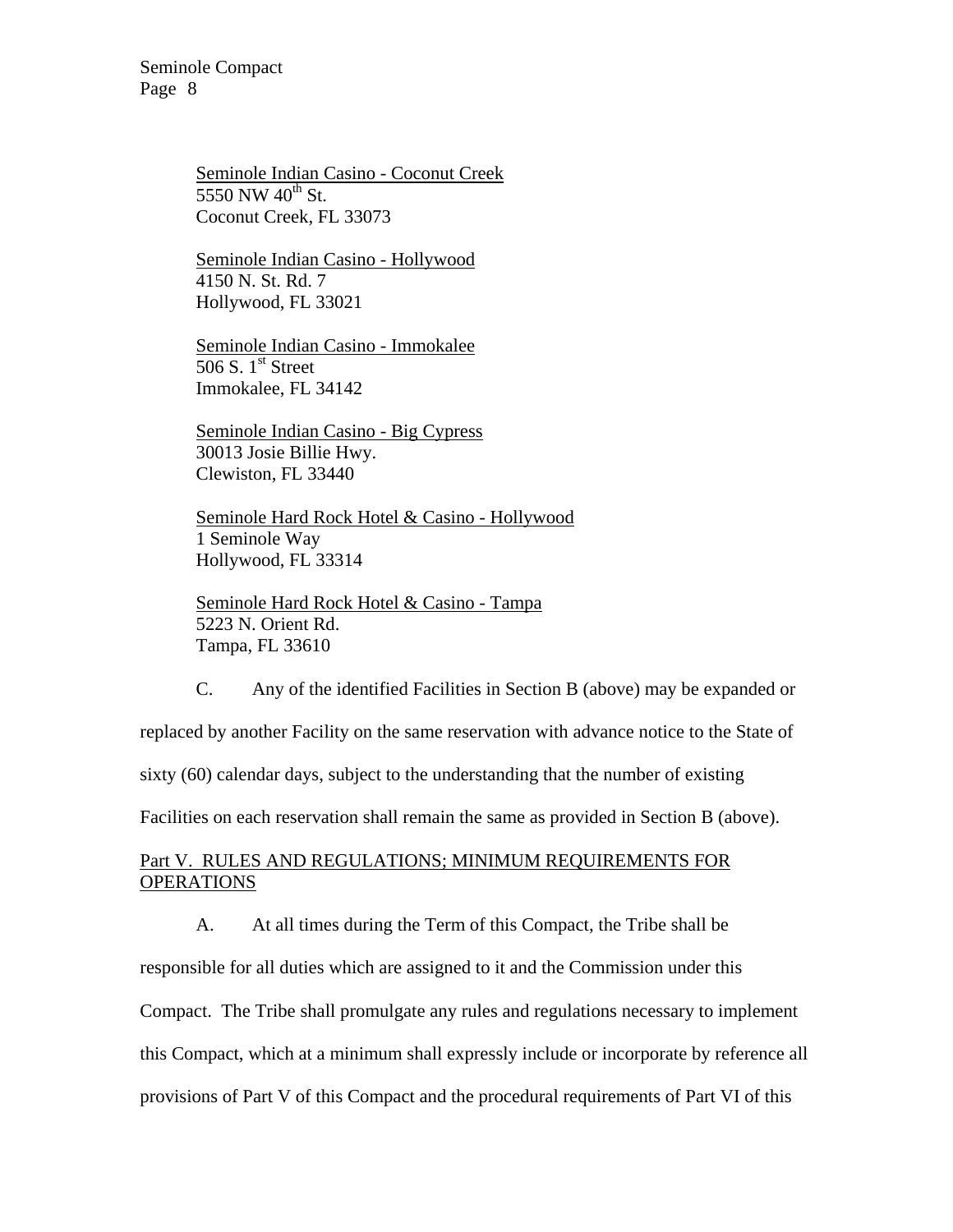Compact. Nothing in this Compact shall be construed to affect the Tribe's right to amend its rules and regulations, provided that any such amendment shall be in conformity with this Compact. The SCA may propose additional rules and regulations consistent with and related to the implementation of this Compact to the Commission at any time, and the Commission shall give good faith consideration to such suggestions and shall notify the SCA of its response or action with respect thereto.

B. All Facilities shall comply with, and all Covered Games approved under this Compact shall be operated in accordance with, the requirements set forth in this Compact, including, but not limited to, those set forth in Sections C and D of this Part and Appendix E. In addition, all Facilities shall be operated in strict compliance with tribal internal control standards that provide a level of control that equals or exceeds those set forth in the National Indian Gaming Commission's Minimum Internal Control Standards (25 C.F.R. Part 542) as set forth in detail in Appendix D, as the same may be amended or supplemented from time to time.

C. The Tribe and the Commission shall retain all records in compliance with the requirements set forth in Appendix F.

D. Compulsive Gambling.

The Tribe will continue and maintain its extensive and award-winning program to combat problem gambling and curtail compulsive gambling, including work with the Florida Council on Compulsive Gambling or other organization dedicated to assisting problem gamblers. The Tribe will continue to maintain the following safeguards against problem gambling.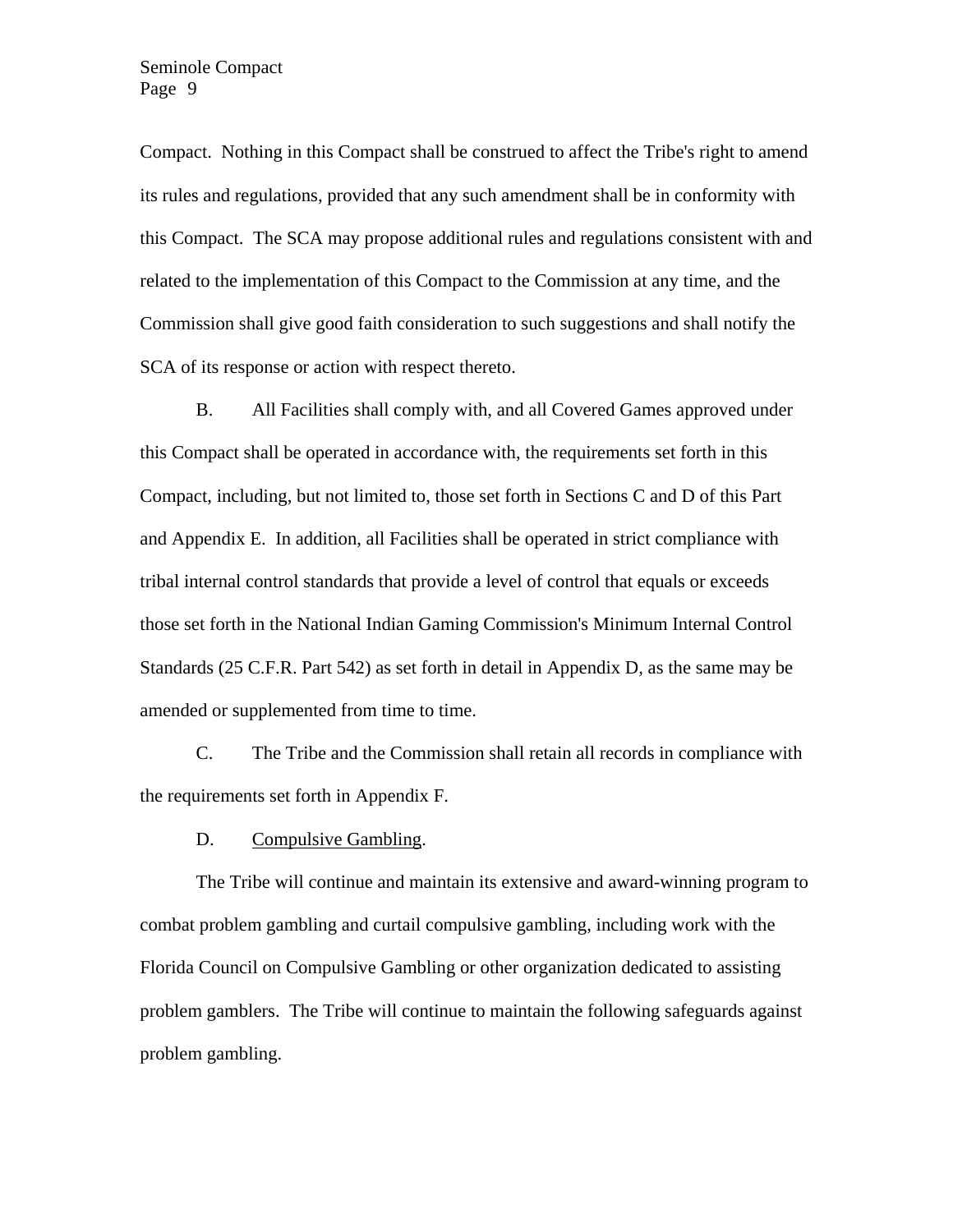1. The Tribe will provide a comprehensive training program designed in cooperation with the Florida Council on Compulsive Gambling (or other organization dedicated to assisting problem gamblers) to every new gaming employee.

2. The Tribe will make printed materials available to Patrons, which include contact information for the Florida Council on Compulsive Gambling 24-Hour Helpline (or other hotline dedicated to assisting problem gamblers), and will work with the Florida Council on Compulsive Gambling (or other organization dedicated to assisting problem gamblers) to provide contact information for the Florida Council on Compulsive Gambling (or other organization dedicated to assisting problem gamblers), and to provide such information on the Facilities' internet website. The Tribe will continue to display all literature from the Florida Council on Compulsive Gambling (or other organization dedicated to assisting problem gamblers) within the Facilities.

3. The Commission shall establish a list of the Patrons voluntarily excluded from the Tribe's Facilities, pursuant to paragraph 5.

4. The Tribe shall employ its best efforts to exclude Patrons on such list from entry into its Facilities; provided that nothing in this Compact shall create for Patrons who are excluded but gain access to the Facilities, or any other person, a cause of action or claim against the State, the Tribe or the Commission or any other person, entity, or agency for failing to enforce such exclusion.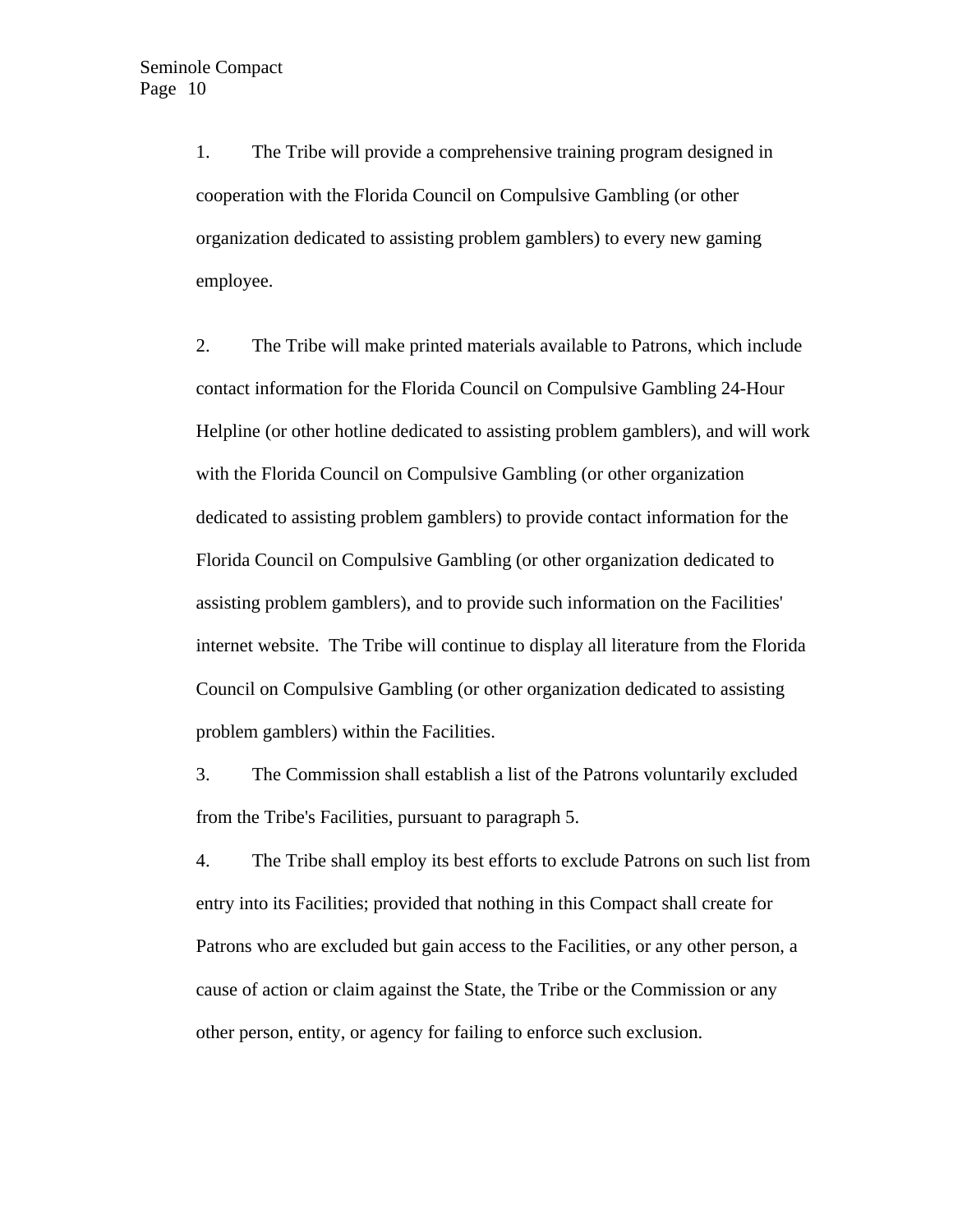5. Patrons who believe they may be playing Covered Games on a compulsive basis may request that their names be placed on the list of the Patrons voluntarily excluded from the Tribe's Facilities.

6. All Covered Game employees shall receive training on identifying players who have a problem with compulsive gambling and shall be instructed to ask them to leave. Signs bearing a toll-free help-line number and educational and informational materials shall be made available at conspicuous locations and ATMs in each Facility, which aim at the prevention of problem gaming and which specify where Patrons may receive counseling or assistance for gambling problems. Nothing in this Section shall create for Patrons, or any other person, a cause of action or claim against the State, the Tribe or the Commission or any other person, entity, or agency for failing to identify a Patron or person who is a compulsive gambler and/or ask that person to leave.

7. The Tribe shall follow the rules for exclusion of Patrons set forth in Article XI of the Tribe's Gaming Code (Appendix I).

8. The Tribe shall make diligent efforts to prevent underage individuals from loitering in the area of each Facility where the Covered Games take place.

9. The Tribe shall assure that advertising and marketing of the Covered Games at the Facilities contain a responsible gambling message and a toll-free help-line number for problem gamblers, where practical, and that they make no false or misleading claims.

E. The State may secure an annual independent financial audit of the conduct of Covered Games subject to this Compact. The audit shall examine revenues in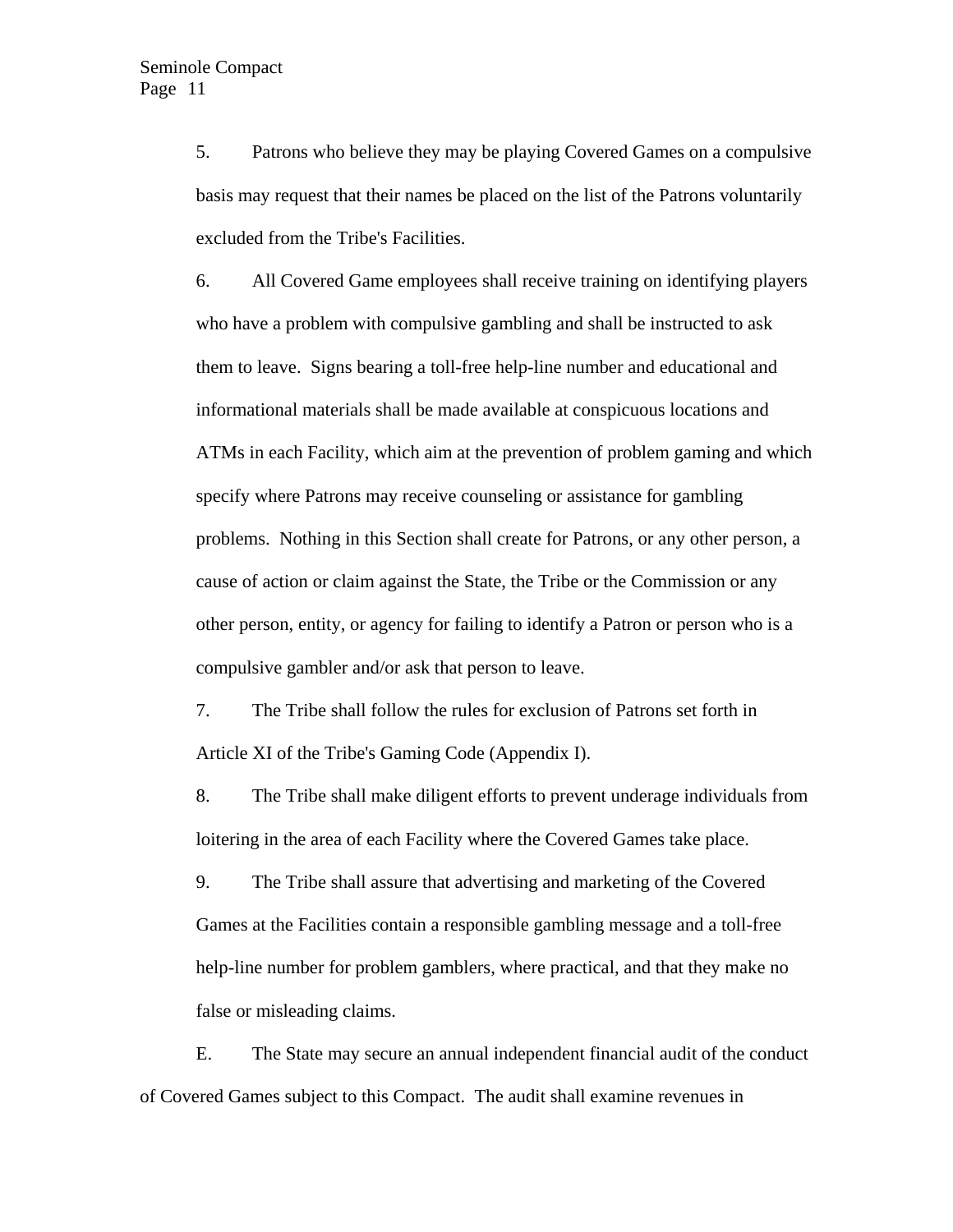# Page 12 Seminole Compact

connection with the conduct of Covered Games and shall include only those matters necessary to verify the determination of Net Win and the basis of, and right to, the Payments made to the State pursuant to Part XI of this Compact and as defined by this Compact. A copy of the audit report for the conduct of Covered Games shall be submitted to the Commission within thirty (30) calendar days of completion. Representatives of the SCA may, upon request, meet with the Tribe and its auditors to discuss the audit or any matters in connection therewith; provided, such discussions are limited to Covered Games information. The annual independent financial audit shall be performed by an independent accounting firm, with experience in auditing casino operations, selected by the State, subject to the consent of the Tribe, which shall not be unreasonably withheld. The Tribe shall pay the accounting firm for the costs of the annual independent financial audit.

F. Summaries of the rules for playing Covered Games and promotional contests shall be visibly displayed in the Facilities. Complete sets of rules shall be available in the Facilities upon request. Copies of all such rules shall be provided to the SCA within thirty (30) calendar days of their issuance or their amendment.

G. The Tribe shall provide the Commission and SCA with a chart of the supervisory lines of authority with respect to those directly responsible for the conduct of Covered Games, and shall promptly notify those agencies of any material changes thereto.

H. The Tribe engages in and shall continue to maintain proactive approaches to prevent improper alcohol sales, drunk driving, underage drinking, and underage gambling. These approaches involve intensive staff training and certification, Patron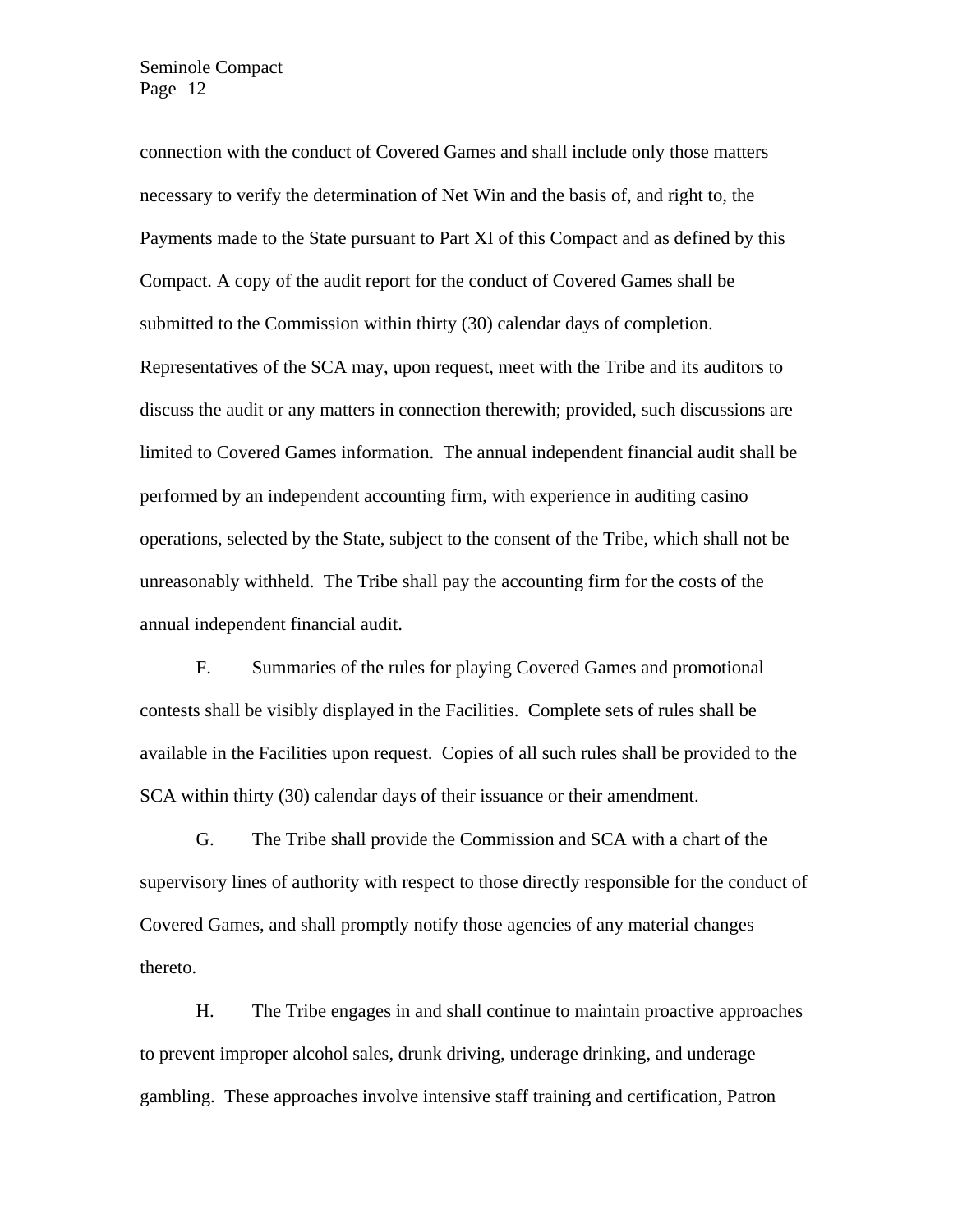# Page 13 Seminole Compact

 before the effective date of the change. Nothing in this Section shall create for Patrons, education, and the use of security personnel and surveillance equipment in order to enhance Patrons' enjoyment of the Facilities and provide for Patron safety. Staff training includes specialized employee training in nonviolent crisis intervention, driver's license verification and the detection of intoxication. Patron education is carried out through notices transmitted on valet parking stubs, posted signs in the Facilities and in brochures. Roving and fixed security officers, along with surveillance cameras, assist in the detection of intoxicated Patrons, investigate problems, and engage with Patrons to deescalate volatile situations. To help prevent alcohol-related crashes, the Tribe operates the "Safe Ride Home Program," a free taxi service. Additionally, to reduce risks of underage gambling and underage drinking, the Tribe prohibits entry onto the casino floor of anyone under 18 years of age. The Tribe's programs and policies related to these matters are attached as Appendix P, and the Tribe shall maintain these (or stricter and/or more extensive) programs and policies for the duration of this Compact. The Tribe shall provide the State with written notice of any changes to the programs and policies in Appendix P, which notice shall include a copy of such changes and shall be sent on or or any other person, a cause of action or claim against the State, the Tribe or the Commission or any other person, entity, or agency for failing to fulfill the requirements of this Section.

I. No person under the age of twenty-one (21) shall be allowed to play Covered Games.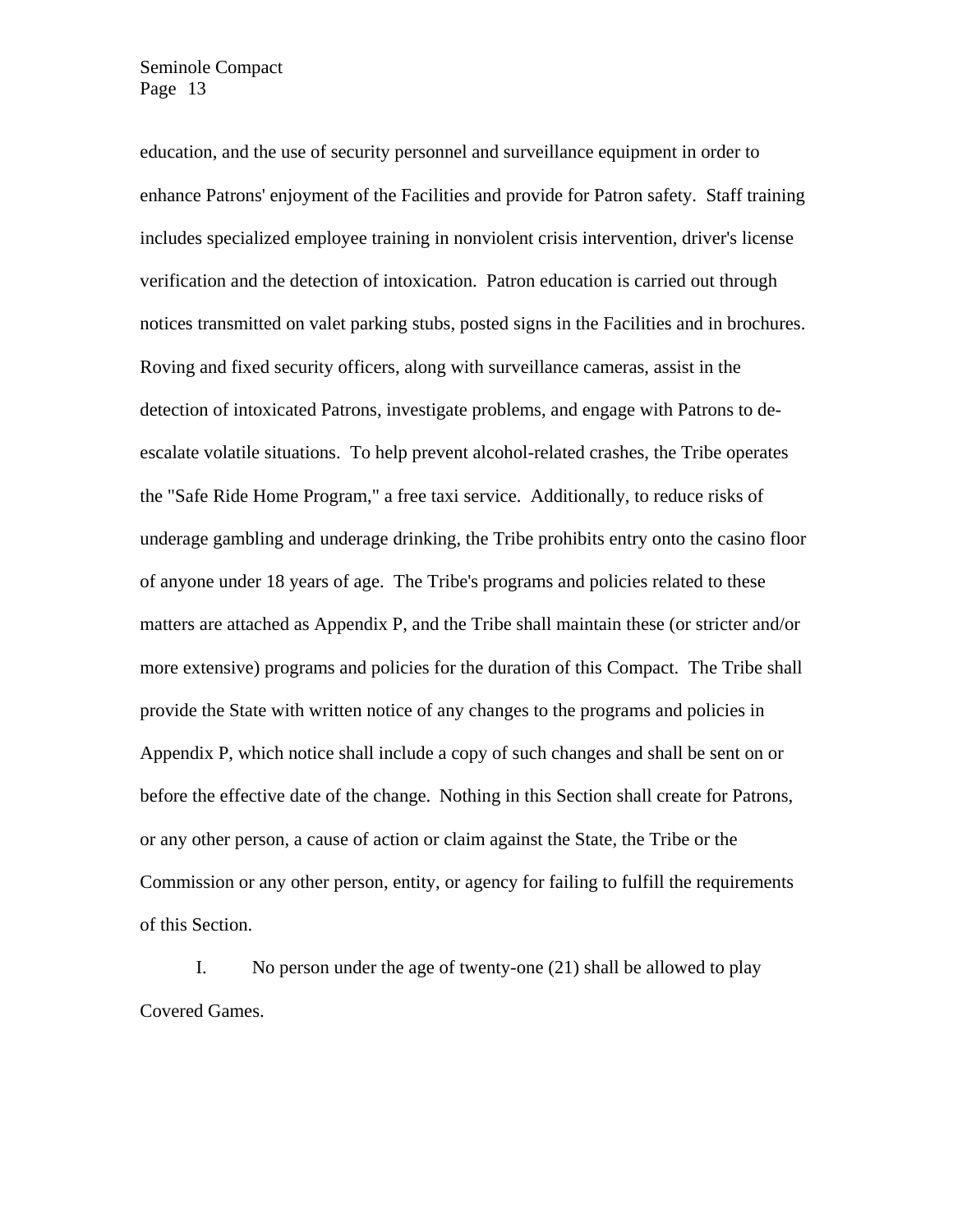J. The Tribe may establish and operate Facilities that operate Covered Games only on its Indian lands as defined by the IGRA and as specified in Part IV of this Compact.

K. The Commission shall keep a record of, and shall report at least quarterly to the SCA, the number of Covered Games in each Facility, by the name or type of each and its identifying number.

L. The Tribe presently conducts and shall continue to conduct poker in each of its Facilities in compliance with provisions of Florida law, including provisions that limit wagers and pot sizes. However, the Tribe may hold up to six (6) celebrity/charity poker tournaments per year in each of its Facilities that are not subject to the limitations/restrictions imposed by Florida law, provided that a minimum of seventy percent (70%) of the Net Poker Income from each poker tournament is donated to a charitable organization organized pursuant to Section  $501(c)(3)$  of the Internal Revenue Code. The maximum number of days a celebrity/charity tournament will be played is eight (8) calendar days during the month a tournament is hosted. Any payments made to charitable organizations pursuant to this part shall not be calculated as Net Win for purpose of payments to the State under Part XI.

M. The Tribe and the Commission shall make available a copy of the following documents to any member of the public upon request: the minimum internal control standards of the NIGC; the Tribal gaming ordinance; this Compact; the rules of each Covered Game operated by the Tribe; and the administrative procedures for addressing Patron tort claims under Part VI.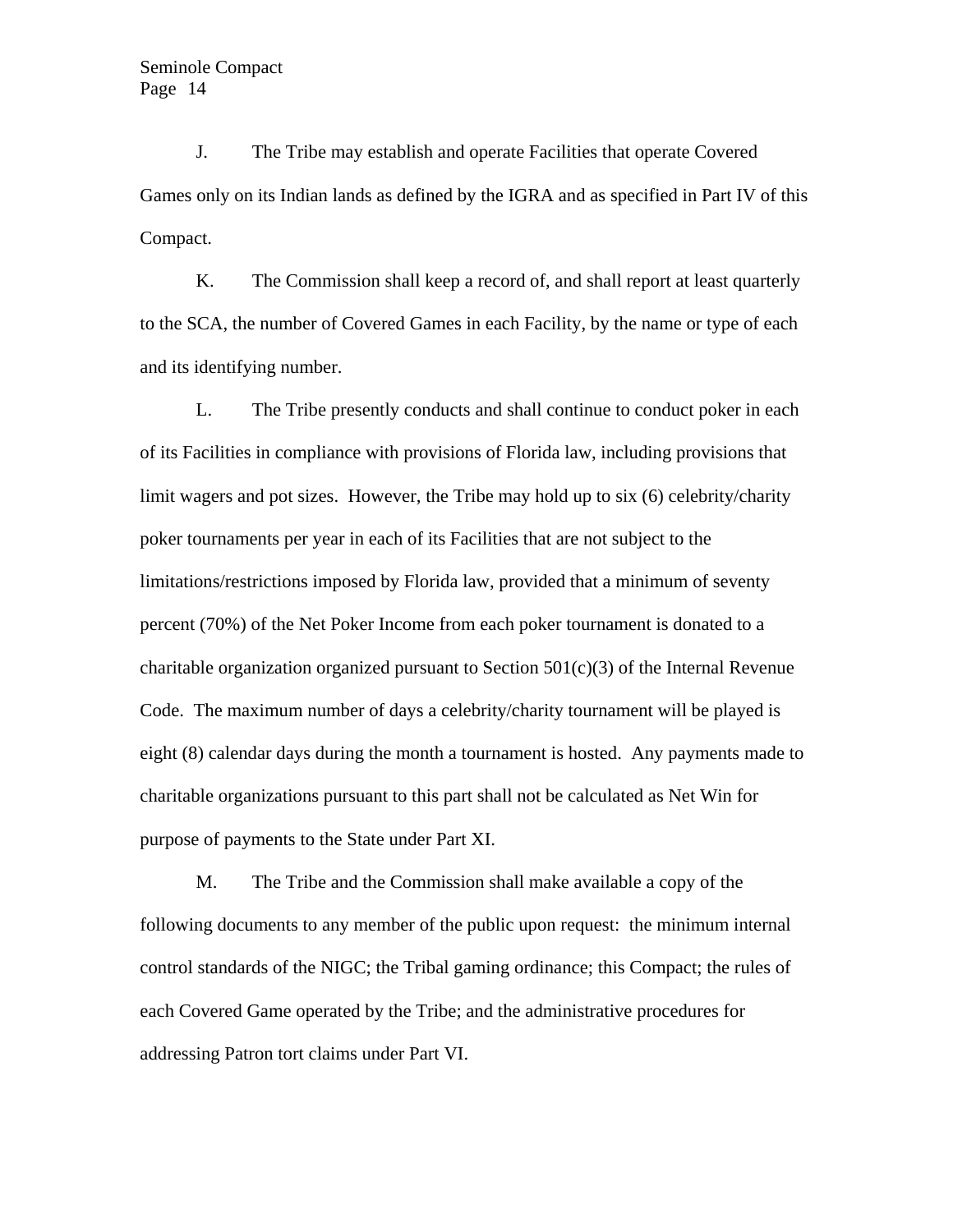# PART VI. PATRON DISPUTES, TORT CLAIMS; PRIZE CLAIMS; LIMITED CONSENT TO SUIT

A. All disputes will be resolved in accordance with the procedures established in Article XI of the Tribe's Gaming Code (Appendix I).

B. Tort claims by employees of the Tribe's Facilities will be handled pursuant to the provisions of the Tribe's workers compensation ordinance, which shall provide workers the same or better protections as set forth in Florida's workers compensation laws. The Tribe's workers compensation ordinance is included as Appendix M.

C. Disputes by employees of the Tribe's Facilities will be handled pursuant to the provisions of the Tribe's policy for gaming employees, which is included in Appendix Q.

D. Tort remedies for Patrons.

 Management Department or the Facility, in a reasonable and timely manner, but 1. A Patron who claims to have been injured in the area of the Facility where Covered Games are played is required to provide written notice to the Tribe's Risk in no event later than six months after the date of the incident giving rise to the claimed injury occurs, or the claim shall be forever barred**.** 

 reasonable and timely manner, but in no event later than six months after the date 2. When the Tribe responds to an incident alleged to have caused a Patron's injury or illness, the Tribe shall provide a claim form to the Patron. It is the Patron's responsibility to complete the form and forward the form to the Tribe's Risk Management Department within a reasonable period of time, and in a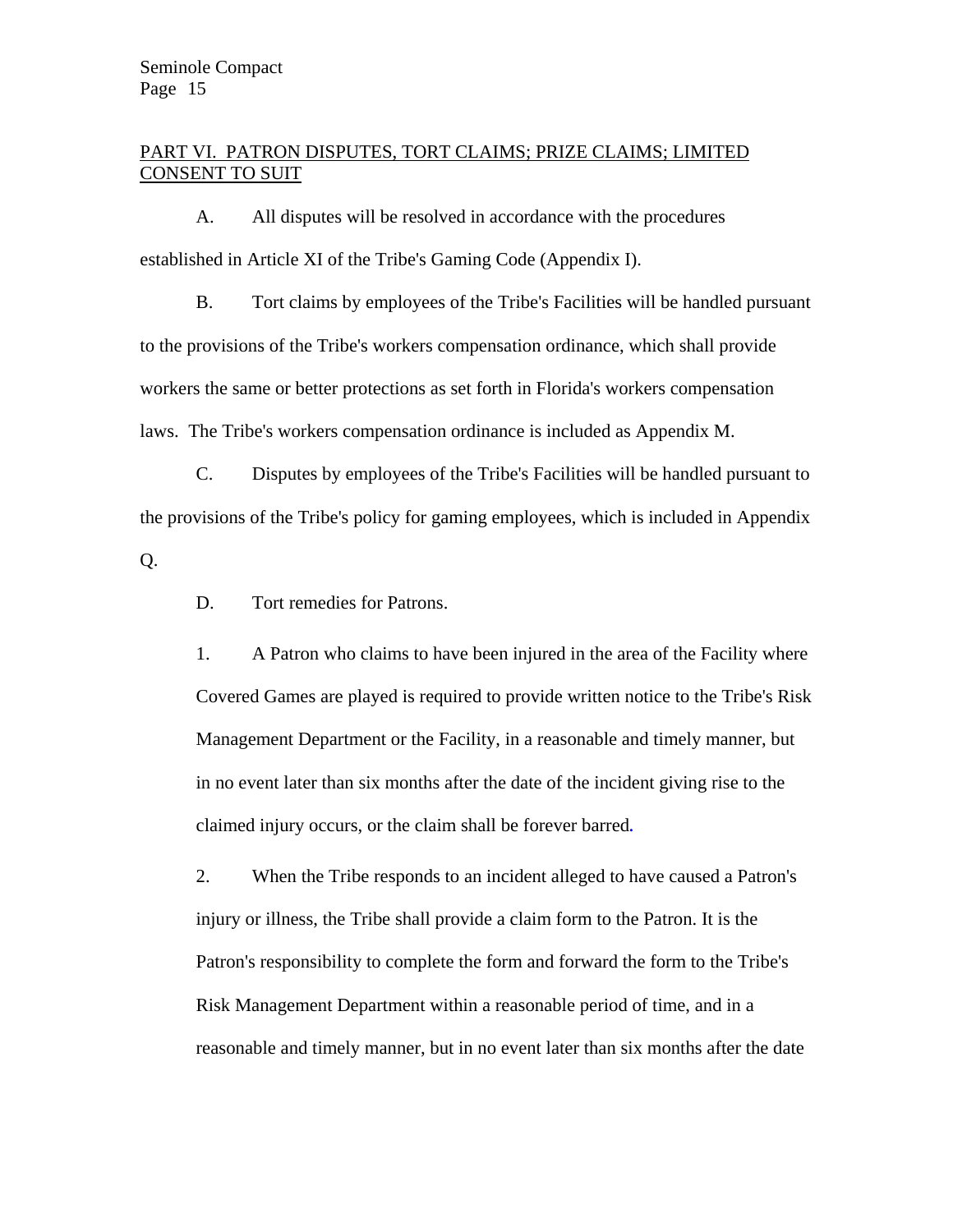of the incident giving rise to the claimed injury occurs or the claim shall be forever barred**.** 

3. Upon receiving written notification of the claim, the Tribe's Risk Management Department shall forward the notification to the Tribe's insurance carrier. The Tribe will use its best efforts to assure that the insurance carrier contacts the Patron within a reasonable period of time following receipt of the claim.

4. The insurance carrier will handle the claim to conclusion. If the Patron and the insurance carrier are not able to resolve the claim, the Patron may bring a tort claim against the Tribe in any court of competent jurisdiction in Broward County Florida, subject to the exhaustion of tribal remedies, as provided in this Compact, and subject to a four year statute of limitations, which shall begin to run from the date of the incident of the alleged claimed injury.

5. In no event shall the Tribe be deemed to have waived its tribal immunity from suit beyond \$100,000.00 for an individual tort claim and \$200,000.00 for the tort claims of all persons or entities claiming injury in tort arising out of a single event or occurrence. These limitations are intended to include liability for compensatory and punitive damages, as applicable, as well as any costs, prejudgment interest and attorneys fees arising out of any claim brought or asserted against the Tribe, its subordinate governmental and economic units as well as any Tribal officials, employees, servants or agents in their official capacities.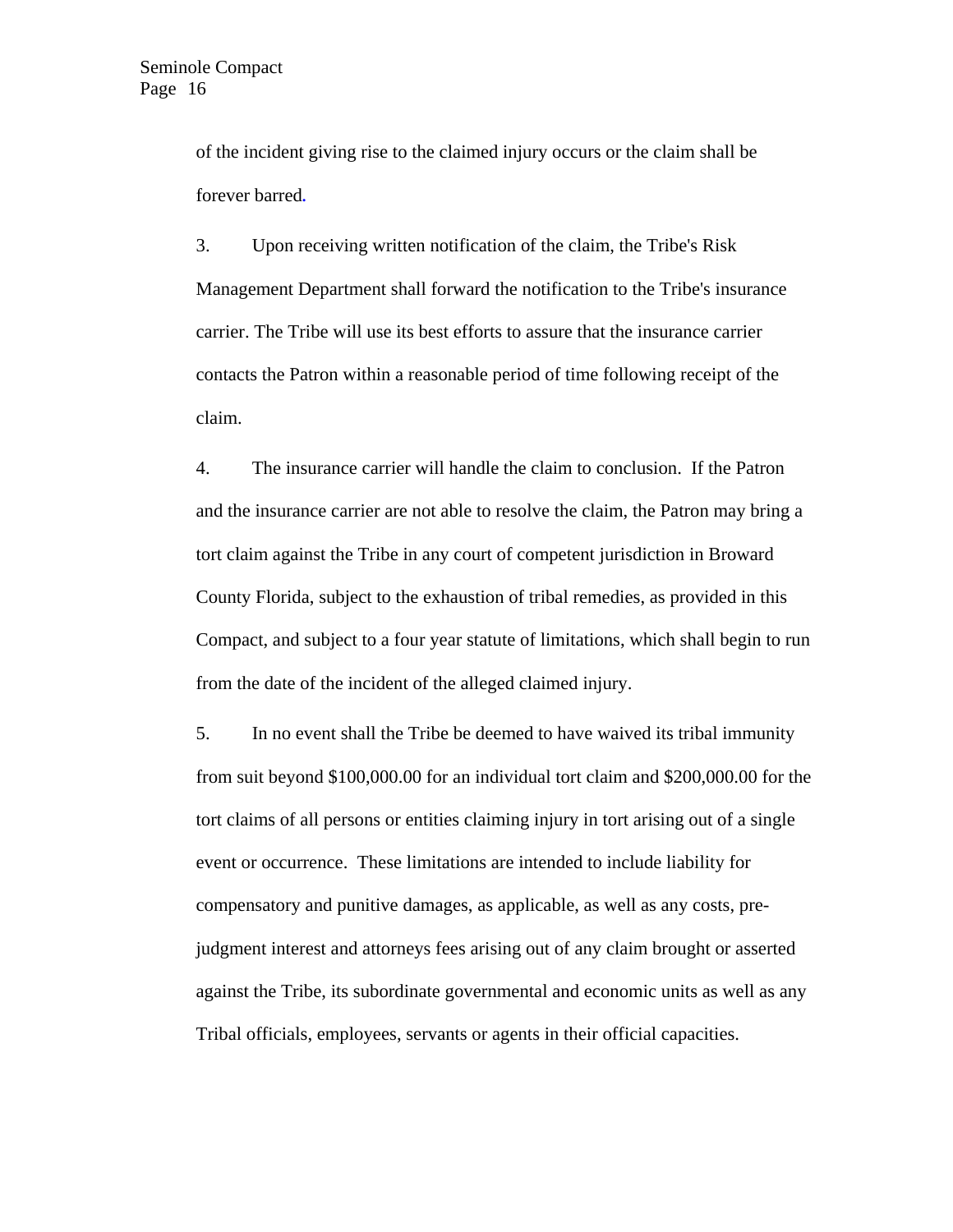6. Notices explaining the procedures and time limitations with respect to making a tort claim shall be prominently displayed in the Facilities, posted on the Tribe's website, and provided to any Patron for whom the Tribe has notice of the injury or property damage giving rise to the tort claim. Such notices shall explain the method and places for making a tort claim, that this procedure is the exclusive method of making a tort claim, and that claims that do not follow this procedure shall be forever barred.

#### Part VII. ENFORCEMENT OF COMPACT PROVISIONS

A. The Tribe and the Commission shall be responsible for regulating activities pursuant to this Compact. As part of its responsibilities, the Tribe has adopted or issued standards designed to ensure that the Facilities are constructed, operated and maintained in a manner that adequately protects the environment and public health and safety. Additionally, the Tribe and the Commission shall ensure that:

1. Operation of the conduct of Covered Games is in strict compliance with (i) the gaming ordinance duly adopted by the Tribe and approved in accordance with the IGRA, (ii) all rules, regulations, procedures, specifications, and standards lawfully adopted by the National Indian Gaming Commission and the Commission, and (iii) the provisions of this Compact, including, but not limited to, the standards and the Tribe's rules and regulations set forth in the Appendices;

2. Reasonable measures are taken to:

(a) assure the physical safety of Facility Patrons, employees, and any other person while in the Facility;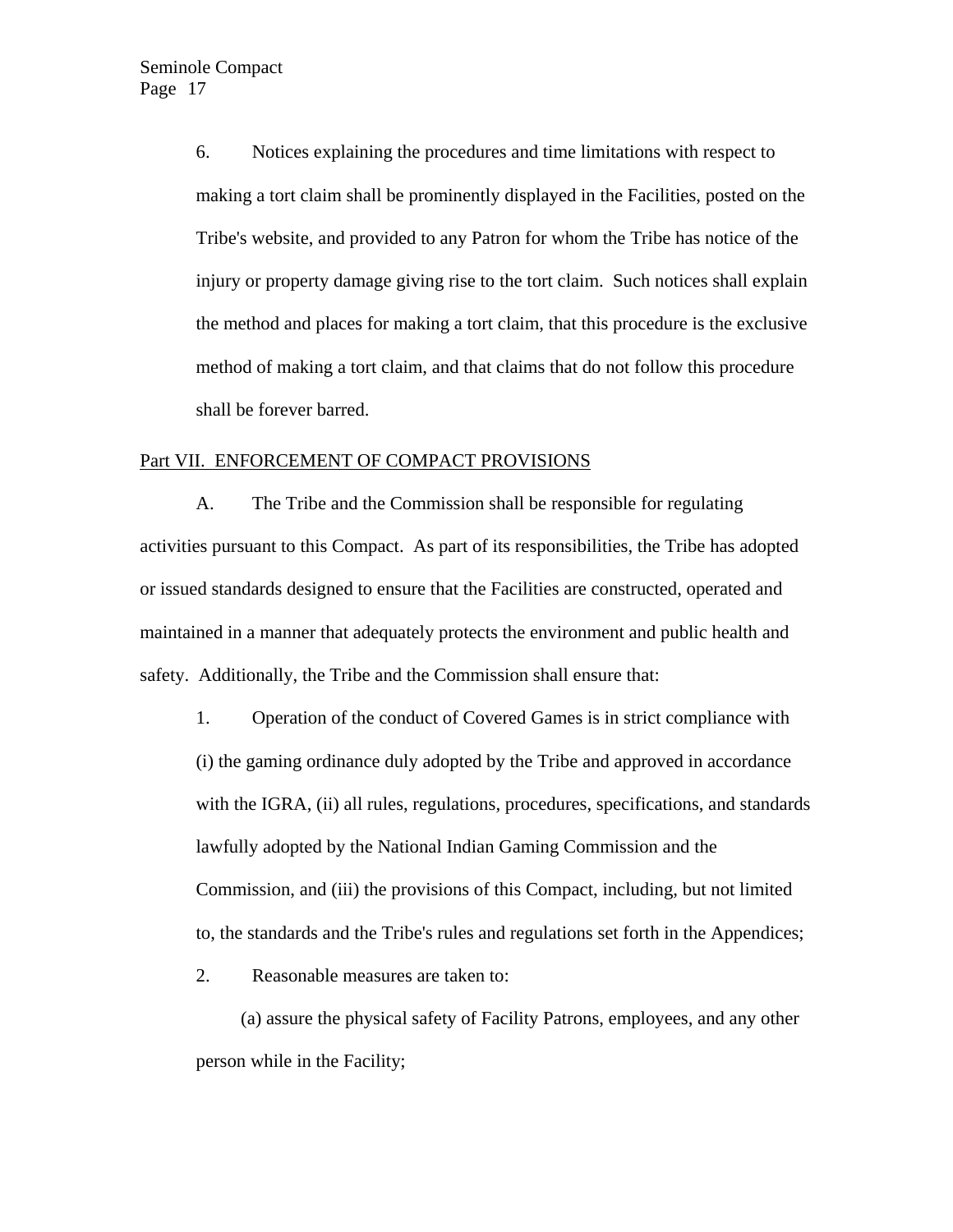(b) prevent illegal activity at the Facilities or with regard to the operation of Covered Games, including, but not limited to, the maintenance of employee procedures and a surveillance system;

(c) ensure prompt notification is given to appropriate law enforcement authorities of persons who may be involved in illegal acts in accordance with applicable law;

(d) ensure that the construction and maintenance of the Facilities comply with the standards of the Florida Building Code, the provisions of which the Tribe has adopted as the Seminole Tribal Building Code (Appendix K);

(e) ensure adequate emergency access plans have been prepared to ensure the health and safety of all Covered Game Patrons (Appendix J);

B. All licenses for members and employees of the Commission shall be issued according to the same standards and terms applicable to Facility employees. The Commission's compliance officers shall be independent of the Tribal gaming operations, and shall be supervised by and accountable only to the Commission. A Commission compliance officer shall be available to the Facility during all hours of operation upon reasonable notice, and shall have immediate access to any and all areas of the Facility for the purpose of ensuring compliance with the provisions of this Compact. The Commission shall investigate any such suspected or reported violation of this Part and shall officially enter into its files timely written reports of investigations and any action taken thereon, and shall forward copies of such investigative reports to the SCA within thirty (30) calendar days of such filing. The scope of such reporting shall be determined by a Memorandum of Understanding between the Commission and the SCA as soon as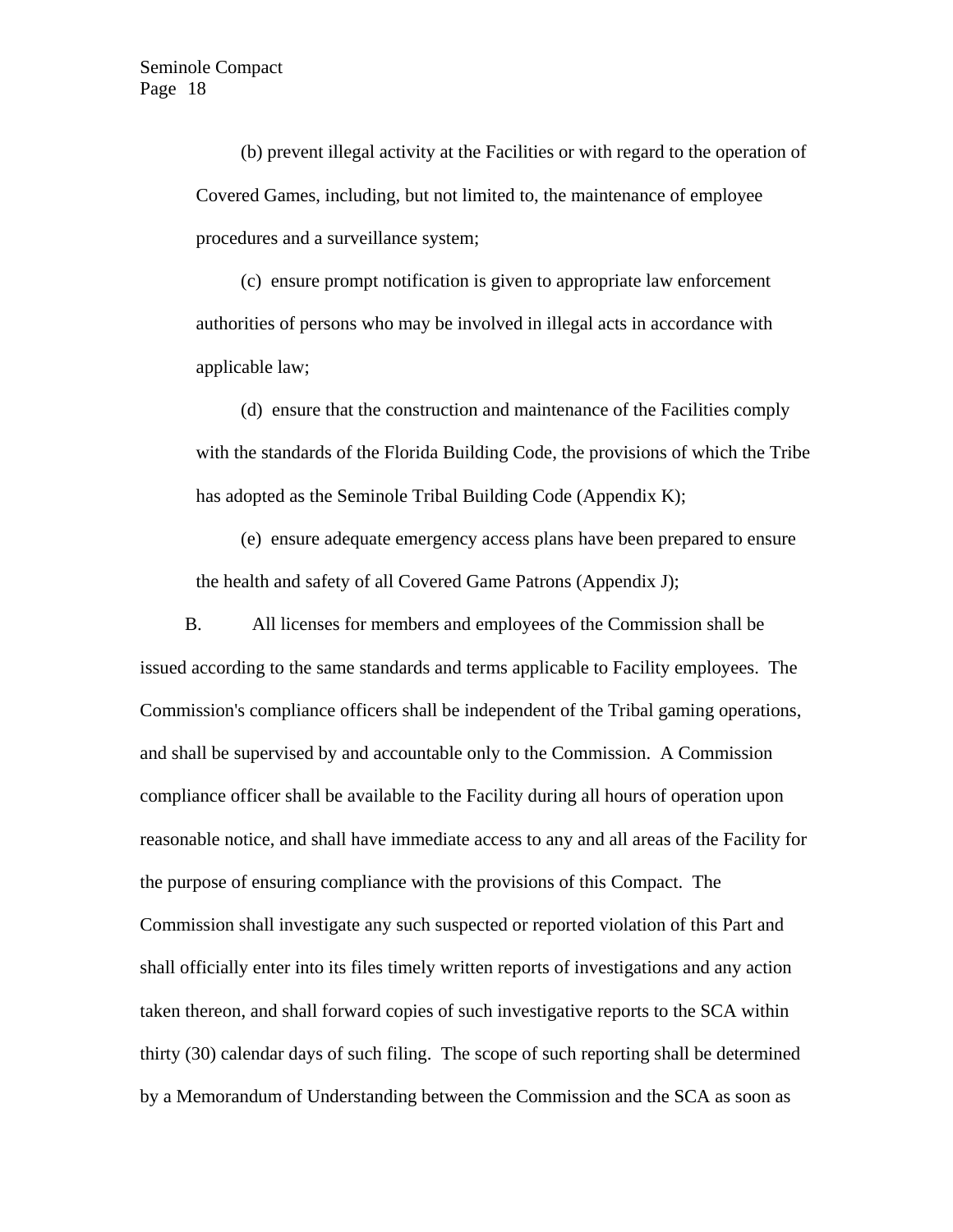practicable after the Effective Date of this Compact. Any such violations shall be reported immediately to the Commission, and the Commission shall immediately forward the same to the SCA. In addition, the Commission shall promptly report to the SCA any such violations which it independently discovers.

C. In order to develop and foster a positive and effective relationship in the enforcement of the provisions of this Compact, representatives of the Commission and the SCA shall meet, not less than on an annual basis, to review past practices and examine methods to improve the regulatory scheme created by this Compact. The meetings shall take place at a location mutually agreed to by the Commission and the SCA. The SCA, prior to or during such meetings, shall disclose to the Commission any concerns, suspected activities, or pending matters reasonably believed to possibly constitute violations of this Compact by any person, organization or entity, if such disclosure will not compromise the interest sought to be protected.

#### Part VIII. STATE MONITORING OF COMPACT

A. The SCA may, pursuant to the provisions of this Compact, monitor the conduct of Covered Games to ensure that the Covered Games are conducted in compliance with the provisions of this Compact. In order to properly monitor the conduct of Covered Games, agents of the SCA without prior notice shall have reasonable access to all public areas of the Facilities related to the conduct of Covered Games as provided herein.

1. While the Commission will act as the regulator of the Facilities, the SCA may take reasonable steps to assure that operations at the Facilities comply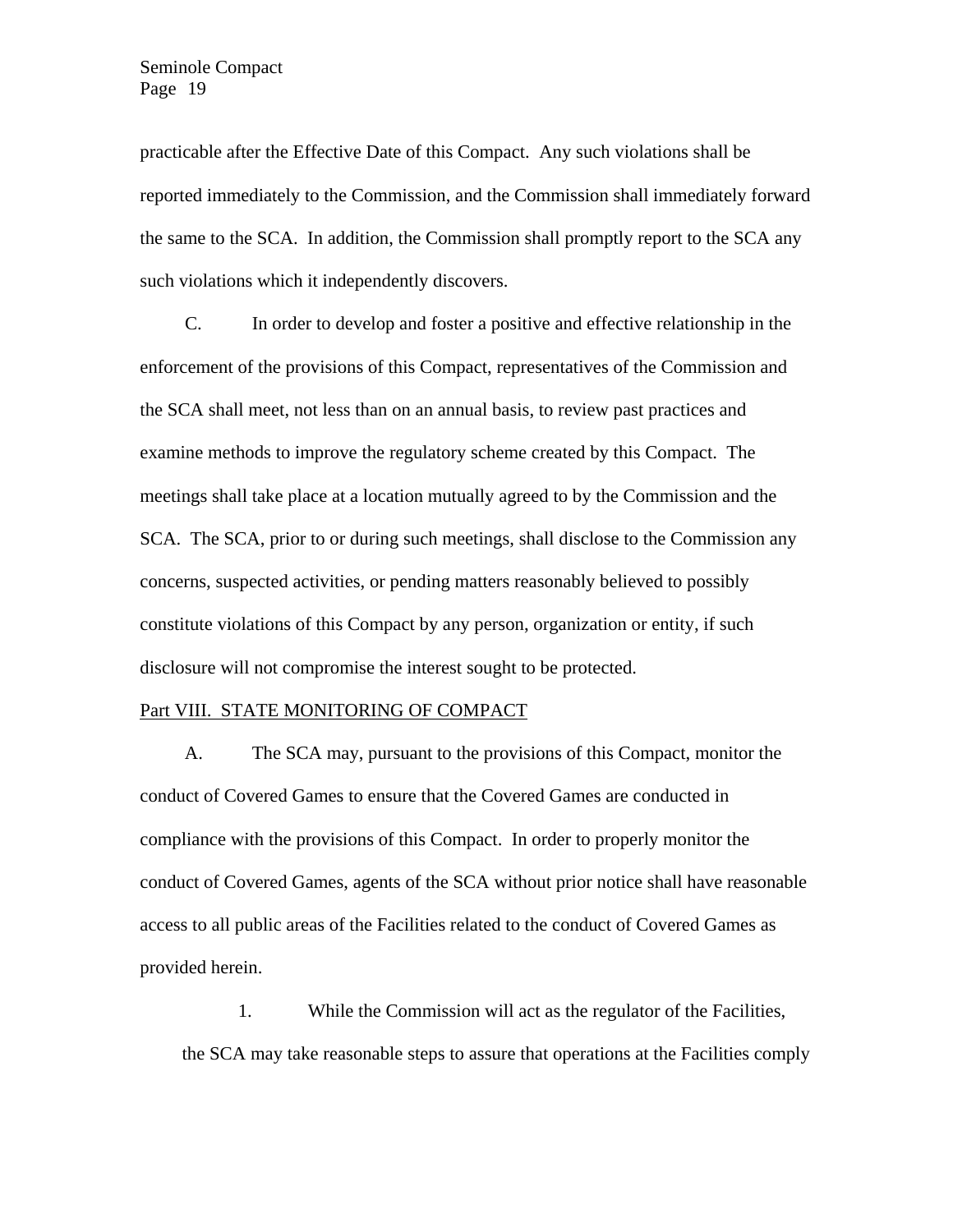with the terms of this Compact and may advise on such issues as it deems appropriate.

2. In order to fulfill its oversight responsibilities, the State has identified specific oversight testing procedures, set forth below in paragraph 3, subsections (a) (b) and (c), which the SCA may perform on a routine basis.

3. (a) The SCA may inspect any Covered Games in operation at the Facilities on a random basis not to exceed four (4) times annually at each Facility to confirm that the Covered Games operate and play properly pursuant to the manufacturer's technical standards. Such random inspections shall occur during normal business hours. The SCA shall provide notice to the Commission of such inspection at or prior to the commencement of the random inspections, and a Commission agent may accompany the inspection.

> (b) For each Facility, the SCA may perform one annual review of the slot machine compliance audit.

(c) At least on an annual basis, the SCA may meet with the Tribe's Internal Audit Department for Gaming to review internal controls and violations of same by the Facilities.

4. The SCA will seek to work with and obtain the assistance of the Commission in the resolution of any conflicts with the management of the Facilities, and the State and the Tribe shall make their best efforts to resolve disputes through negotiation whenever possible. Therefore, in order to foster a spirit of cooperation and efficiency, the parties hereby agree that when disputes arise between the SCA staff and Commission regulators from the day-to-day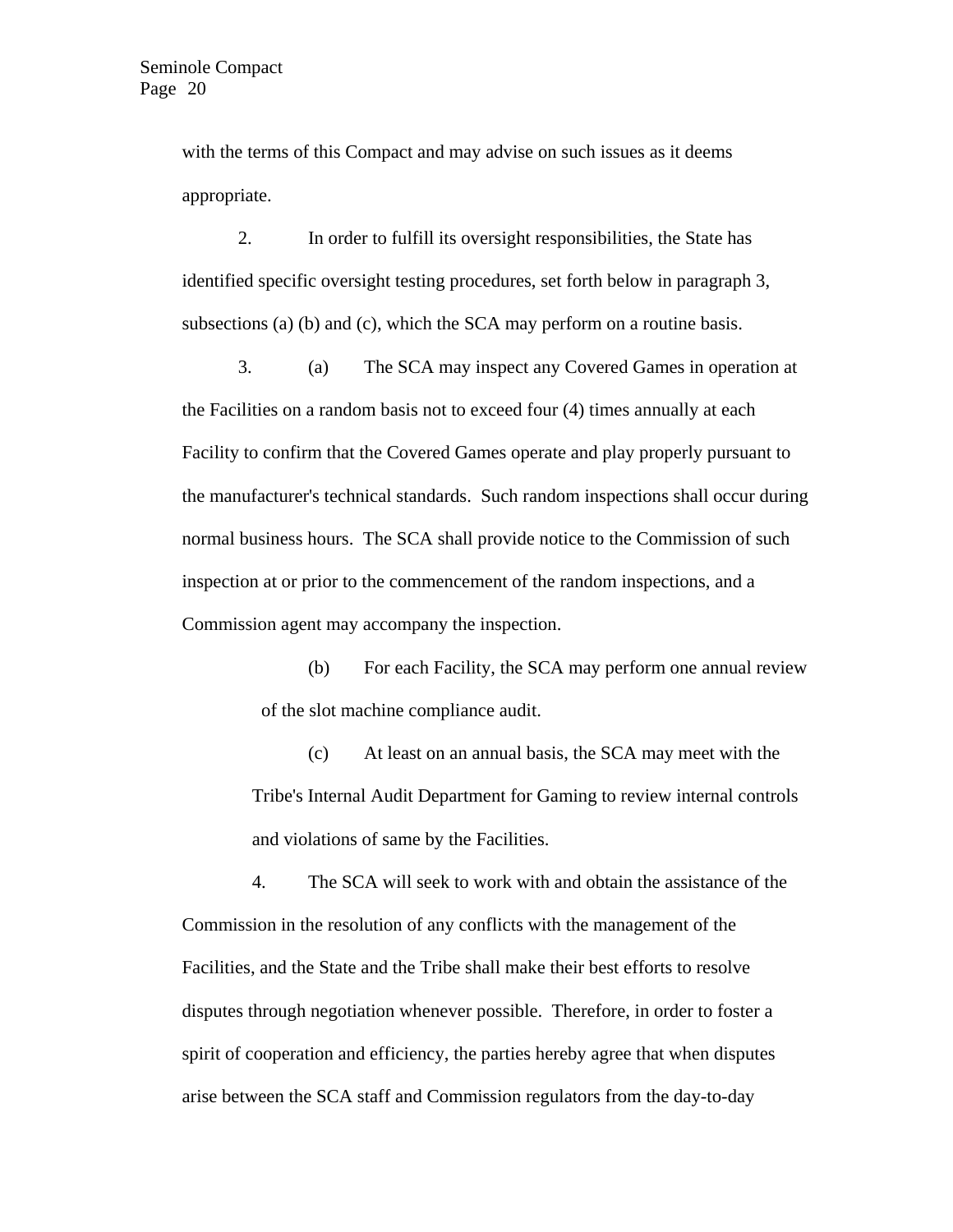regulation of the Facilities, they should generally be resolved first through meeting and conferring in good faith. This voluntary process does not proscribe the right of either party to seek other relief that may be available when circumstances require such relief. In the event of a dispute or disagreement between Tribal and SCA regulators, the dispute or disagreement shall be resolved in accordance with the dispute resolution provisions of Part XIII of this Compact;

5. Access to each Facility by the SCA shall be during the Facility's normal operating hours only, provided that to the extent such inspections are limited to areas of the Facility where the public is normally permitted, the SCA agents may inspect the Facility without giving prior notice to the Tribe or the Commission;

6. Any suspected or claimed violations of this Compact or law shall be directed in writing to the Commission; the SCA agents, in conducting the functions assigned them under this Compact, shall not unreasonably interfere with the functioning of any Facility; and

7. Before the SCA agents enter any nonpublic area of a Facility, they shall provide proper prior notice and photographic identification to the Commission. The SCA agents shall be accompanied in nonpublic areas of the Facility by a Commission officer. Notice of at least two (2) hours by the SCA to the Commission is required to assure that a Commission officer is available to accompany the SCA agents at all times.

B. Subject to the provisions herein, agents of the SCA shall have the right to review and request copies of documents of the Facility related to its conduct of Covered Games. The review and copying of such documents shall be during normal business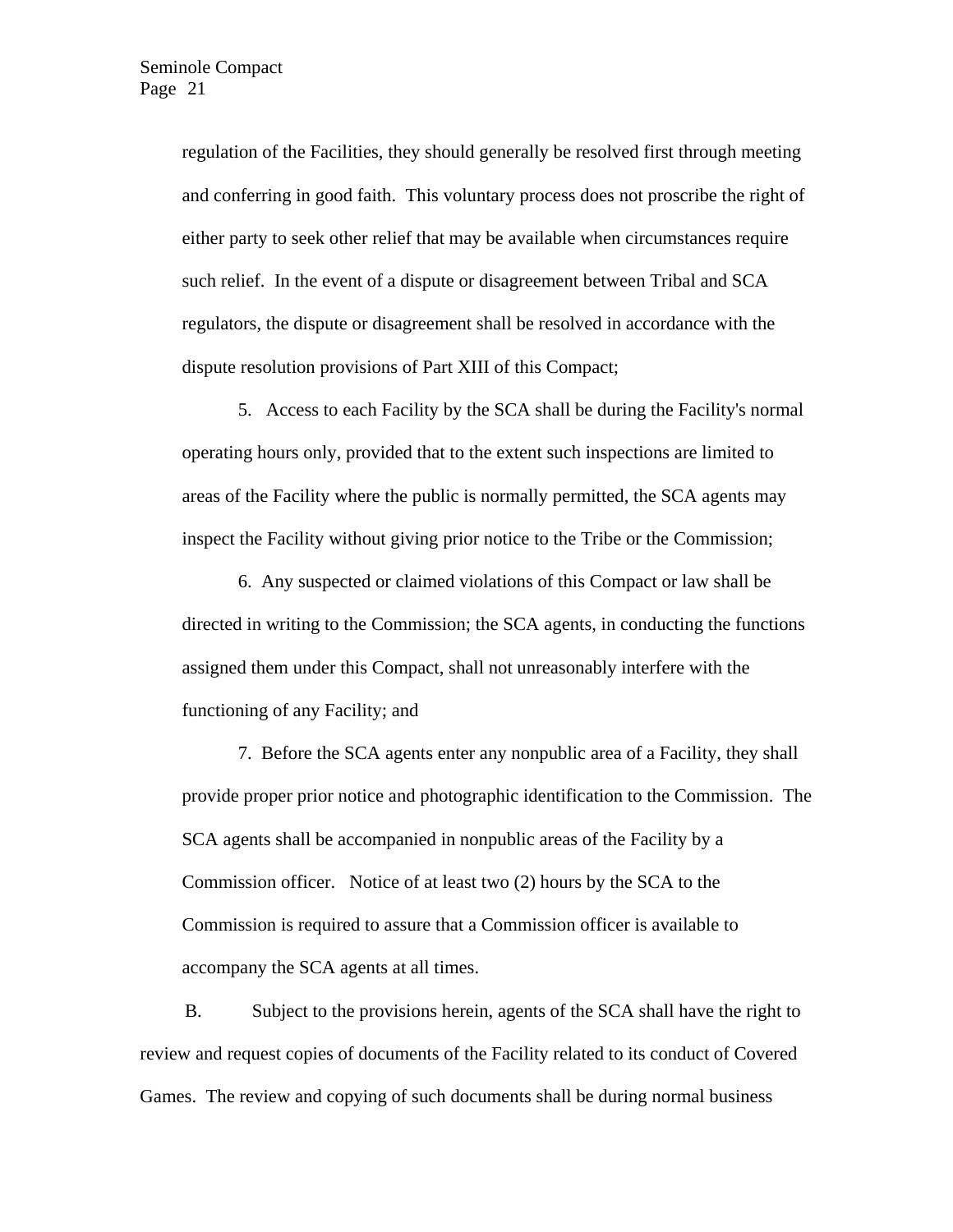hours unless otherwise allowed by the Tribe at the Tribe's discretion. The Tribe cannot refuse said inspection and copying of such documents, provided that the inspectors cannot require copies of documents in such volume that it unreasonably interferes with the normal functioning of the Facilities or Covered Games.

To the extent that the Tribe provides the State with information which the Tribe claims to be confidential and proprietary, or a trade secret, the Tribe shall clearly mark such information with the following designation: "Trade Secret, Confidential and Proprietary." If the State receives a request under chapter 119, Florida Statutes that would include such designated information, the State shall promptly notify the Tribe of such a request and the Tribe shall promptly notify the State about its intent to seek judicial protection from disclosure. Upon such notice from the Tribe, the State shall not release the requested information until a judicial determination is made. This designation and notification procedure does not excuse the State from complying with the requirements of the State's public records law, but is intended to provide the Tribe the opportunity to seek whatever judicial remedy it deems appropriate. Notwithstanding the foregoing procedure, the SCA may provide copies of tribal documents to federal law enforcement and other State agencies or State consultants that the State deems reasonably necessary in order to conduct or complete any investigation of suspected criminal activity in connection with the Tribe's Covered Games or the operation of the Facilities or in order to assure the Tribe's compliance with this Compact.

C. At the completion of any SCA inspection or investigation, the SCA may forward a written report thereof to the Commission, containing all pertinent, nonconfidential, nonproprietary information regarding any violation of applicable laws or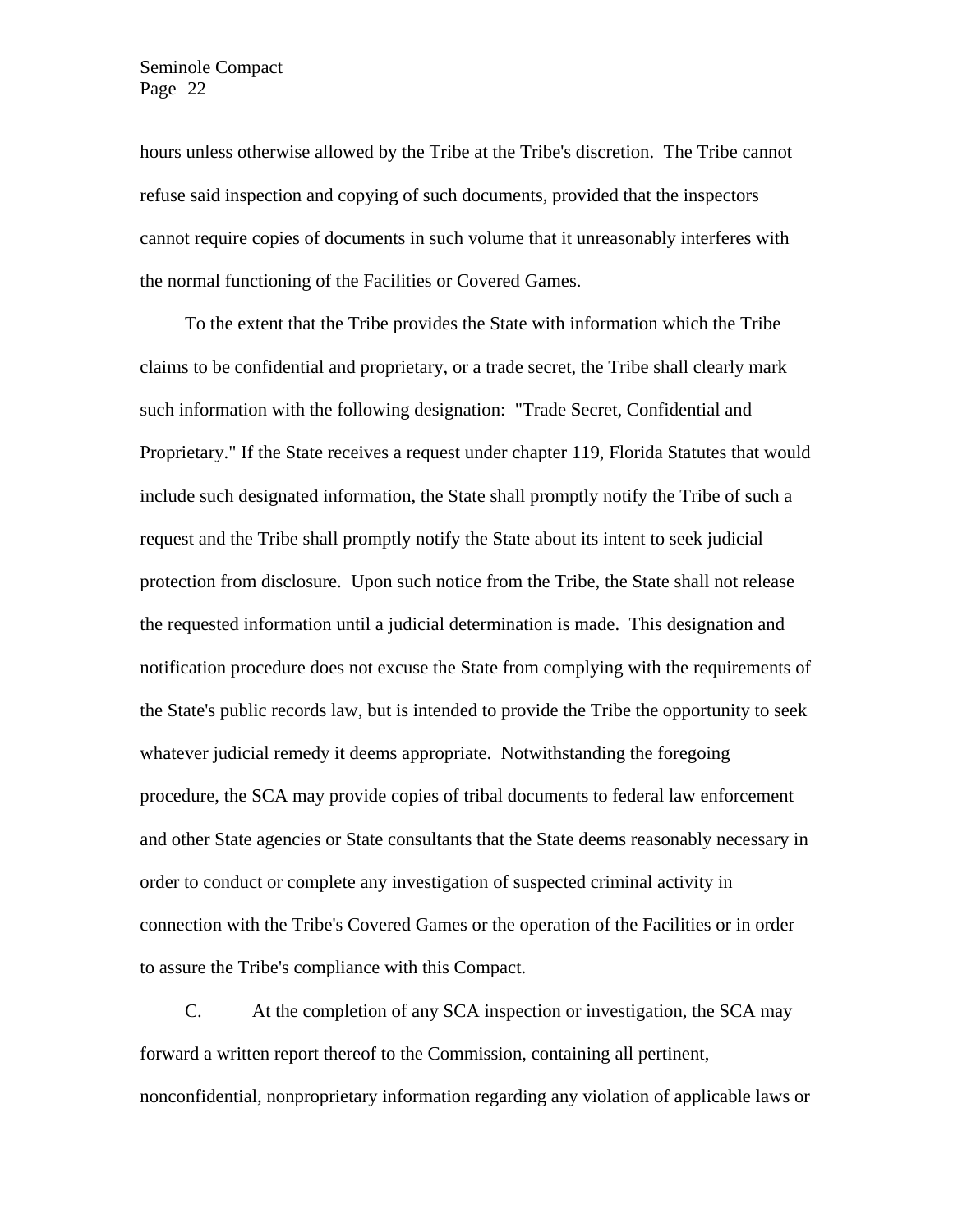this Compact which was discovered during the inspection or investigation unless disclosure thereof would adversely impact an investigation of suspected criminal activity. Nothing herein prevents the SCA from contacting tribal or federal law enforcement authorities for suspected criminal wrongdoing involving the Commission.

D. Except as expressly provided in this Compact, nothing in this Compact shall be deemed to authorize the State to regulate the Tribe's government, including the Commission, or to interfere in any way with the Tribe's selection of its governmental officers, including members of the Commission.

#### Part IX. JURISDICTION

The obligations and rights of the State and the Tribe under this Compact are contractual in nature, and this Compact shall not alter tribal, federal or state civil adjudicatory or criminal jurisdiction in any way.

### Part X. LICENSING

The Tribe and the Commission shall comply with the licensing and hearing requirements set forth in 25 C.F.R. Part 556 and Part 558, as well as the applicable licensing and hearing requirements set forth in Articles IV-VI of the Tribe's Gaming Code (Appendix I).

#### Part XI. PAYMENTS TO THE STATE OF FLORIDA

A. The parties acknowledge and recognize that this Compact provides the Tribe with partial but substantial exclusivity and other valuable consideration consistent with the goals of the IGRA, including special opportunities for tribal economic development through gaming within the external boundaries of Florida with respect to the play of Covered Games. In consideration thereof, the Tribe covenants and agrees, subject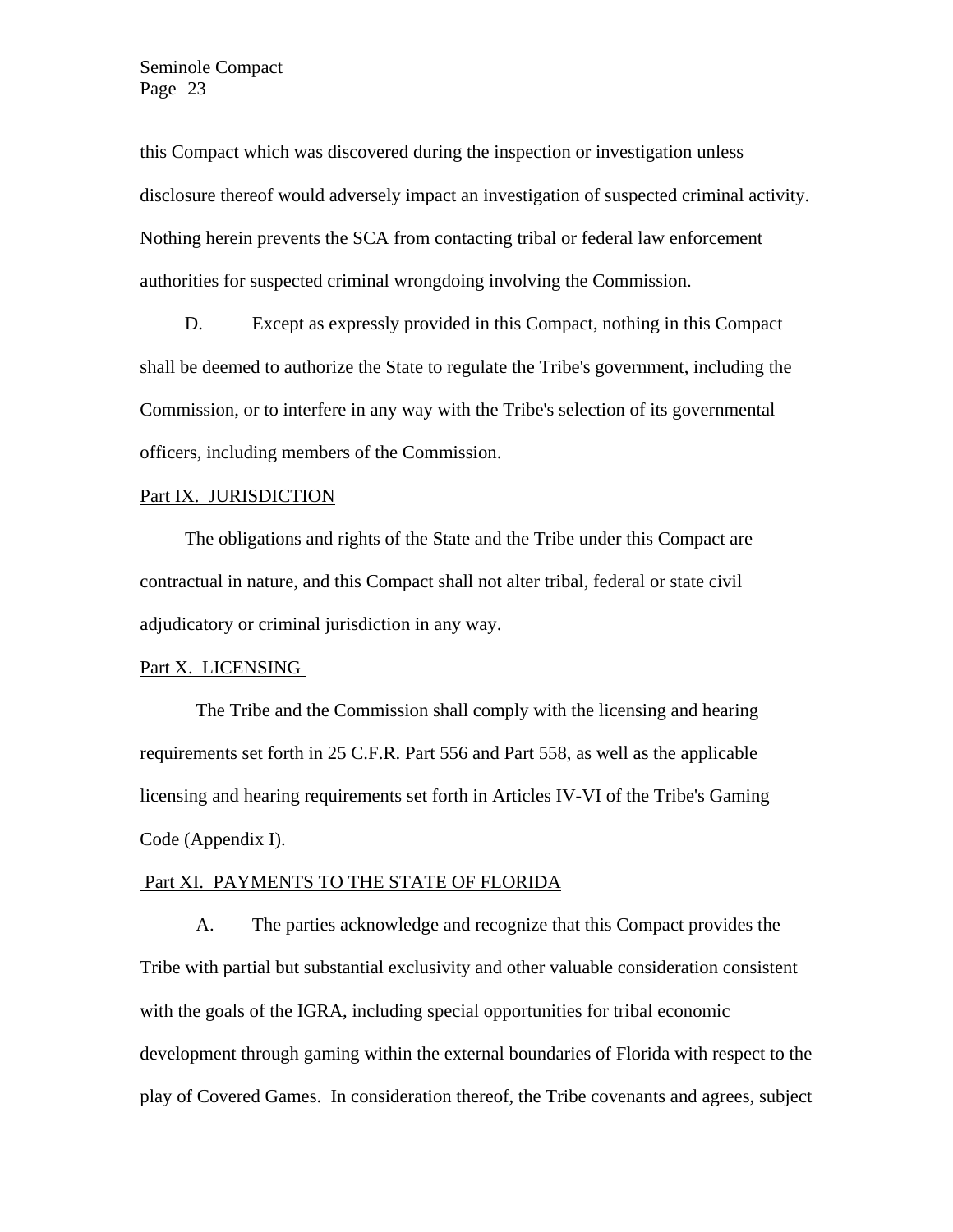to the conditions agreed upon in Part XII of this Compact, to make Payments to the State derived from Net Win as set forth in Exhibit A (Payment Schedule). The Tribe further agrees to convert eighty percent (80%) of its Class II video bingo terminals (or their equivalents) to Class III slot machines within forty-eight (48) months from the Effective Date of this Compact. Within sixty (60) months from the Effective Date of this Compact, all Class II video bingo terminals (or their equivalents) shall be converted to Class III slot machines, or the Payment to the State shall be calculated as if the conversion has been completed, whether or not the Tribe has fully executed its conversion. The Tribe further agrees that it will not purchase or lease any new Class II video bingo terminals (or their equivalents) after the Effective Date of this Compact.

B. Payments pursuant to Section A above shall be made to the State via electronic funds transfer in a manner directed by the SCA. Payments will be due in accordance with the Payment Schedule set forth in Exhibit A. The appropriation of any Payments received by the State pursuant to this Compact lies within the exclusive prerogative of the Legislature. The Governor, however, recognizes that the operation of the Florida Lottery and the operation of slot machines in the pari-mutuel facilities in Broward County have provided the State an opportunity to increase and enhance the dollars available to spend on the education of Florida's children. Recognizing the importance of those benefits while also taking into account the local impact from the operation of Covered Games at the Facilities, the Governor recommends that (1) ninetyfive percent (95%) of these Payments received by the State be appropriated to the State's Educational Enhancement Trust Fund and (2) five percent (5%) of these Payments received by the State be distributed, as provided for by the Legislature, to those local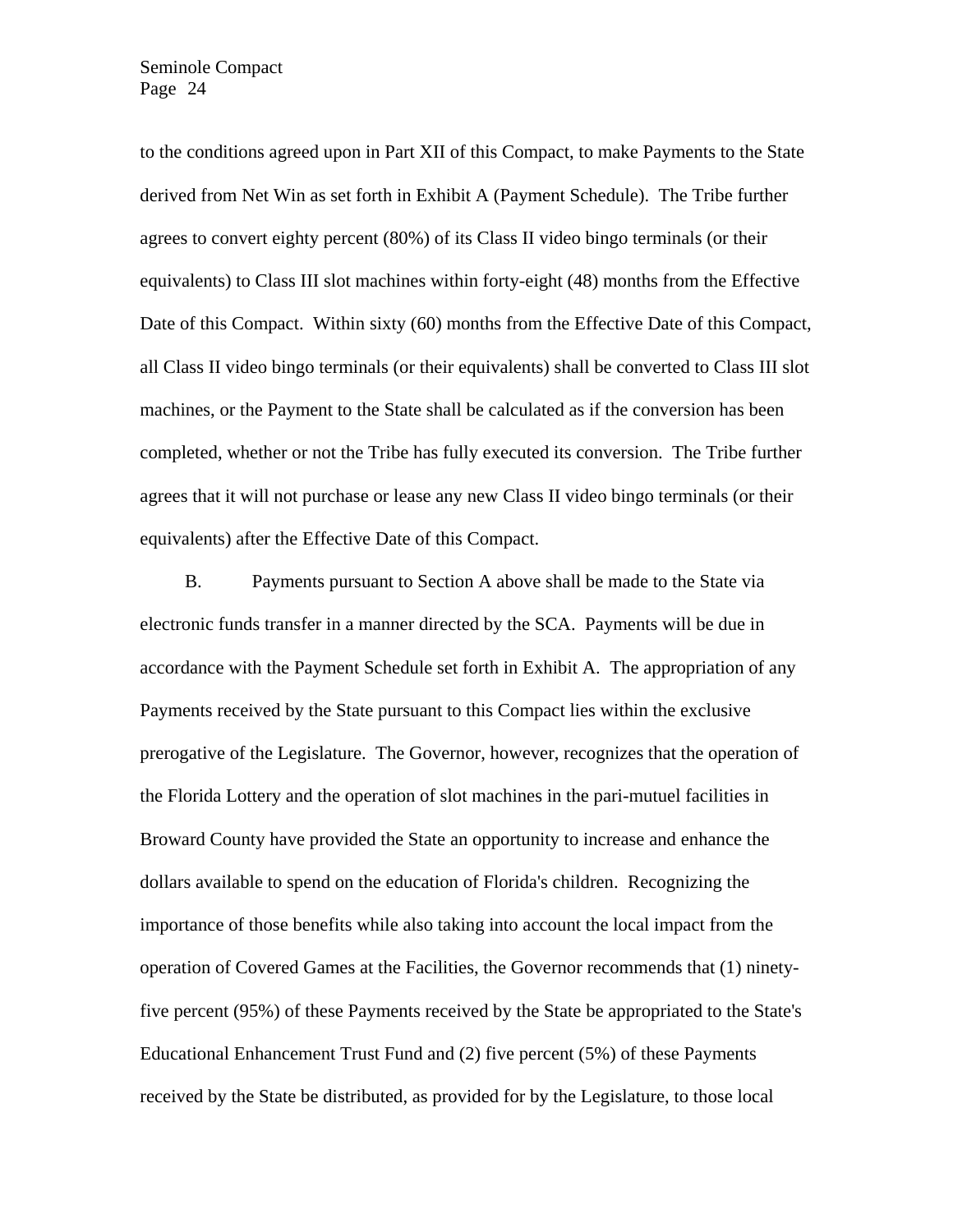governments (including both counties and municipalities) in Florida affected by the Tribe's operation of Covered Games.

C. The Annual Oversight Assessment to reimburse the State for the actual costs of the operation of the SCA to perform its monitoring functions as defined in this Compact shall be determined and paid in quarterly installments within thirty (30) calendar days of receipt by the Tribe of an invoice from the SCA. The Tribe reserves the right to audit the invoices on an annual basis, a copy of which will be provided to the SCA, and any discrepancies found therein shall be reconciled within forty-five (45) calendar days of receipt of the audit by the SCA. Out-of-pocket expenses to be incurred by the Governor or his designee performing functions of the SCA unless and until the SCA is designated by the Legislature shall be advanced by the Tribe upon submission of properly documented requests.

D. Except as expressly provided in this Part, nothing in this Compact shall be deemed to require the Tribe to make payments of any kind to the State or any of its agencies.

# Part XII. REDUCTION OF TRIBAL PAYMENTS BECAUSE OF LOSS OF EXCLUSIVITY OR OTHER CHANGES IN FLORIDA LAW

The intent of this section is to provide the Tribe with the right to operate Covered Games on an exclusive basis throughout the State, subject to the exceptions and provisions set forth below.

A. If Class III gaming as defined in this Compact, or other casino-style gambling where the results of such games are determined through the use of a random number generator, that is not presently authorized by or under Florida law is authorized for any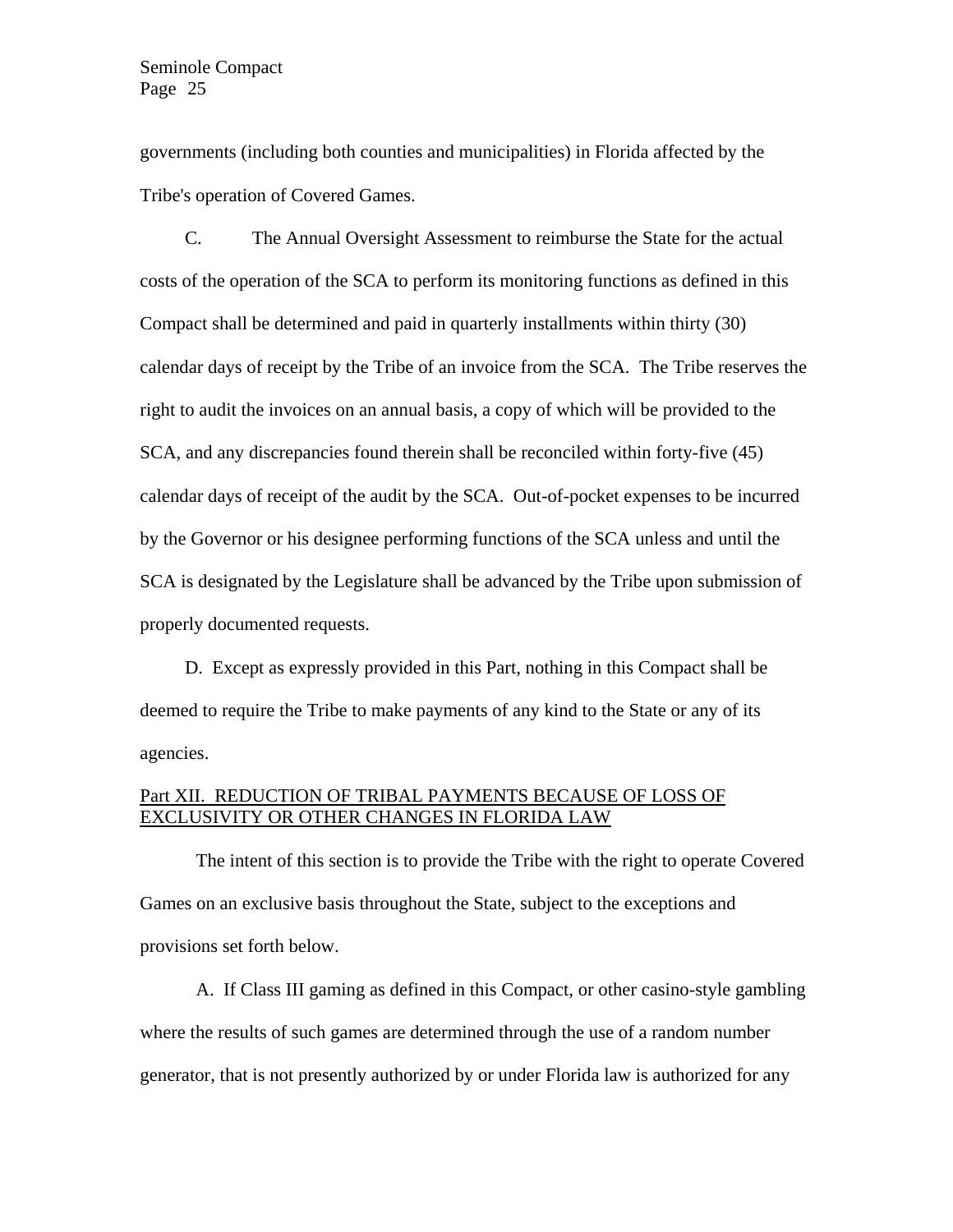location within the State of Florida that is under the jurisdiction of the State, including but not limited to (1) electronically-assisted bingo or pull-tab games or (2) video lottery terminals (VLTs) or any similar games that allow direct operation of the games by customers of the Florida Lottery, any successor entity or any licensee of the Florida Lottery or any successor entity, and such gambling begins to be offered for public or private use, the Payments due the State pursuant to Parts XI.A and B of this Compact shall cease until such gambling is no longer operated, in which event the Payments due the State pursuant to Parts XI.A and B of this Compact shall resume.

B. Exceptions: The following are exceptions to the exclusivity provisions of Section A above.

1. Any Class III gaming authorized by a compact between the State and any other federally recognized tribe pursuant to IGRA will not be a breach or other violation of the exclusivity provisions set forth in Section A above.

2. (a) If a local referendum is passed by the voters of Miami-Dade County implementing the authority for operation of slot machines by pari-mutuels located within that County and after any pari-mutuel in that County begins to offer slot machine play or,

(b) if at any time there is an expansion of Class III gaming in either Broward or Miami-Dade Counties,

and

(c) the Tribe's annual Net Win plus revenues from its remaining Class II video bingo terminals (or their equivalents) within its Facilities statewide drops below \$1.37 billion, the Payments due the State pursuant to Part XI. Sections A and B of this Compact shall cease. If the Tribe's annual Net Win plus revenues from its remaining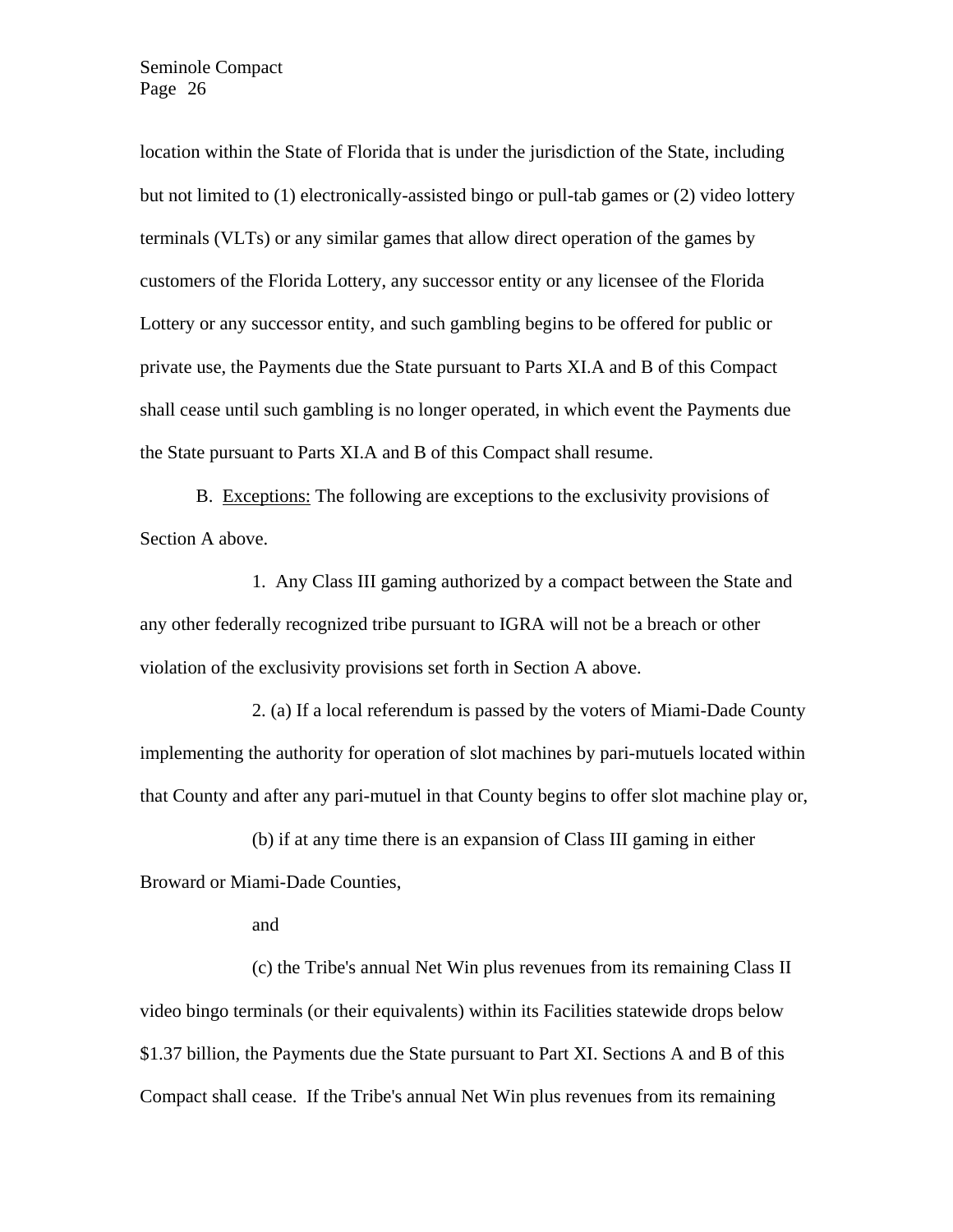Class II video bingo terminals (or their equivalents) within its Facilities statewide again reaches or exceeds \$1.37 billion, the Payments due the State pursuant to Part XI, Sections A and B of this Compact shall resume, but may be reduced again under the provisions set forth above.

3. The conduct of illegal or otherwise unauthorized Class III gaming within the State shall not be considered a breach or other violation of the exclusivity provisions set forth in Section A above, unless such gaming is conducted in multiple locations in more than one county and its operation is sanctioned, tacitly or otherwise, by action or inaction of State and/or local officials if, after notice from the Tribe to the SCA, the State has evidenced a lack of good faith and failed to take reasonable measures to stop the conduct of illegal gaming activities.

C. To the extent that the exclusivity provisions of this Part are breached or otherwise violated and the Tribe's ongoing Payment obligations to the State pursuant to Part XI, Sections A and B of this Compact cease, any outstanding Payments that would have been due the State from the Tribe's Facilities prior to the breach/violation shall be made within thirty (30) business days after the breach/violation.

D. The breach of this Part's exclusivity provisions and the cessation of Payments pursuant to Part XI, Sections A and B of this Compact shall not excuse the Tribe from continuing to comply with all other provisions of this Compact, including continuing to pay the State the Annual Oversight Assessment as set forth in Part XI, Section C of this Compact.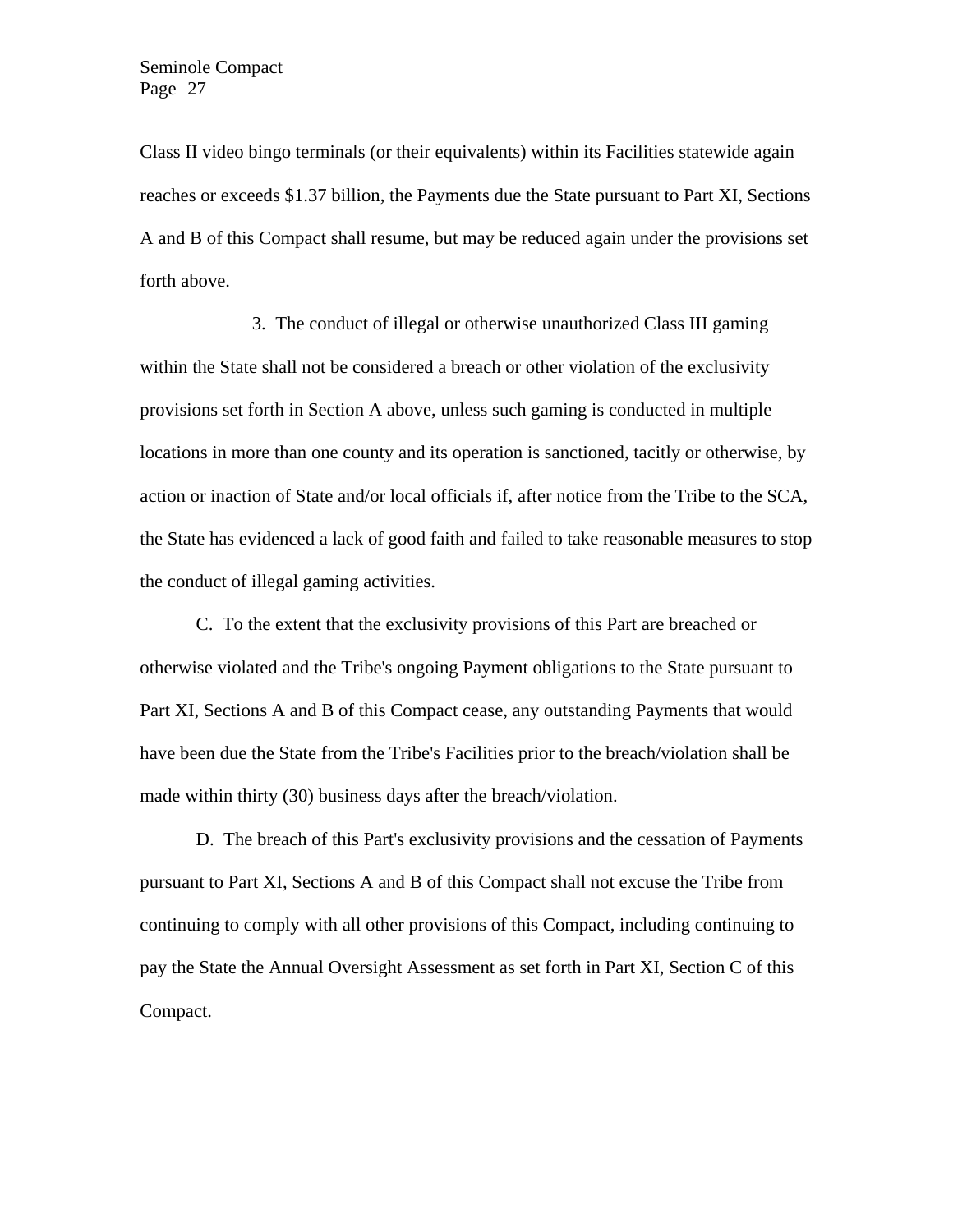E. Nothing in this Compact is intended to affect the ability of the State Legislature to enact laws either further restricting or expanding gambling on non-tribal lands.

#### Part XIII. DISPUTE RESOLUTION

In the event that either party to this Compact believes that the other party has failed to comply with any requirements of this Compact, or in the event of any dispute hereunder, including, but not limited to, a dispute over the proper interpretation of the terms and conditions of this Compact, the goal of the Parties is to resolve all disputes amicably and voluntarily whenever possible. In pursuit of this goal, the following procedures may be invoked:

A. A party asserting noncompliance or seeking an interpretation of this Compact first shall serve written notice on the other party. The notice shall identify the specific Compact provision alleged to have been violated or in dispute and shall specify in detail the asserting party's contention and any factual basis for the claim. Representatives of the Tribe and State shall meet within thirty (30) calendar days of receipt of notice in an effort to resolve the dispute, unless they mutually agree to extend this period;

B. A party asserting noncompliance or seeking an interpretation of this Compact under this Section shall be deemed to have certified that to the best of the party's knowledge, information, and belief formed after reasonable inquiry, the claim of noncompliance or the request for interpretation of this Compact is warranted and made in good faith and not for any improper purpose, such as to harass or to cause unnecessary delay or the needless incurring of the cost of resolving the dispute;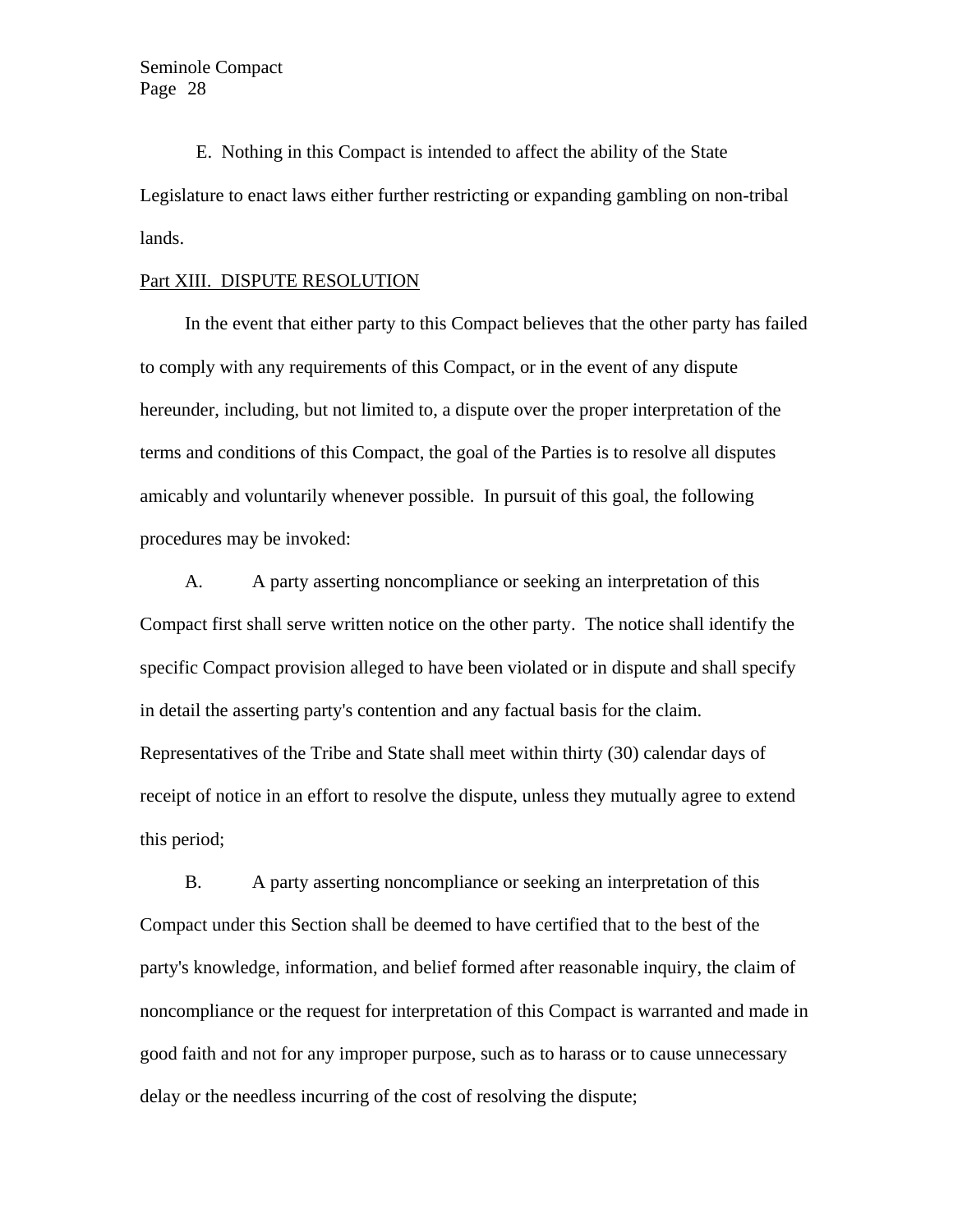## Page 29 Seminole Compact

C. If the parties are unable to resolve a dispute through the process specified in Sections A and B of this Part, either party can call for mediation under the Commercial Mediation Procedures of the American Arbitration Association (AAA), set forth as Appendix R, or any such successor procedures, provided that such mediation does not last more than sixty (60) calendar days, unless an extension to this time limit is negotiated by the parties. The disputes available for resolution through mediation are limited to matters arising under the terms of this Compact and its Appendices;

D. If the parties are unable to resolve a dispute through the process specified in Sections A, B, and C of this Part, notwithstanding any other provision of law, the State may bring an action against the Tribe in federal district court ("federal court") regarding any dispute arising under this Compact in a district in which the federal court has venue. If the federal court declines to exercise jurisdiction, or federal precedent exists that rules that the federal court would not have jurisdiction over such a dispute, the State may bring the action in the Courts of the Seventeenth Judicial Circuit in and for Broward County, Florida. The State is entitled to all rights of appeal permitted by law in the court system in which the action is brought.

E. For purposes of actions based on disputes between the State and the Tribe that arise under this Compact and the enforcement of any judgment resulting therefrom, the Tribe expressly waives its right to assert sovereign immunity from suit and from enforcement of any ensuing judgment, and further consents to be sued in federal or state court, including the rights of appeal specified above, as the case may be, provided that (i) the dispute is limited solely to issues arising under this Compact, (ii) there is no claim for monetary damages (except that payment of any money required by the terms of this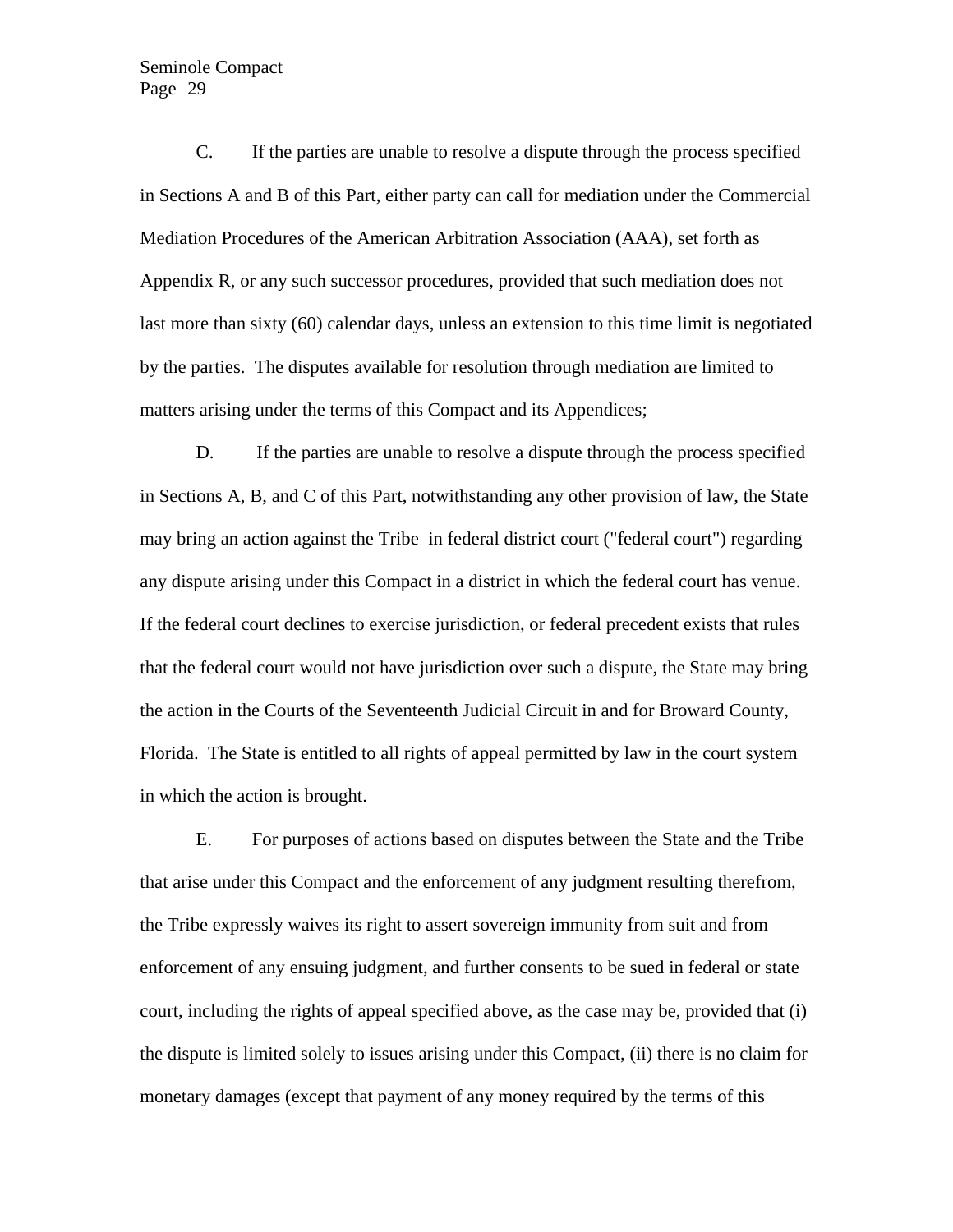Compact, as well as injunctive relief or specific performance enforcing a provision of this Compact requiring the payment of money to the State may be sought), and (iii) nothing herein shall be construed to constitute a waiver of the sovereign immunity of the Tribe with respect to any third party that is made a party or intervenes as a party to the action. In the event that intervention, joinder, or other participation by any additional party in any action between the State and the Tribe would result in the waiver of the Tribe's sovereign immunity as to that additional party, the waiver of the Tribe provided herein may be revoked.

F. The State may not be precluded from pursuing any mediation or judicial remedy against the Tribe on the grounds that the State has failed to exhaust its Tribal administrative remedies.

G. Notwithstanding anything to the contrary in this Part, any failure of the Tribe to remit the Payments pursuant to the terms of Part XI will entitle the State to seek injunctive relief in federal or state court, at the State's election, to compel the Payments after exhausting the dispute resolution process in Sections A and B of this Part.

H. If the parties are unable to resolve a dispute involving a claim by the Tribe against the State through the process specified in Sections A, B, and C of this Part, notwithstanding any other provision of law, the Tribe may invoke arbitration of the dispute under the Commercial Arbitration Rules of the American Arbitration Association as set forth in Appendix S. The arbitrators' decision may not be enforced in any court. If the arbitrators find that the State is not in compliance with the Compact, the State shall have the opportunity to challenge the decision of the arbitrators by bringing an independent action against the Tribe in federal district court ("federal court") regarding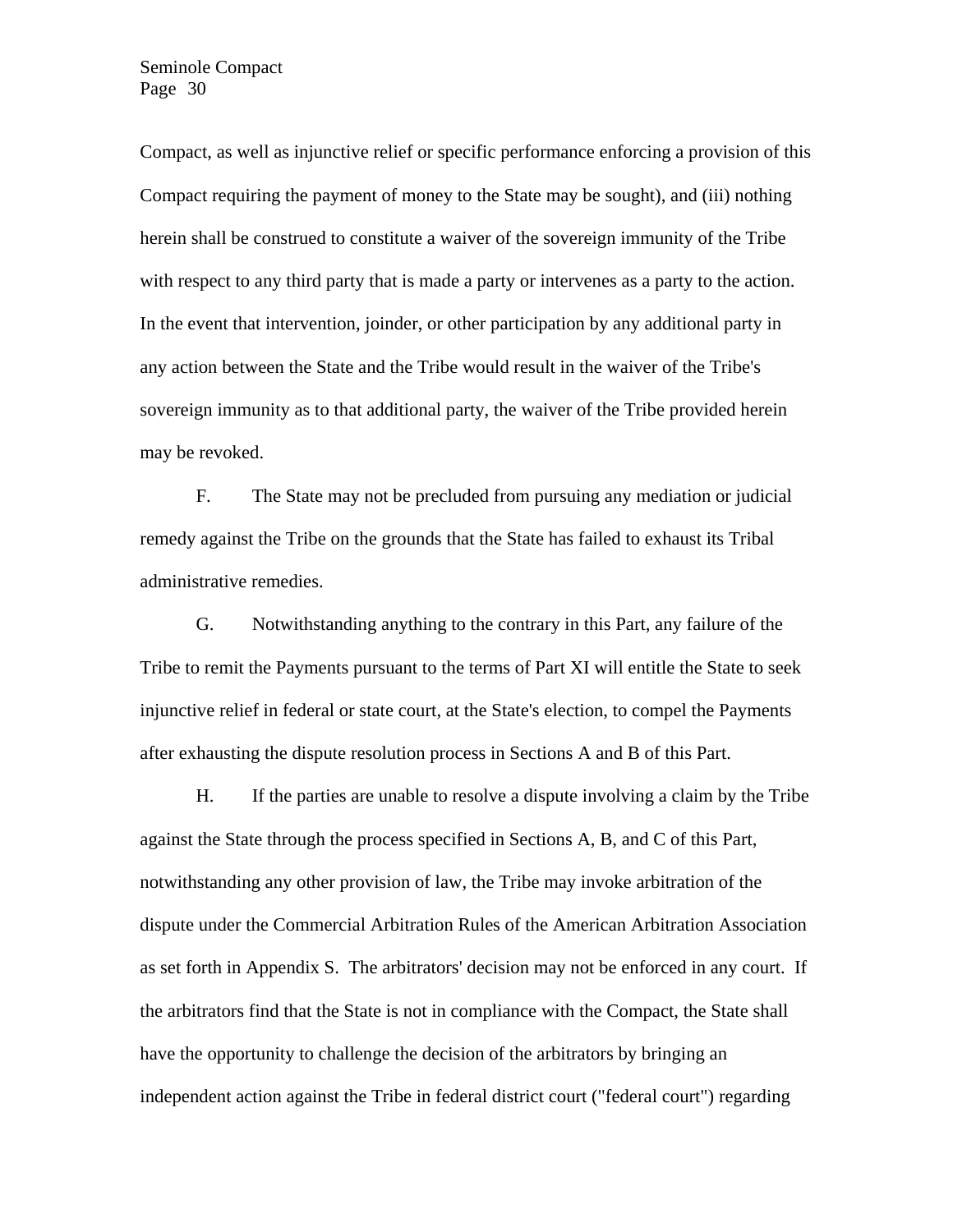the dispute underlying the arbitration in a district in which the federal court has venue. If the federal court declines to exercise jurisdiction, or federal precedent exists that rules that the federal court would not have jurisdiction over such a dispute, the State may bring the action in the Courts of the Seventeenth Judicial Circuit in and for Broward County, Florida. The State is entitled to all rights of appeal permitted by law in the court system in which the action is brought. The State shall be entitled to de novo review of the arbitrators' decision under this Section. For the purpose of this Section, the Tribe agrees to waive its immunity as provided in Section E of this Part.

I. If the arbitrators find that the State is not in compliance with the Compact and the State fails to file suit as provided above within sixty (60) calendar days of the arbitrators' decision or fails to maintain the suit through final judgment, including appeals, without the agreement of the Tribe, the Tribe may suspend Payment under Part XI until the State comes into compliance with the arbitrators' decision.

J. If the State files suit as provided above and a final judgment is rendered by the court, the failure of the State to comply with the judgment shall constitute grounds for the Tribe to suspend Payment under Part XI until the State comes into compliance with the court's judgment.

# PART XIV. CONSTRUCTION OF COMPACT; SEVERANCE; FEDERAL APPROVAL

A. Each provision, section, and subsection of this Compact shall stand separate and independent of every other provision, section, or subsection. In the event that a federal district court in Florida or other court of competent jurisdiction shall find any provision, section, or subsection of this Compact to be invalid, the remaining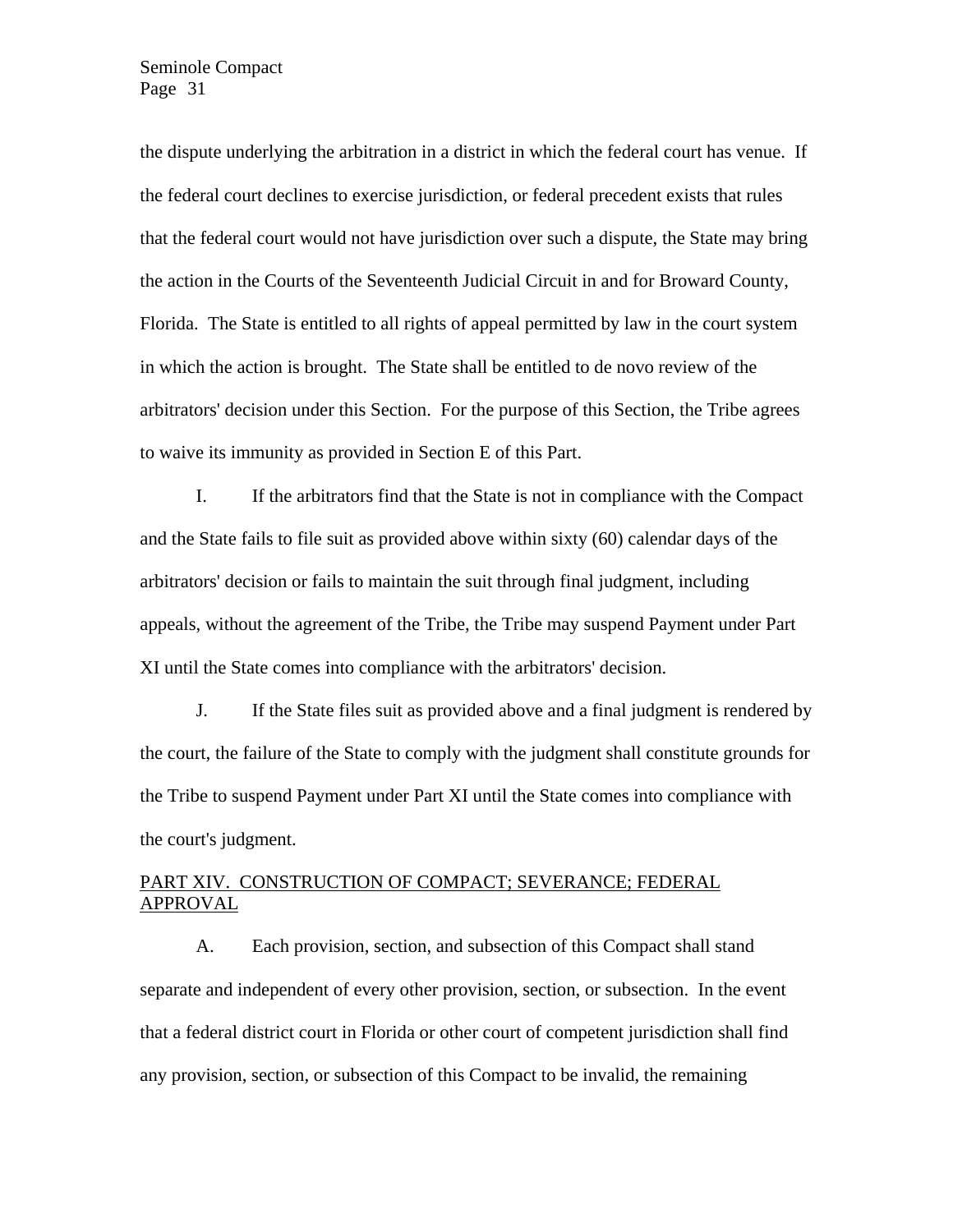provisions, sections, and subsections of this Compact shall remain in full force and effect, provided that severing the invalidated provision, section or subsection does not undermine the overall intent of the parties in entering into this Compact. However, if either Part III (E), Part XI or Part XII is held by a court of competent jurisdiction to be invalid, this Compact will become null and void. If any provision, section, or subsection of this Compact is determined by a federal district court in Florida or other court of competent jurisdiction to impose a mandatory duty on the State of Florida that requires authorization by the Florida Legislature, the duty conferred by that particular provision, section or subsection shall no longer be mandatory but will be deemed to be a matter within the discretion of the Governor or other State officers, subject to such legislative approval as may be required by Florida law.

B. It is understood that Part XII of this Compact, which provides for a cessation of the Payments to the State under Part XI, does not create any duty on the State of Florida but only a remedy for the Tribe if gambling under state jurisdiction is expanded.

C. This Compact is intended to meet the requirements of the IGRA as it reads on the Effective Date of this Compact, and where reference is made to the IGRA, or to an implementing regulation thereof, the reference is deemed to have been incorporated into this document as if set in full. Subsequent changes to the IGRA that diminish the rights of the State or Tribe may not be applied retroactively to alter the terms of this Compact, except to the extent that Federal law validly mandates that retroactive application without the respective consent of the State or Tribe.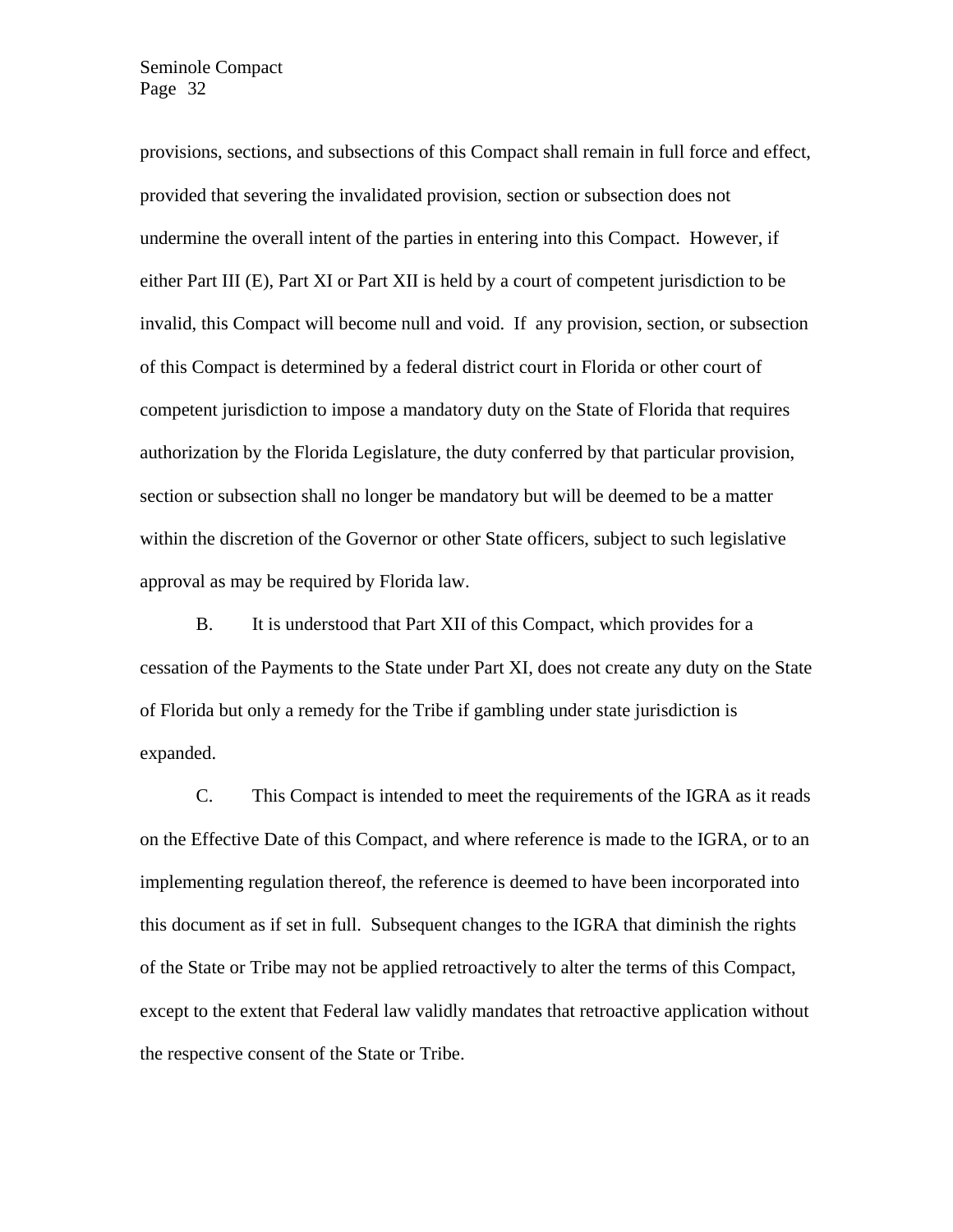D. Neither the presence in another State/Tribal compact of language that is not included in this Compact, nor the absence in this Compact of language that is present in another State/Tribal compact shall be a factor in construing the terms of this Compact.

E. Each party hereto agrees to defend the validity of this Compact.

F. The parties shall cooperate in seeking approval of this Compact from the

Secretary of the Interior and the parties further agree that, upon execution, the Tribe shall submit the Compact to the Secretary forthwith.

# Part XV. NOTICES

All notices required under this Compact shall be given by (i) certified mail, return receipt requested, (ii) commercial overnight courier service, or (iii) personal delivery, to the following persons:

**Governor** 

The Capitol Tallahassee, Florida 32301

General Counsel to the Governor The Capitol Tallahassee, Florida 32301

## **Chairman**

Seminole Tribe of Florida 6300 Stirling Road Hollywood, Florida 33024

General Counsel Seminole Tribe of Florida 6300 Stirling Road Hollywood, Florida 33024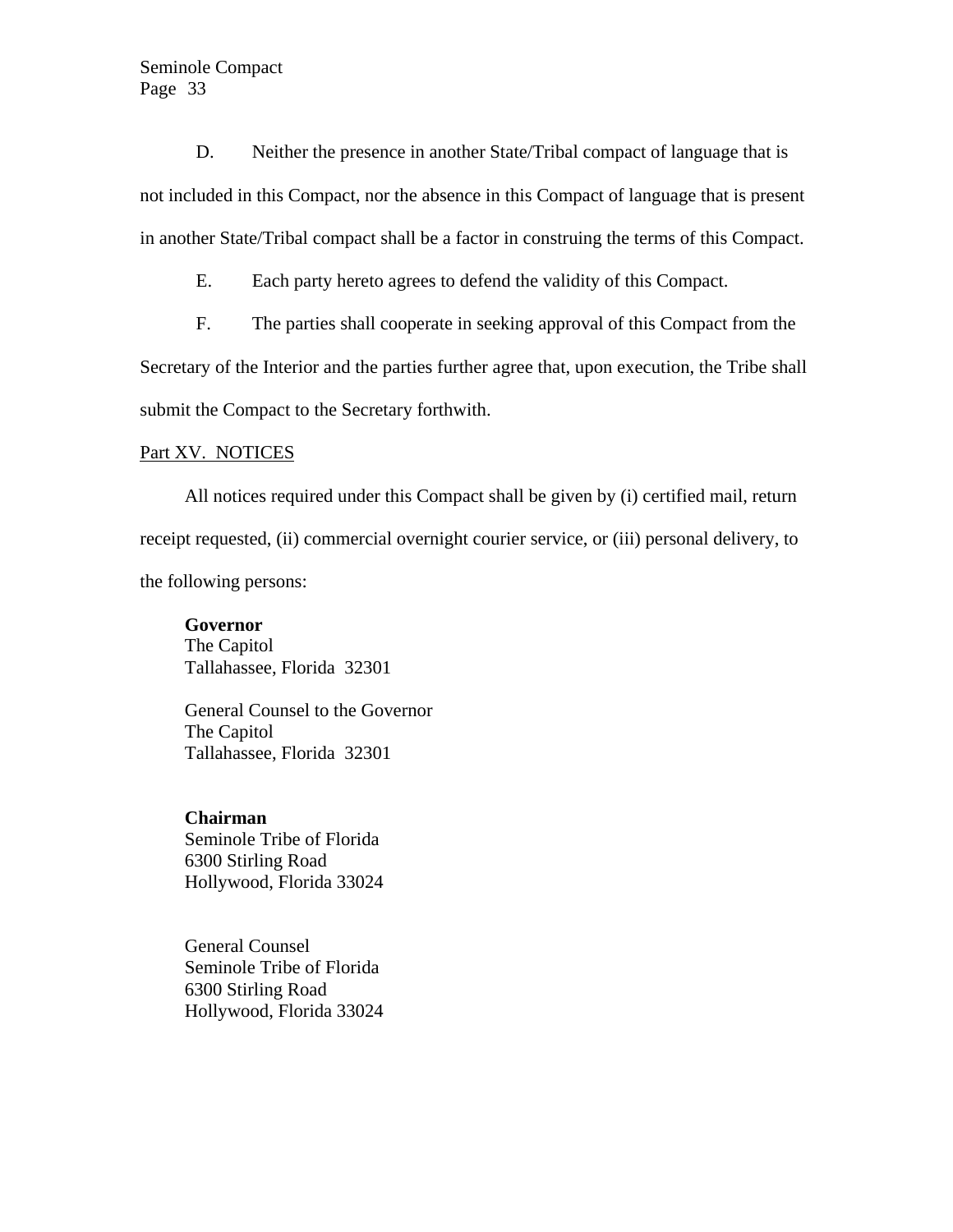#### PART XVI. EFFECTIVE DATE & TERM

A. This Compact shall become effective upon its approval by the Secretary of the Interior as a tribal-state compact within the meaning of the IGRA either by publication of the notice of approval in the Federal Register or by operation of law under 25 U.S.C.  $§$  2710(d)(7)(C).

B. This Compact shall have a term of 25 years (300 months) beginning on the first day of the month following the month in which the Compact becomes effective under Section A of this Part. This Compact shall remain in full force and effect until the sooner of expiration of its terms or until terminated by mutual agreement of the parties.

#### PART XVII. AMENDMENT OF COMPACT AND APPENDICES

Amendment of this Compact may only be made by written agreement of the parties, subject to approval by the Secretary either by publication of the notice of approval in the Federal Register or by operation of law under 25 U.S.C. § 2710(d)(7)(C). Changes in the provisions of tribal ordinances, regulations and procedures set forth in the Appendices to this Compact may be made by the Tribe with thirty (30) calendar days advance notice to the State. If the State has an objection to any change to the tribal ordinance, regulation or procedure which is the subject of the notice on the ground that its adoption would be a violation of the Tribe's obligations under this Compact, the State may invoke the dispute resolution provisions provided in Part XIII of this Compact.

### PART XVIII. MISCELLANEOUS

A. Except to the extent expressly provided in this Compact, this Compact is not intended to, and shall not be construed to, create any right on the part of a third party to bring an action to enforce any of its terms.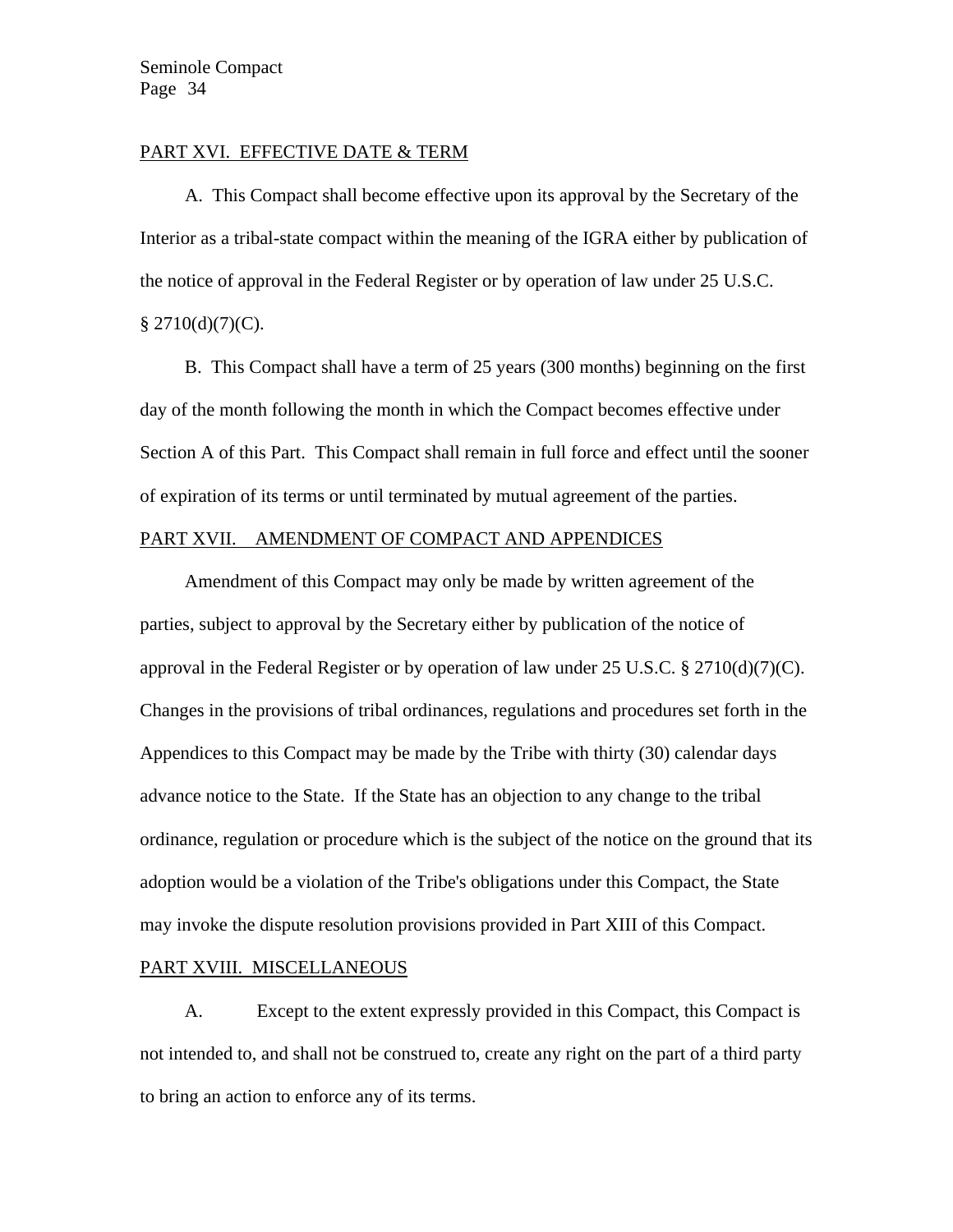B. If, after the Effective Date of this Compact, the State enters into a Compact with any other Tribe that contains more favorable terms with respect to any of the provisions of this Compact and the U.S. Secretary of the Interior approves such compact, either by publication of the notice of approval in the Federal Register or by operation of law under 25 U.S.C. § 2710(d)(7)(C), upon tribal notice to the State and the Secretary, this Compact shall be deemed amended to contain the more favorable terms, unless the State objects to the change and can demonstrate, in a proceeding commenced under Part XIII, that the terms in question are not more favorable.

C. Upon the occurrence of certain events beyond the Tribe's control, including acts of God, war, terrorism, fires, floods, or accidents causing damage to or destruction of one or more of its Facilities or property necessary to operate the Facility(ies), (i) the Tribe's obligation to pay the Guaranteed Minimum Payment described in Part XI shall be reduced pro rata to reflect the percentage of the total Net Win lost to the Tribe from the impacted Facility(ies) and (ii) the Net Win specified under Part XII, section B, for purposes of determining whether the Tribe's Payments described in part XI shall cease, shall be reduced pro rata to reflect the percentage of the total Net Win lost to the Tribe from the impacted Facility(ies), with the proviso that if Payments to the State have already stopped under the provisions of Part XII, section B, the provisions of this Section shall not trigger a resumption of payments under that Part. The foregoing shall not excuse any obligations of the Tribe to make Payments to the State as and when required hereunder or in any related document or agreement.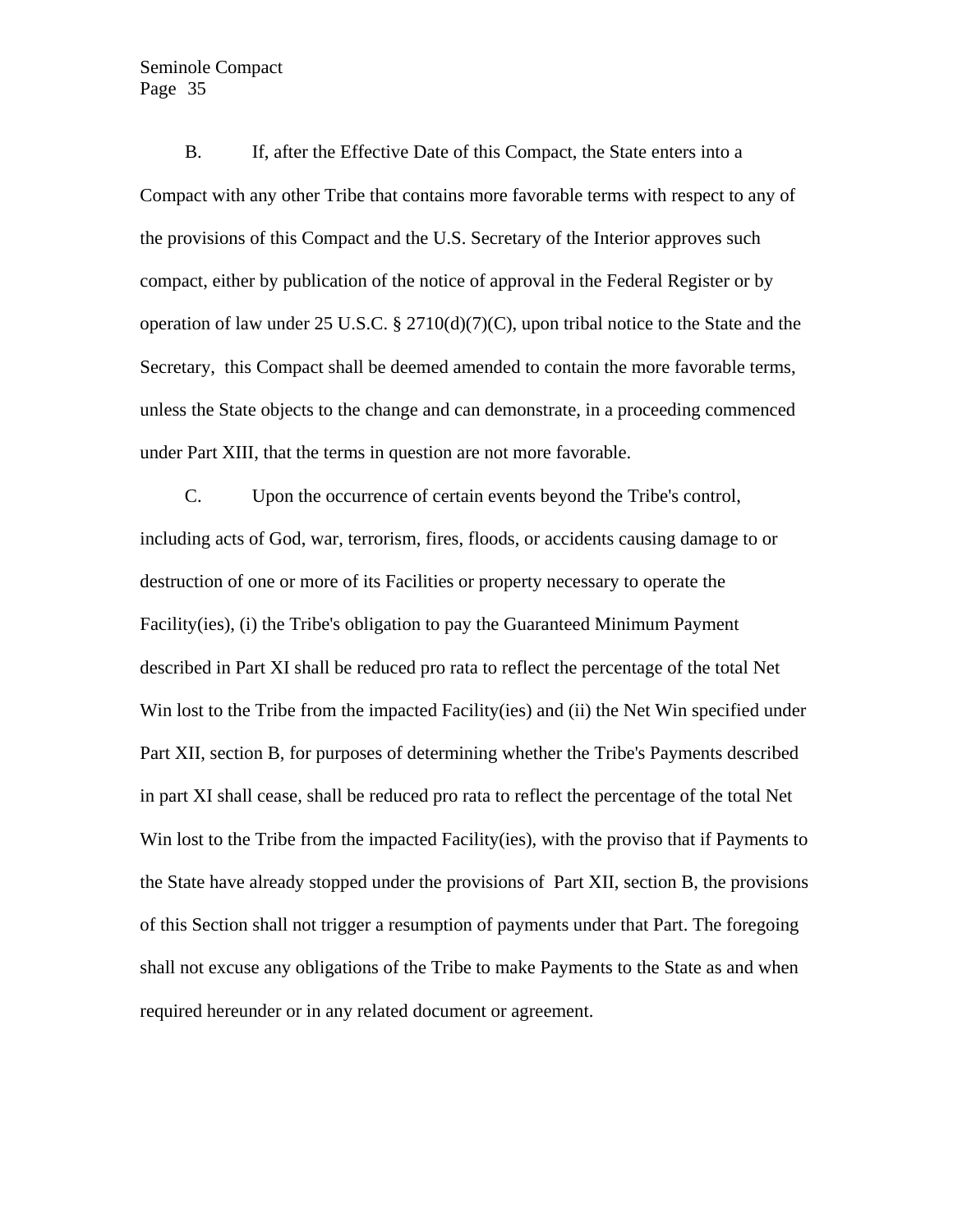#### D. Smoking

The Tribe and the State recognize that opportunities to engage in gaming in smoke-free or reduced-smoke environments provides both health and other benefits to Patrons, and the Tribe has already instituted a non-smoking section at its Seminole Hard Rock Hotel & Casino – Hollywood Facility. As part of its continuing commitment to this issue, the Tribe will:

1. install and utilize a ventilation system at all new construction at its Facilities, which system exhausts tobacco smoke to the extent reasonably feasible under existing state-of-the-art technology;

2. designate a smoke-free area for slot machines at all new construction at its Facilities; and

3. install non-smoking, vented tables for table games installed in its Facilities sufficient to reasonably respond to demand for such tables.

E. The annual average minimum pay-out of all slot machines in each Facility shall not be less than eighty-five percent (85%).

F. Nothing in this Compact shall alter any of the existing memoranda of understanding, contracts, or other agreements entered into between the Tribe and any other federal, state, or local governmental entity.

G. **Fair Employment Practices** 

The Tribe currently has as set forth in Appendix Q, and agrees to maintain, standards that are comparable to the standards provided in federal laws and State laws forbidding employers from discrimination in connection with the employment of persons working at the Facilities on the basis of race, color, religion, national origin, gender, age,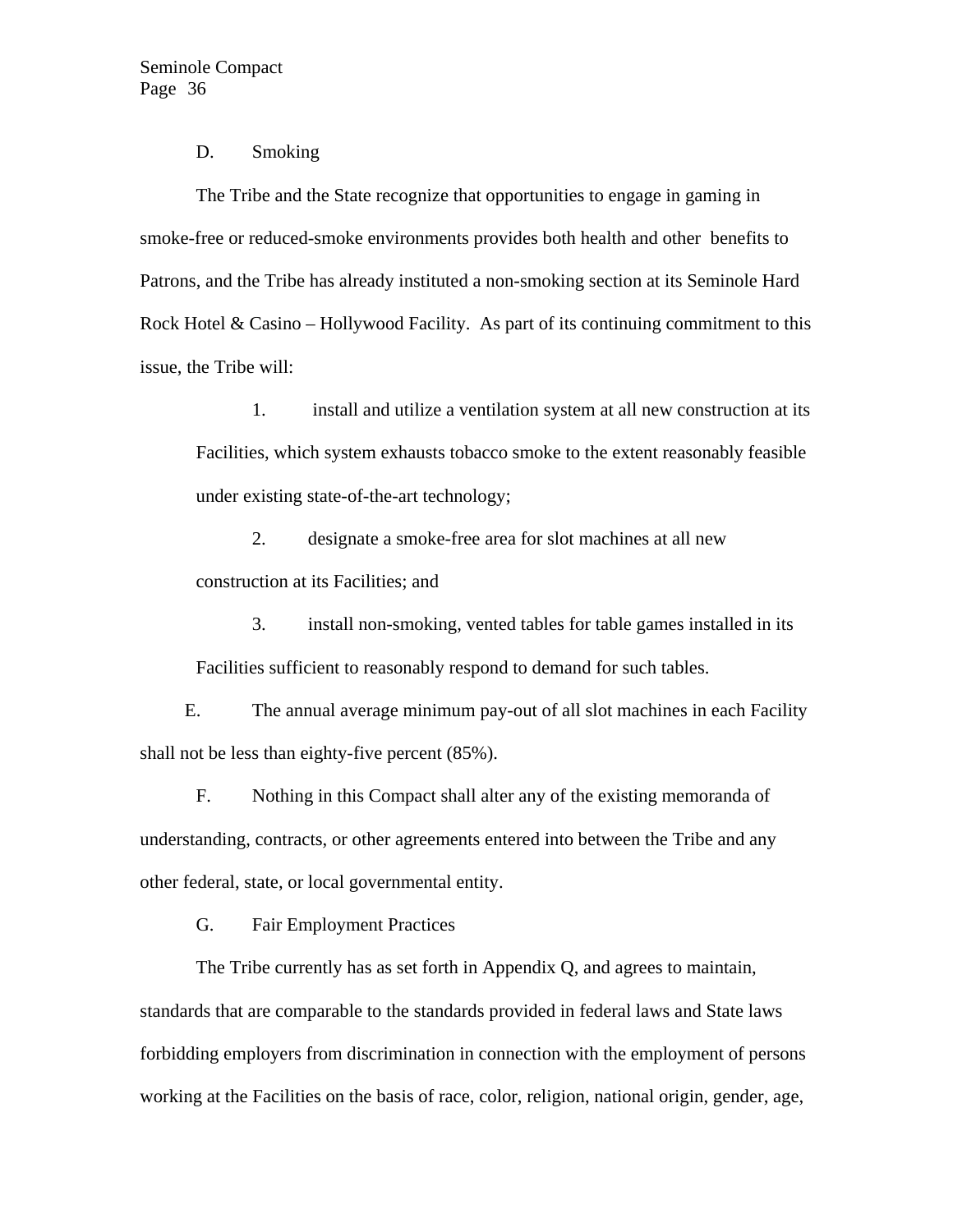disability/handicap, or marital status. Nothing herein shall preclude the Tribe from giving preference in employment, promotion, seniority, lay offs or retention to members of the Tribe and other federally recognized tribes.

## PART XIX. EXECUTION

By signing this Compact, the Governor of the State of Florida affirms that he has authority to act for the State in this matter and no further action by the State or any State official is necessary for this Compact to take effect upon approval by the Secretary of the Interior and publication of the notice of approval in the Federal Register or by operation of law under 25 U.S.C.  $\S 2710(d)(7)(C)$ . The Governor also affirms that he will take all appropriate steps to effectuate its purposes and intent. The undersigned Chairman of the Tribal Council of the Seminole Tribe of Florida affirms that he is duly authorized and has the authority to execute this Compact on behalf of the Tribe. The Chairman also affirms that he will take all appropriate steps to effectuate its purposes and intent.

APPROVED:

State of Florida

Date: November 14, 2007

Charlie Crist Governor

Seminole Tribe of Florida

Date: November 14, 2007

Mitchell Cypress Chairman of the Tribal Council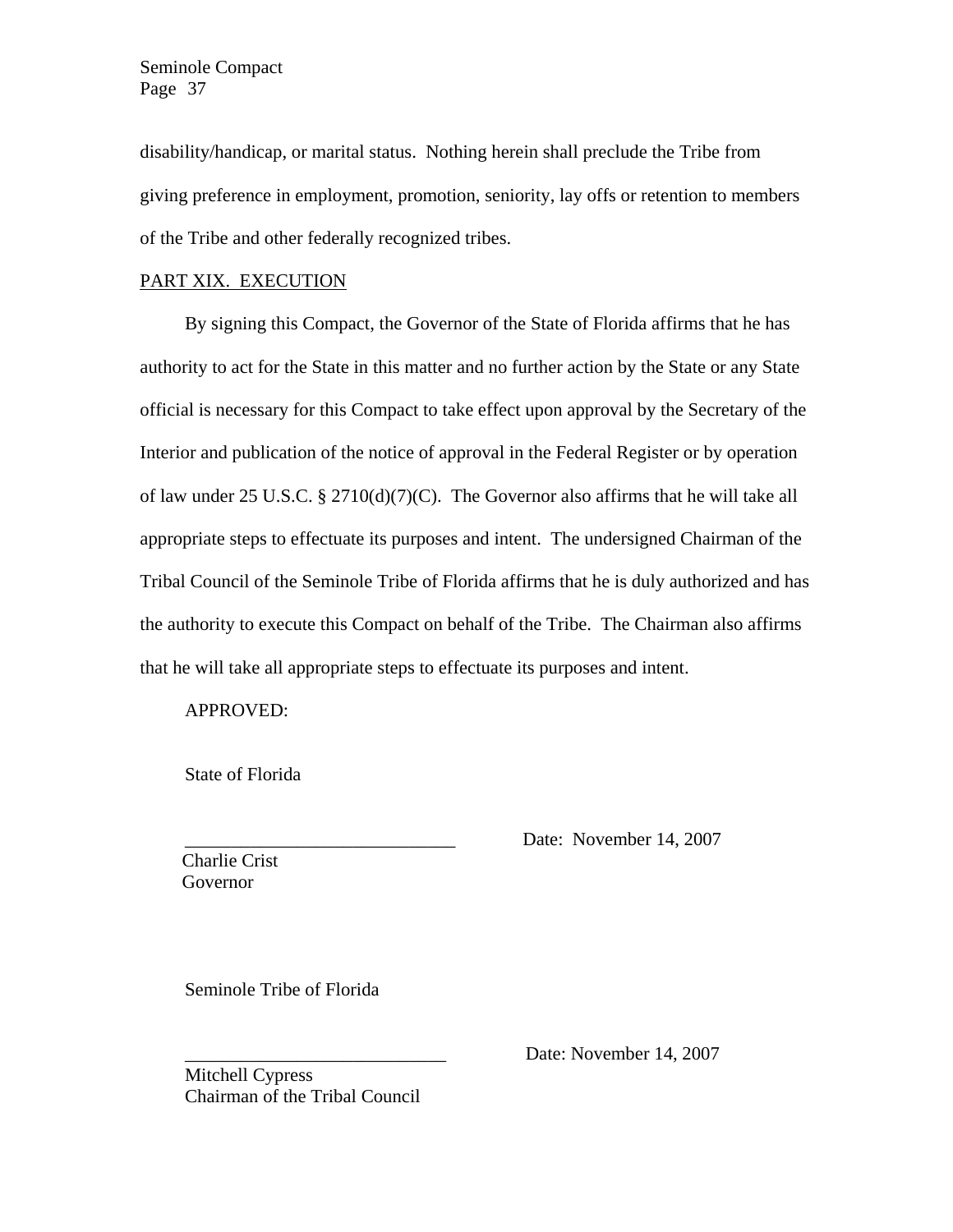# **Exhibit A Payment Schedule**

Subject to the provisions in Part XI of the Compact, and subject to the limitations agreed upon in Part XII of the Compact, the amounts paid by the Tribe to the State shall be calculated as follows:

(a) Upon the Effective Date of this Compact, the Tribe will pay to the State a sum of Fifty Million Dollars (\$50,000,000), as an advance against the Guaranteed Payment of One Hundred Million Dollars (\$100,000,000) from the first Revenue Sharing Cycle.

(b) For the first Revenue Sharing Cycle, the Tribe shall pay an additional Fifty Million Dollars (\$50,000,000). Twenty-Five Million Dollars (\$25,000,000) of that amount shall be paid in equal installments over the course of the twelve (12) months of the first Revenue Sharing Cycle, and the remaining Twenty-five Million Dollars (\$25,000,000) shall be paid in equal installments over the course of the twelve (12) months of the second Revenue Sharing Cycle.

(c) For the second Revenue Sharing Cycle, in addition to the carry-over payments from the first Revenue Sharing Cycle, the Tribe shall pay One Hundred and Twenty-Five Million Dollars (\$125,000,000) in equal installments over the course of the twelve (12) months of the second Revenue Sharing Cycle.

(d) For the third Revenue Sharing Cycle, the Tribe shall guarantee a minimum Payment of not less than One Hundred and Fifty Million Dollars (\$150,000,000), if the Revenue Share calculated for that Revenue Sharing Cycle under Section (g), below, is less than the Guaranteed Minimum Payment.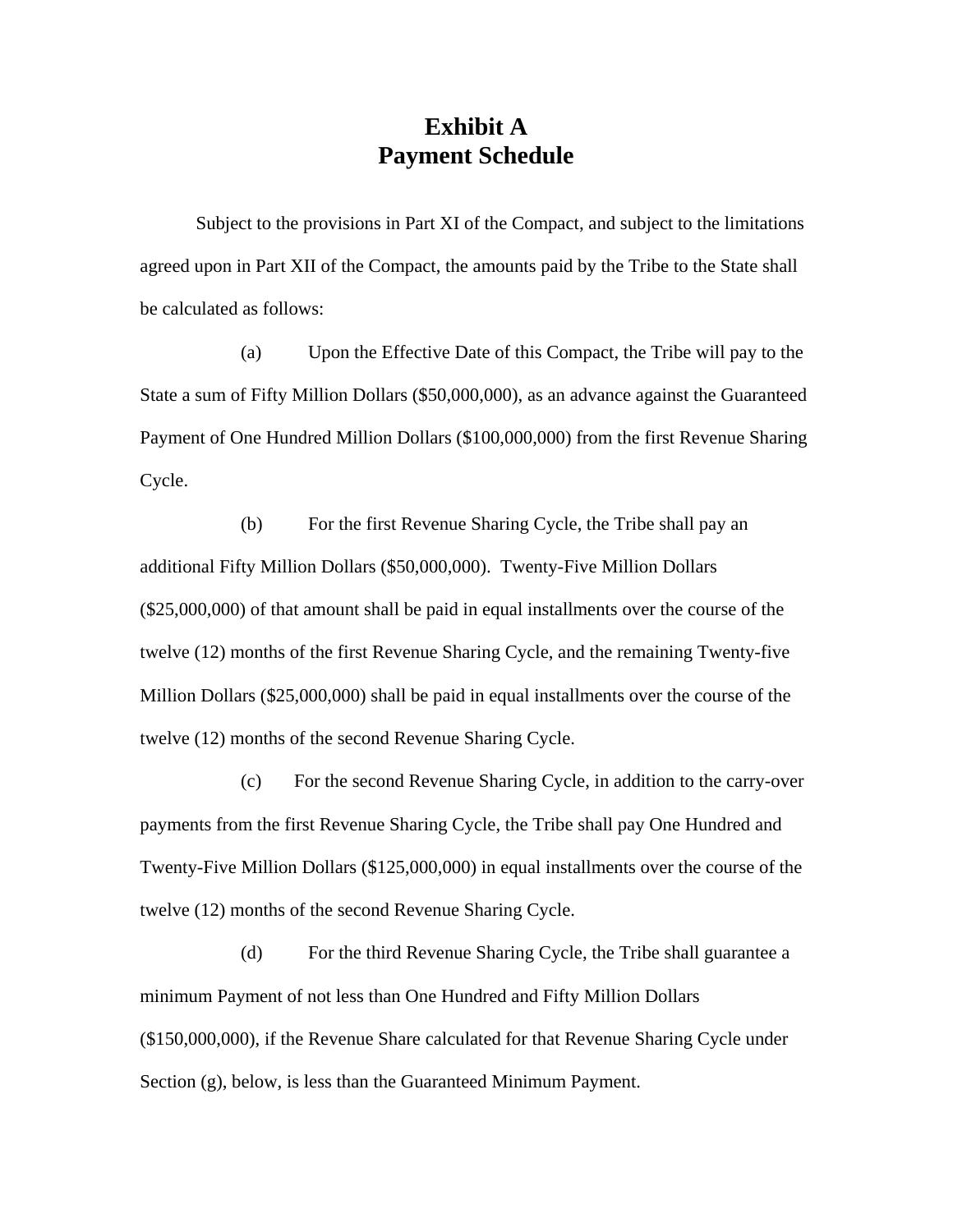(e) For every subsequent Revenue Sharing Cycle, the Tribe agrees to pay not less than a Guaranteed Minimum Payment of One Hundred Million Dollars (\$100,000,000.00) if the Revenue Share calculated for that Revenue Sharing Cycle under Section (g), below, is less than the Guaranteed Minimum Payment.

(f) All Guaranteed Minimum Payments shall be deducted from and credited toward the Revenue Share in each Revenue Sharing Cycle set forth below in Section (g).

(g) For the third through twenty-fifth Revenue Sharing Cycles, to the extent that the Revenue Share exceeds the Guaranteed Minimum Payment for each Revenue Sharing Cycle, the Tribe agrees, as further provided in Section (h), to pay a Revenue Share for that Revenue Sharing Cycle equal to the total amount calculated pursuant to this Section as follows:

(i) Ten percent (10%) of all amounts up to Two Billion Dollars (\$2,000,000,000) of Net Win received by the Tribe from the operation and play of Covered Games from each Revenue Sharing Cycle;

(ii) Twelve percent (12%) of all amounts between Two Billion and One Dollar (\$2,000,000,001) and Two and one half Billion Dollars (\$2,500,000,000) of Net Win received by the Tribe from the operation and play of Covered Games from each Revenue Sharing Cycle;

(iii) Fifteen percent (15%) of all amounts between Two and one half Billion and One Dollars (\$2,5000,000,001) and Three Billion Dollars (\$3,000,000,000) of Net Win received by the Tribe from the operation and play of Covered Games from each Revenue Sharing Cycle;

2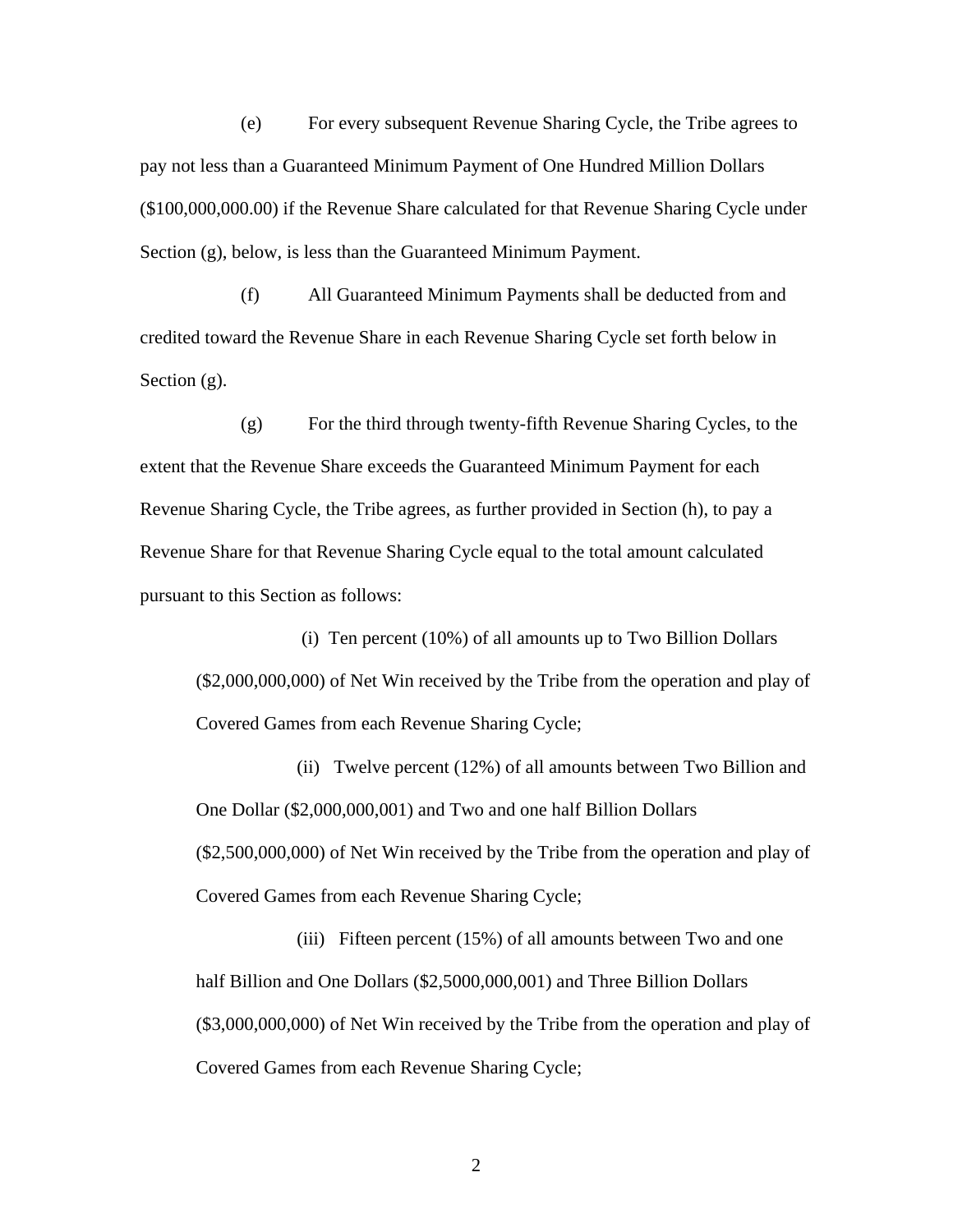(iv) Twenty percent (20%) of all amounts between Three Billion and One Dollar (\$3,000,000,001) and Four Billion Dollars (\$4,000,000,000) of Net Win received by the Tribe from the operation and play of Covered Games from each Revenue Sharing Cycle;

(v) Twenty-two and one half (22.5%) of all amounts between Four Billion and One Dollar (\$4,000,000,001) and Four and one half Billion Dollars (\$4,500,000,000) of Net Win received by the Tribe from the operation and play of Covered Games from each Revenue Sharing Cycle;

(vi) Twenty-five percent (25%) of all amounts over Four and one half Billion Dollars (\$4,500,000,000) of Net Win received by the Tribe from the operation and play of Covered Games from each Revenue Sharing Cycle.

(h) Monthly Payment

(i) On or before the fifteenth (15th) day of the month following the first month of the Revenue Sharing Cycle, the Tribe will remit to the State the greater amount of eight and one-third percent (8.3%) of the estimated annual Revenue Share or eight and one-third percent (8.3%) of the Guaranteed Minimum Payment ("the monthly payment").

(ii) The Tribe will make available to the State at the time of the monthly payment the basis for the calculation of the Payment.

(iii) Each month the Tribe will internally "true up" the calculation of the estimated Revenue Share based on the Tribe's un-audited financial statements related to Covered Games.

3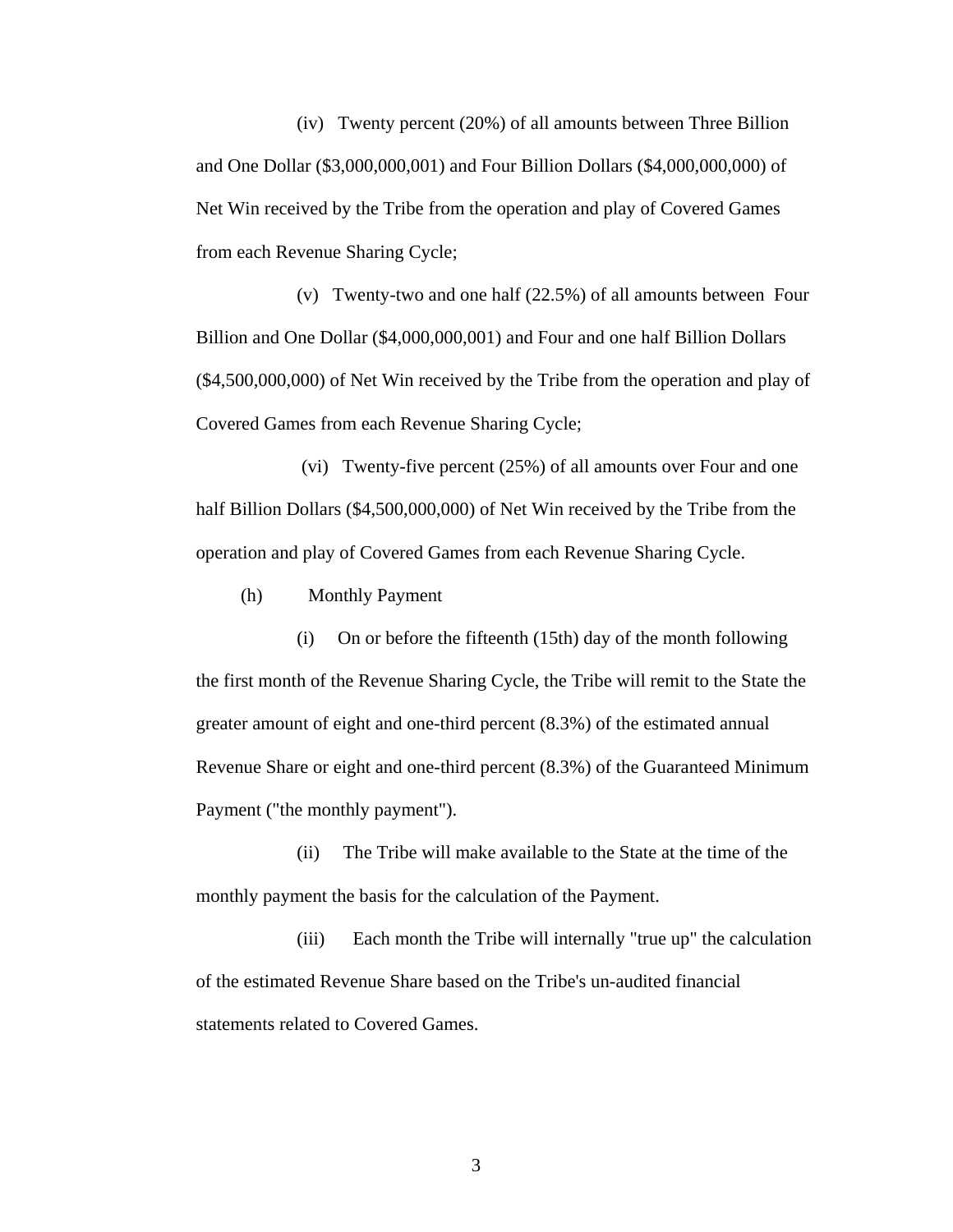(i) Payment Verification

(i) On or before the Forty-fifth (45th) day after the third month, sixth month, ninth month, and twelfth month of Revenue Sharing Cycles three through twenty-five (provided that the twelve (12) month period does not coincide with the Tribe's fiscal year end date as indicated in subsection (iii) below), the Tribe will provide the State with an audit report by its independent auditors as to the accuracy of the annual Revenue Share calculation.

(ii) For each quarter of these Revenue Sharing Cycles the Tribe agrees to engage its independent auditors to conduct a review of the un-audited net revenue from Covered Games. On or before the one hundred and twentieth (120th) day after the end of the Tribe's fiscal year, the Tribe agrees to require its independent auditors to provide an audit report to verify Net Win for Covered Games and the related Payment of the annual Revenue Share to the SCA for State review.

(iii) If the twelfth (12th) month of the Revenue Sharing Cycle does not coincide with the Tribe's fiscal year, the Tribe agrees to require its independent auditors to deduct Net Win from Covered Games for any of the months that are outside of the Revenue Sharing Cycle and to include Net Win from Covered Games for those months which fall outside of the Tribe's audit period but fall within the Revenue Sharing Cycle, prior to issuing the audit report.

(iv) No later than thirty (30) calendar days after the day the audit report is issued, the Tribe will remit to the State any underpayment of the annual Revenue Share, and the State will either reimburse to the Tribe any overpayment

4